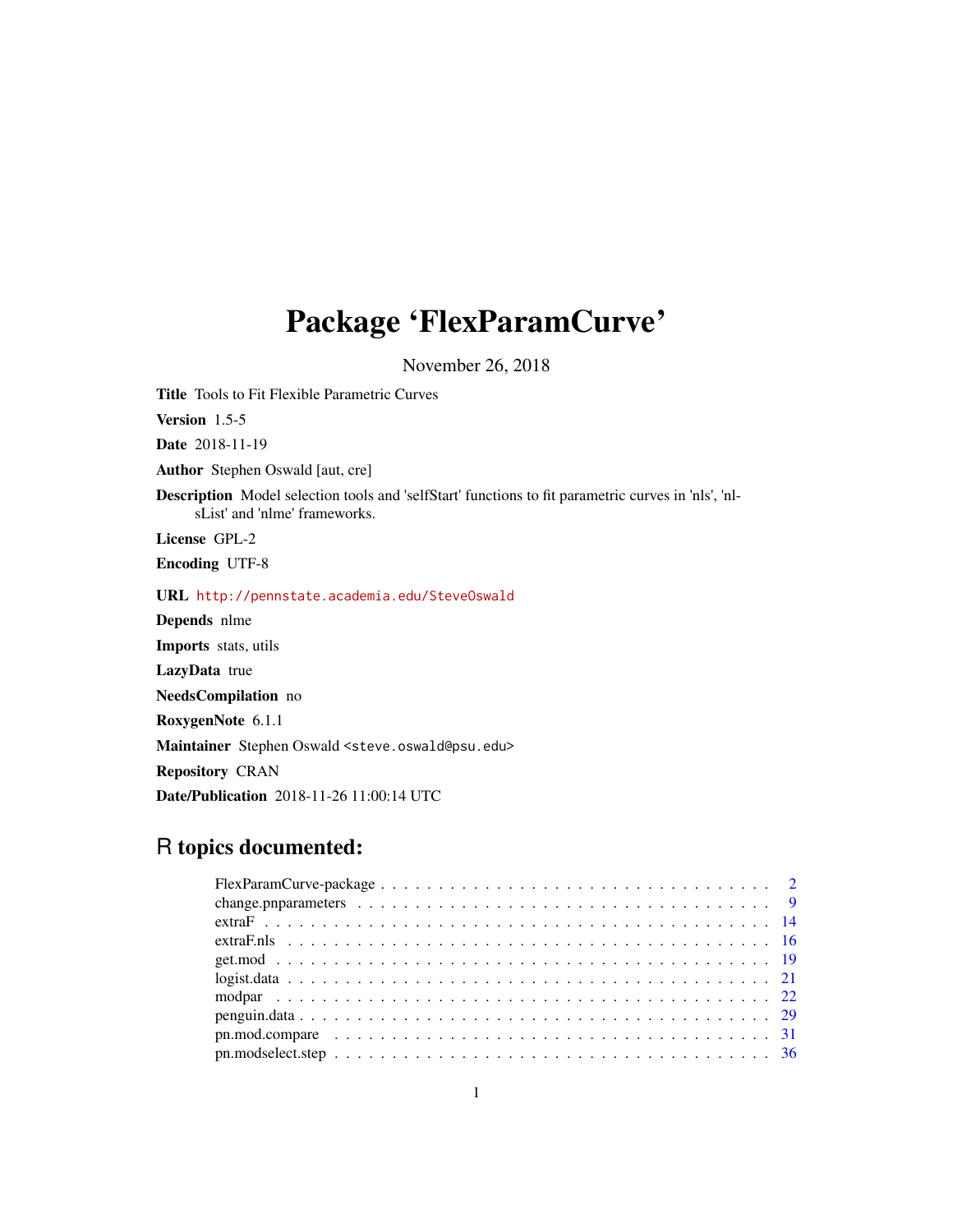| Index |  |
|-------|--|
|       |  |
|       |  |
|       |  |
|       |  |
|       |  |

FlexParamCurve-package

*Tools to Fit Flexible Parametric Curves*

#### **Description**

selfStart functions and model selection tools to fit parametric curves in

[nls](#page-0-0), [nlsList](#page-0-0) and [nlme](#page-0-0) frameworks.

#### Details

General approach for using package (also see examples below)

1) Run modpar to produce initial parameter estimates and estimates of parameter bounds for your dataset.

These are used to accomodate fixed parameters and are saved in user-specified [list](#page-0-0) object

All parameters and options in this list can be edited manually or using *change.pnparameters*. The

list could be created manually given that the elements were labelled sufficiently. Note that this step is

unnecessary when using the model selection routines  $pn$ .mod.compare and  $pn$ .modselect.step as they

will automatically call *modpar* if parameter estimates are missing.

2) Determine most appropriate model (number of necessary parameters) for your data

using  $pn$ .mod.compare or  $pn$ .modselect.step (these rank competing model and then compare nested models using

 $extraF$ ). This may take some time as many  $nlsList$  objects are fitted.

Note that if you perform this step, then you do not need to perform step 1.

If you are sure of your model (e.g. it is a simple logistic) Step 2 may be unnecessary.

3) Fit nls or nlsList or nlme models using SSposnegRichards specifying

the appropriate model number and the list of parameters and options (specified pn.options object).

Note if required model is monotonic (i.e. contains no recession parameters, modno= 12 or 32) recessional parameters

will be ignored unless "force.nonmonotonic" option is TRUE in the specified pn.options list object (see  $modpar$ ) in which case they will be included as fixed values from the list object. Parameter bounds can be refinedto improve fits by altering this list, either manually or using

<span id="page-1-0"></span>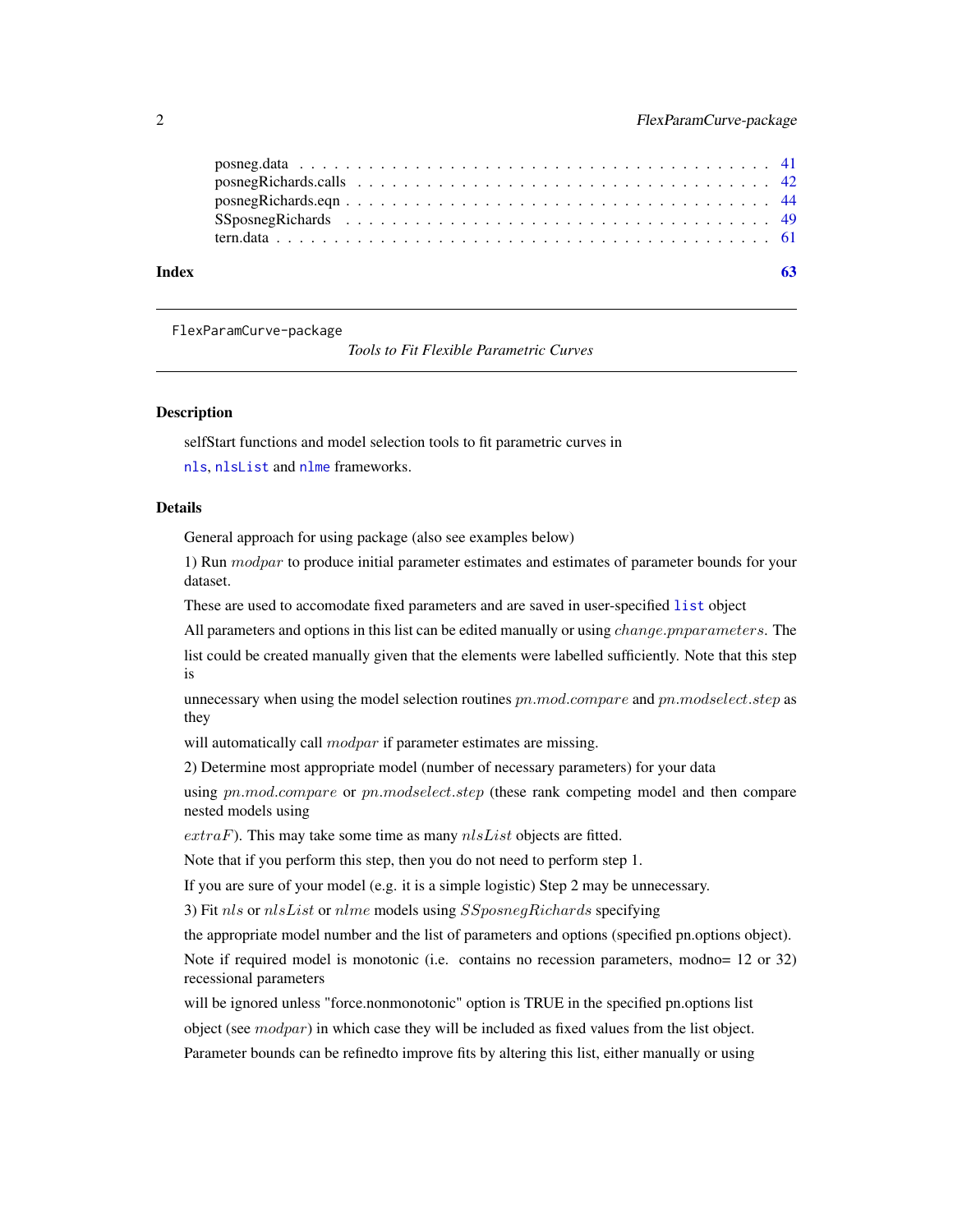#### <span id="page-2-0"></span>FlexParamCurve-package 3

[change.pnparameters](#page-8-1).

4) Plot your curves using eqnposnegRichards.eqn specifying the appropriate model number and list of parameters/options.

User level functions include:

pn.mod.compare

all-model selection for positive-negative Richards nlsList models

 $p n. modes elect. step$ 

backward stepwise model selection for positive-negative Richards nlsList models

SSposnegRichards

selfStart function for estimating parameters of 36 possible reductions of the 8-parameter

positive-negative Richards model (double-Richards)

posnegRichards.eqn

function for evaluating 36 possible reductions of the 8-parameter

positive-negative Richards model (double-Richards)

modpar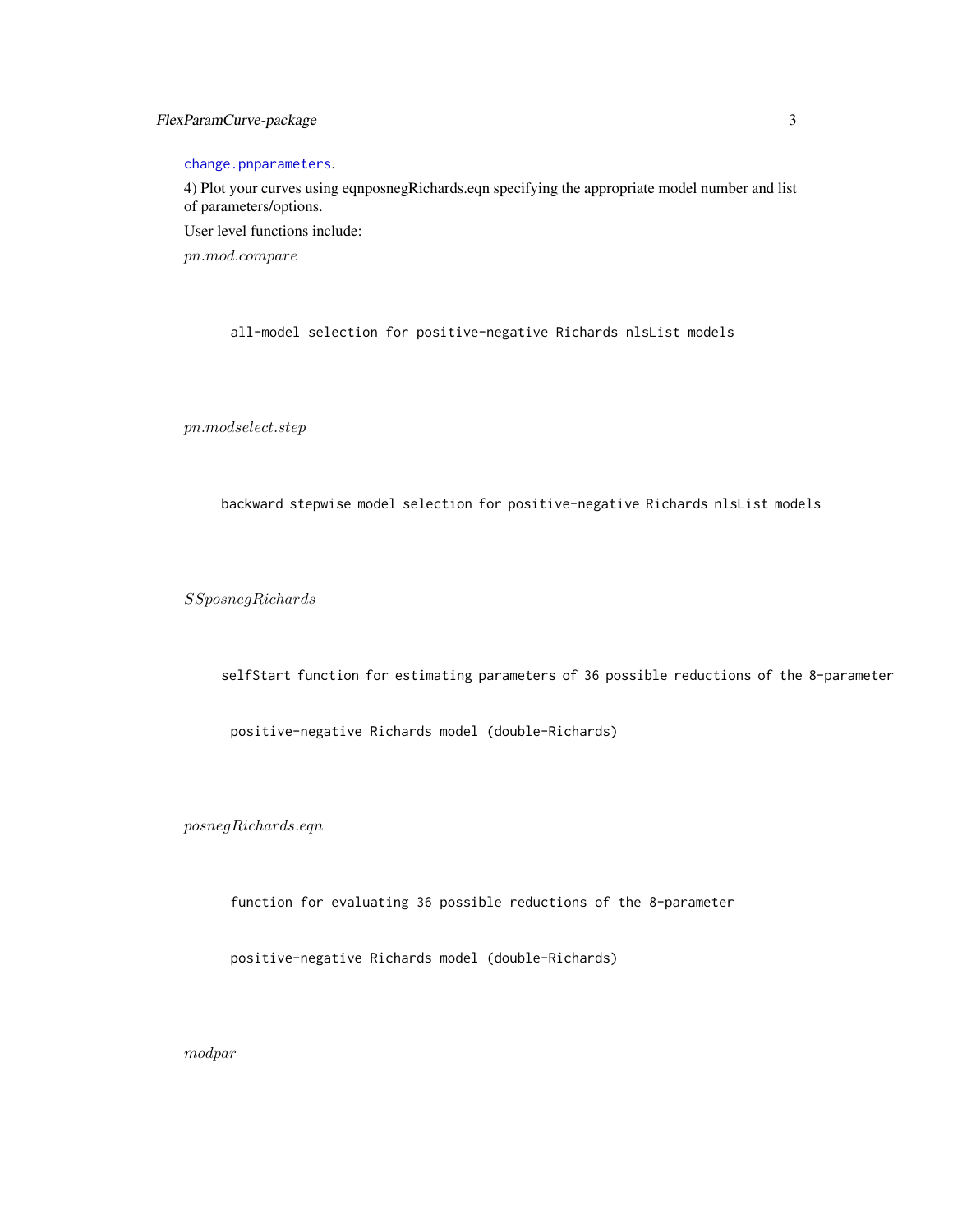estimates mean parameters (and parameter bounds) for 8-parameter positive-negative Richards models or 4-parameter Richards models and saves in objects pnmodelparams and pnmodelparamsbounds. (required prior to use of the above functions)

change.pnparameters

simple function to update pnmodelparams and pnmodelparamsbounds

with user specified values

extraF

performs extra sum-of-squares F test for two nested nlsList models

 $\emph{extaF} \emph{.}$ nls

performs extra sum-of-squares F test for two nested nls models

Package: FlexParamCurve<br>Title: Tools to Fit Flexi Tools to Fit Flexible Parametric Curves<br>1.5-2 Version: Date: 2015-03-31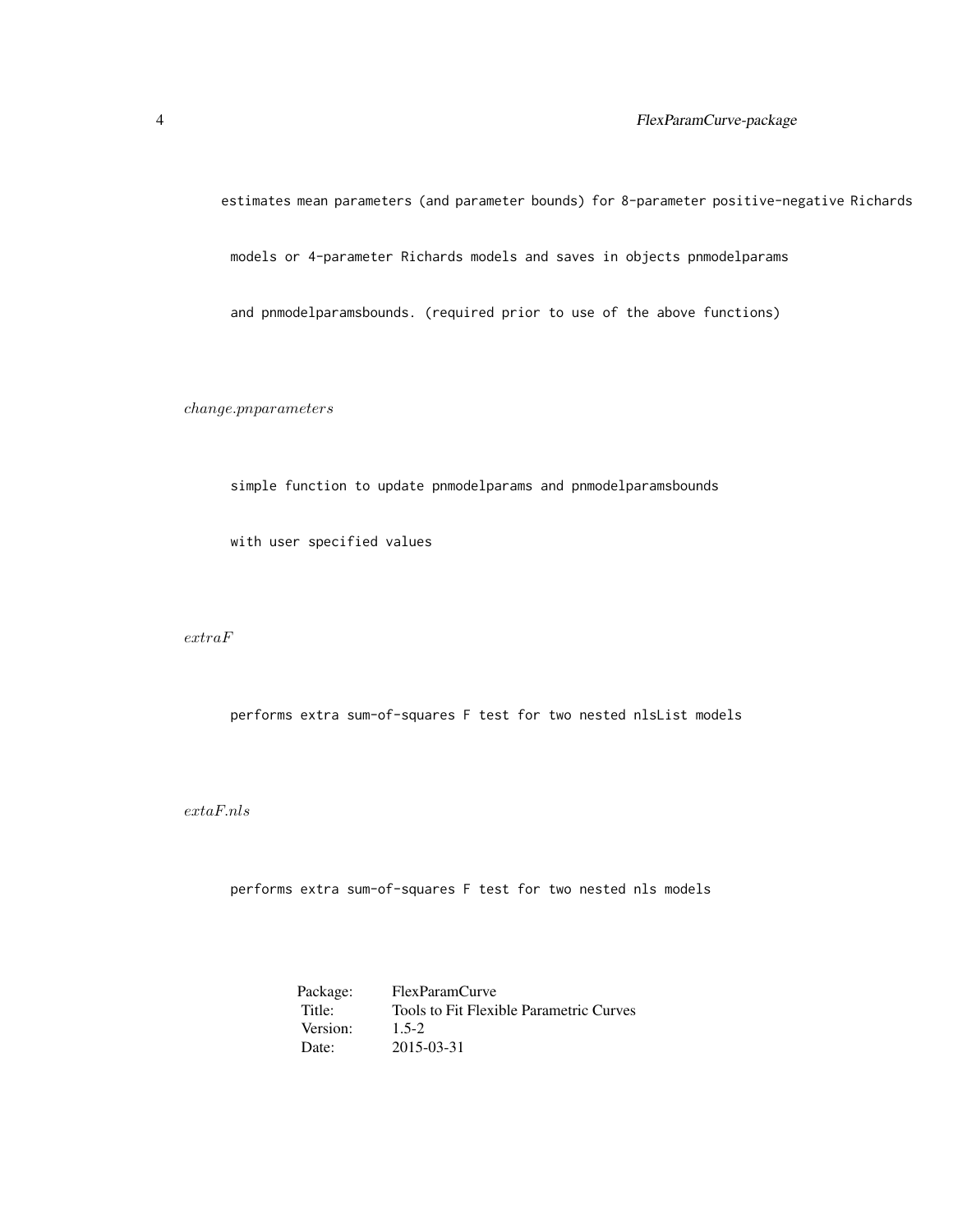<span id="page-4-0"></span>Author: Stephen Oswald [aut, cre] Maintainer: Stephen Oswald <steve.oswald@psu.edu> License: GPL-2 Depends: nlme LazyLoad: yes

#### Note

Version 1.5 saves many variables, and internal variables in the package environment: FlexParamCurve:::FPCEnv. By default, the pn.options file is copied to the environment specified by the functions (global environment by default). Model selection routines also copy from FPCenv to the global environment all nlsList models fitted during model selection to provide backcompatibility with code for earlier versions. The user can redirect the directory to copy to by altering the Envir argument when calling the function.

#### Author(s)

Stephen Oswald <steve.oswald@psu.edu>

#### References

## Oswald, S.A. et al. 2012. FlexParamCurve: R package for flexible

fitting of nonlinear parametric curves. Methods in Ecology and Evolution. 3(6): 1073-77.

doi: 10.1111/j.2041-210X.2012.00231.x (see also tutorial and introductory videos at:

http://www.methodsinecologyandevolution.org/view/0/podcasts.html

posted September 2012 - if no longer at this link, check the archived videos at:

http://www.methodsinecologyandevolution.org/view/0/VideoPodcastArchive.html#allcontent)

#### See Also

[nlme](#page-0-0) [SSlogis](#page-0-0)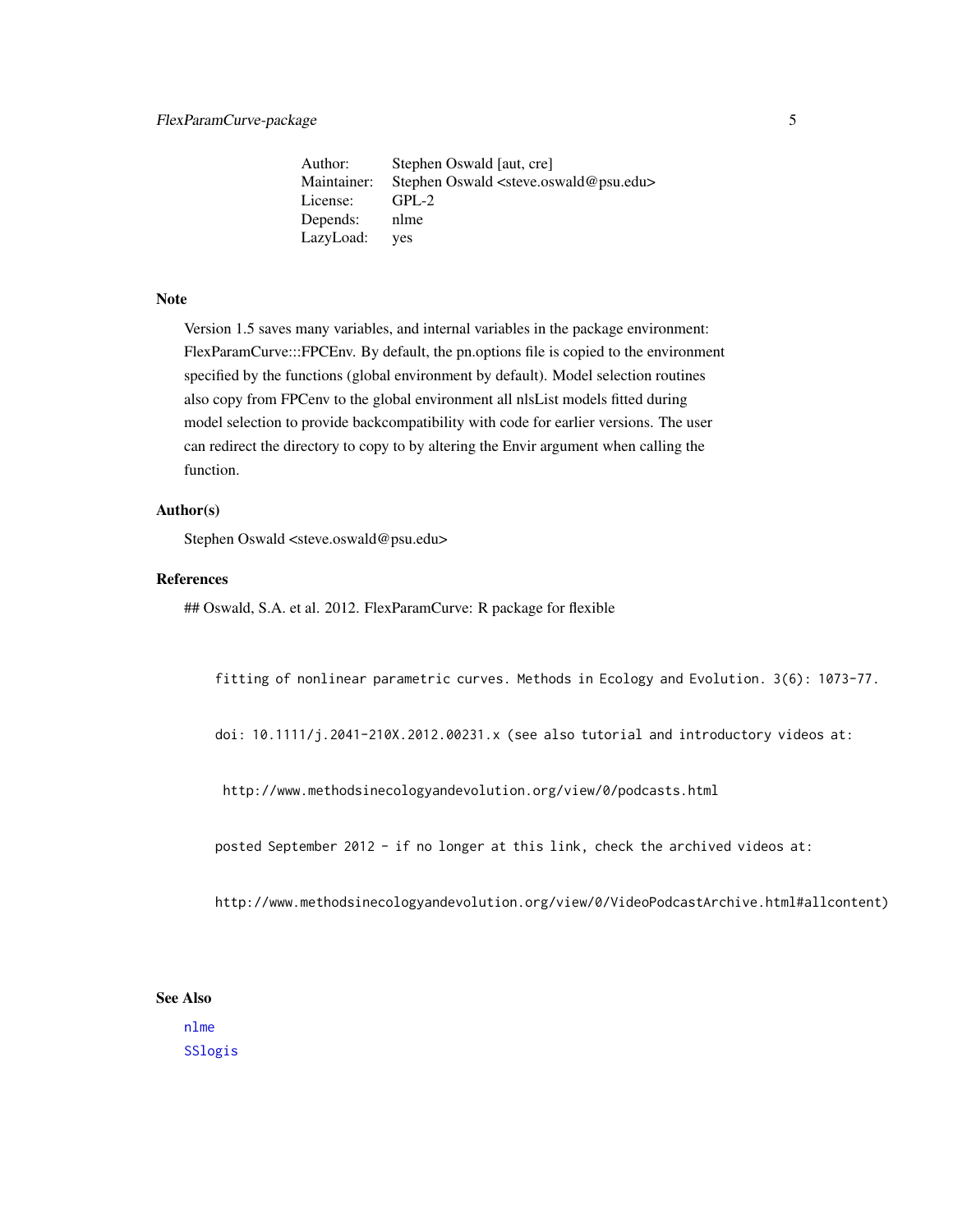#### Examples

#Code is provided here for an illustrative overview of using FlexParamCurve to select,

# fit, analyze and plot the most appropriate non-linear curves for a dataset.

- # NOTE: autorun is disabled for these examples since more detailed examples are provided for the
- # individual functions in their associated help files and runtime for this overview approximates

# 5 mins. To run, simply copy and paste code from this help file into the R GUI.

# run all-model selection for posneg.data object (Step 2) without need to run any previous functions

## Not run:

modseltable <- pn.mod.compare(posneg.data\$age, posneg.data\$mass,

posneg.data\$id, existing = FALSE, pn.options = "myoptions") ## End(Not run)

# run backwards stepwise model selection (Step 2) for logist.data object

#without need to run any previous functions

## Not run:

modseltable <- pn.modselect.step(logist.data\$age, logist.data\$mass,

logist.data\$id, existing = FALSE, pn.options = "myoptions") ## End(Not run)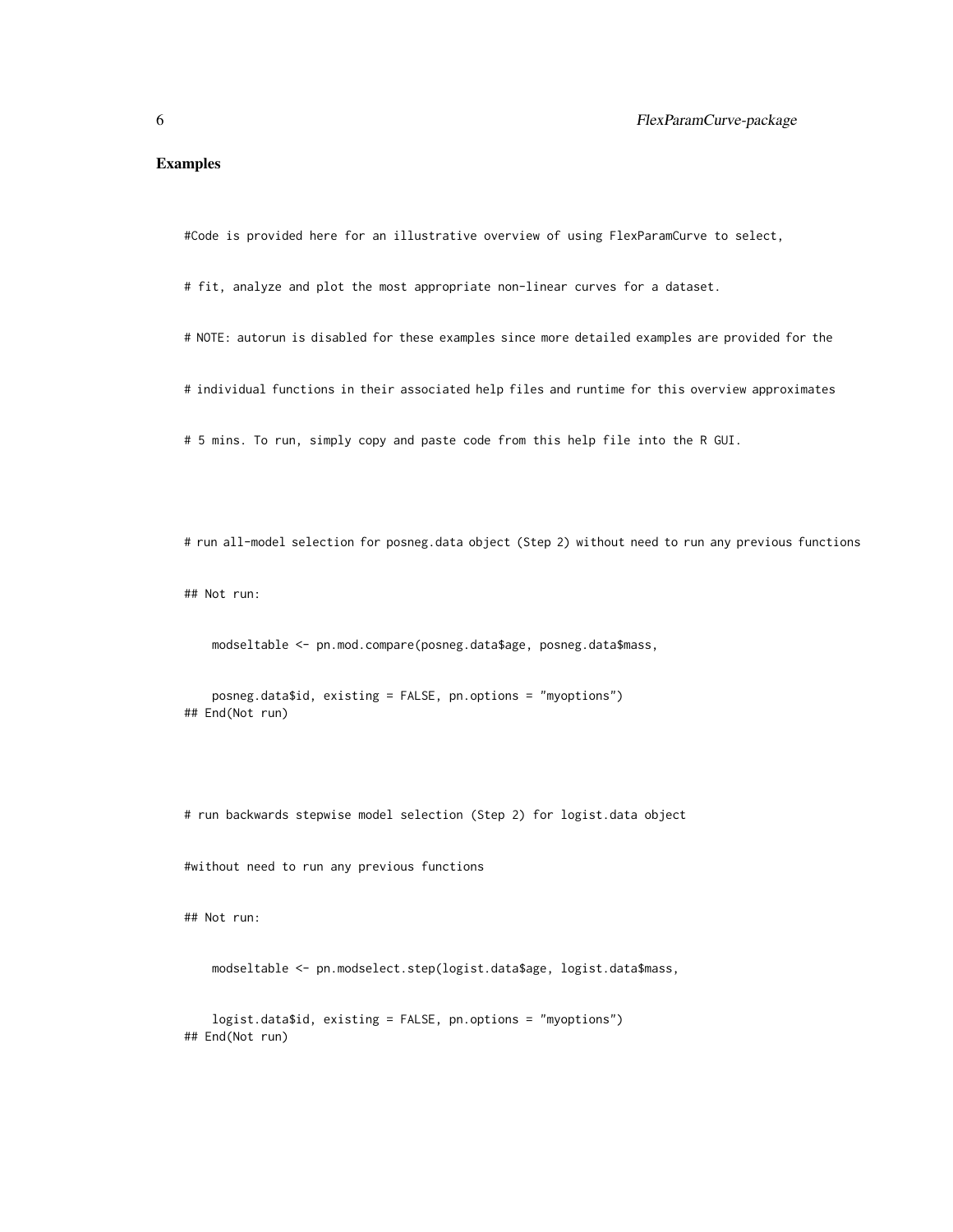# estimate fixed parameters use data object posneg.data (Step 1)

## Not run:

```
modpar(posneg.data$age,posneg.data$mass, pn.options = "myoptions")
## End(Not run)
```
# change fixed values of M and constrain hatching mass to 45.5 in a growth curve (Step 1)

## Not run:

```
change.pnparameters(M=1,RM=0.5,first.y=45.5, pn.options = "myoptions")
## End(Not run)
```
# fit nlsList object using 6 parameter model with values M and RM (Step 3)

# fixed to value in pnmodelparams and then fit nlme model

## Not run:

richardsR22.lis <- nlsList(mass ~ SSposnegRichards(age, Asym = Asym, K = K,

Infl = Infl, RAsym = RAsym, Rk = Rk, Ri = Ri,

modno = 22, pn.options = "myoptions"), data = posneg.data)

 $richardsR22.nlme < -nlme(richardsR22.lis, random = pdDiag(Asym + Infl ~ 1))$ ## End(Not run)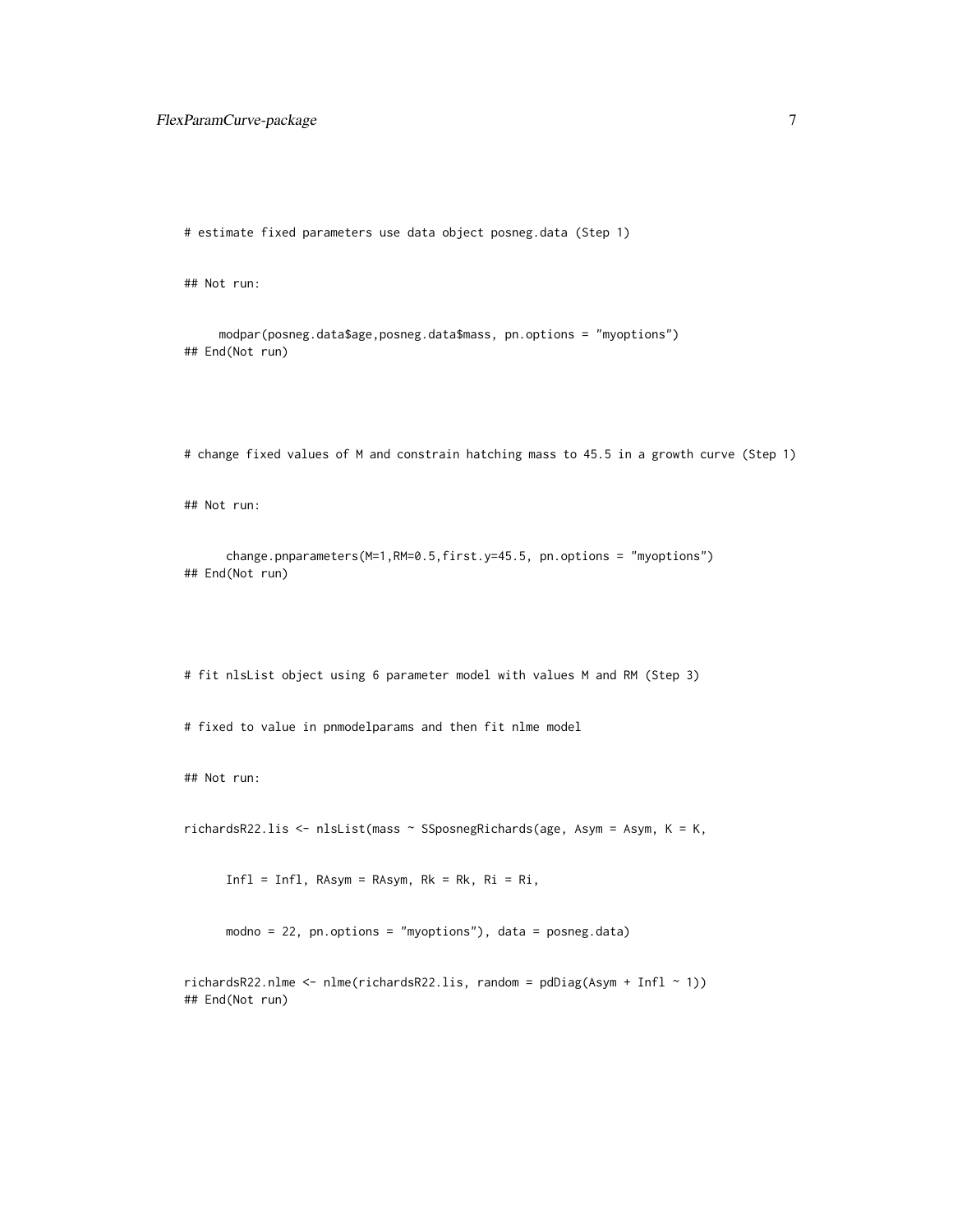# fit reduced nlsList model and then compare performance with extraF (manual version of Step 2)

## Not run:

```
richardsR20.lis <- nlsList(mass ~ SSposnegRichards(age, Asym = Asym, K = K,
```
Infl = Infl, modno = 20, pn.options = "myoptions"), data = posneg.data)

extraF(richardsR20.lis,richardsR22.lis) ## End(Not run)

# fit and plot a logistic curve (M=1) to data, note - all parameters set to 1 are ignored # note code here forces \eqn{modpar} to only estimate 4 curve parameters (simple Richards curve) #create list for fixed parameters

## Not run:

modpar(logist.data\$age,logist.data\$mass,force4par=TRUE, pn.options = "myoptions")

change.pnparameters(M=1, pn.options = "myoptions") # set M to 1 for subsequent fit

richardsR20.nls <- nls(mass ~ SSposnegRichards(age, Asym = Asym, K = K,

Infl = Infl, modno = 20, pn.options = "myoptions"), data = logist.data)

plot(logist.data\$age , logist.data\$mass, xlab = "age", ylab = "mass", pch = ".", cex = 0.7)

par <- coef( richardsR20.nls ) ## End(Not run)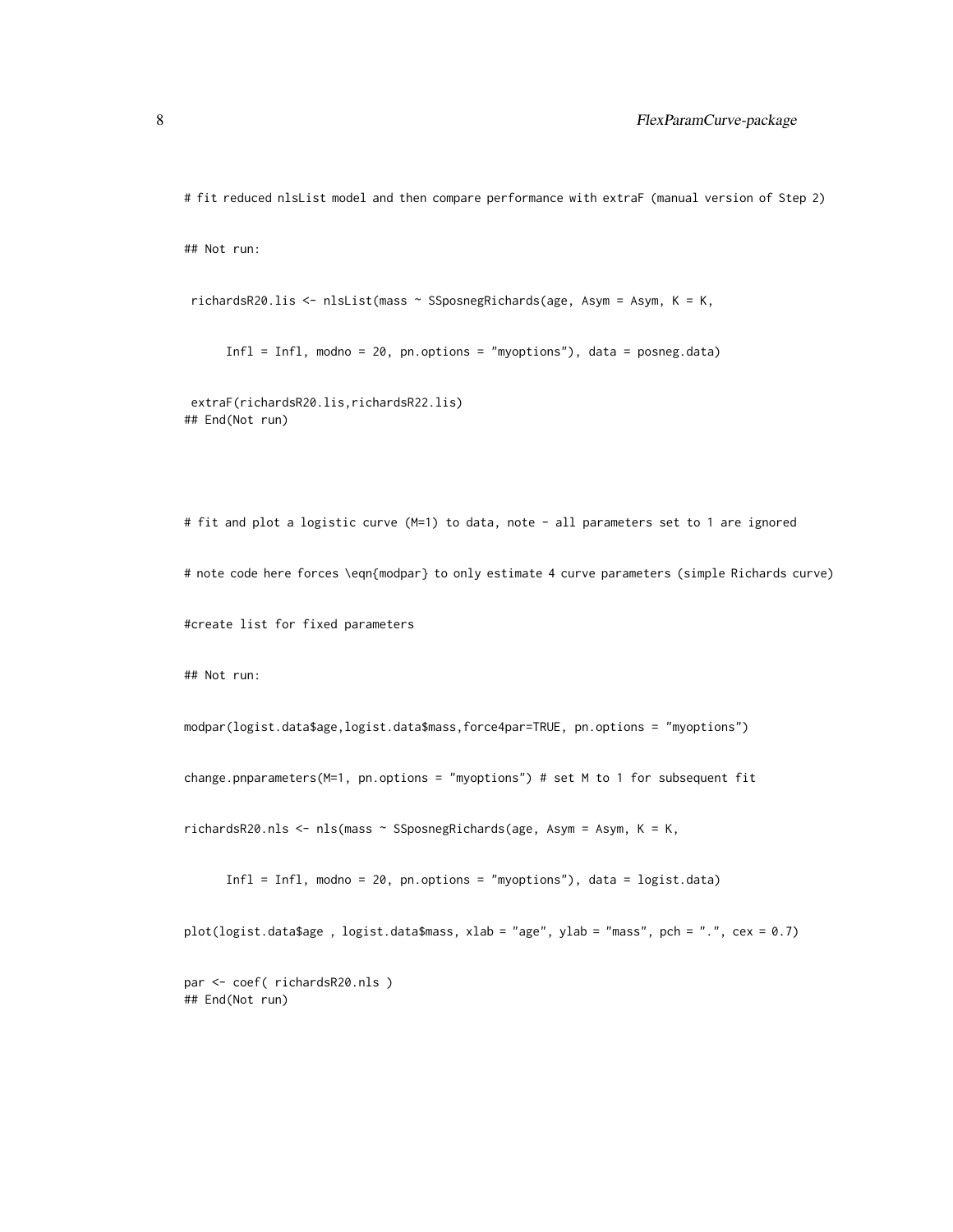## End(Not run)

```
#(Step 4)
## Not run:
curve(posnegRichards.eqn(x, Asym = par[1], K = par[2], Infl = par[3], modno = 20, pn.options = "myoptions"), add= TRUE)
```
<span id="page-8-1"></span>change.pnparameters *Change Fixed Parameter Values*

#### Description

Function to alter values of parameters to be used by [SSposnegRichards](#page-48-1) or [posnegRichards.eqn](#page-43-1) as the fixed values in equations where parameters are fixed

#### Usage

change.pnparameters(Asym = NA,

 $K = NA$ ,

 $Infl = NA$ ,

 $M = NA$ ,

RAsym = NA,

 $Rk = NA$ ,

 $Ri = NA,$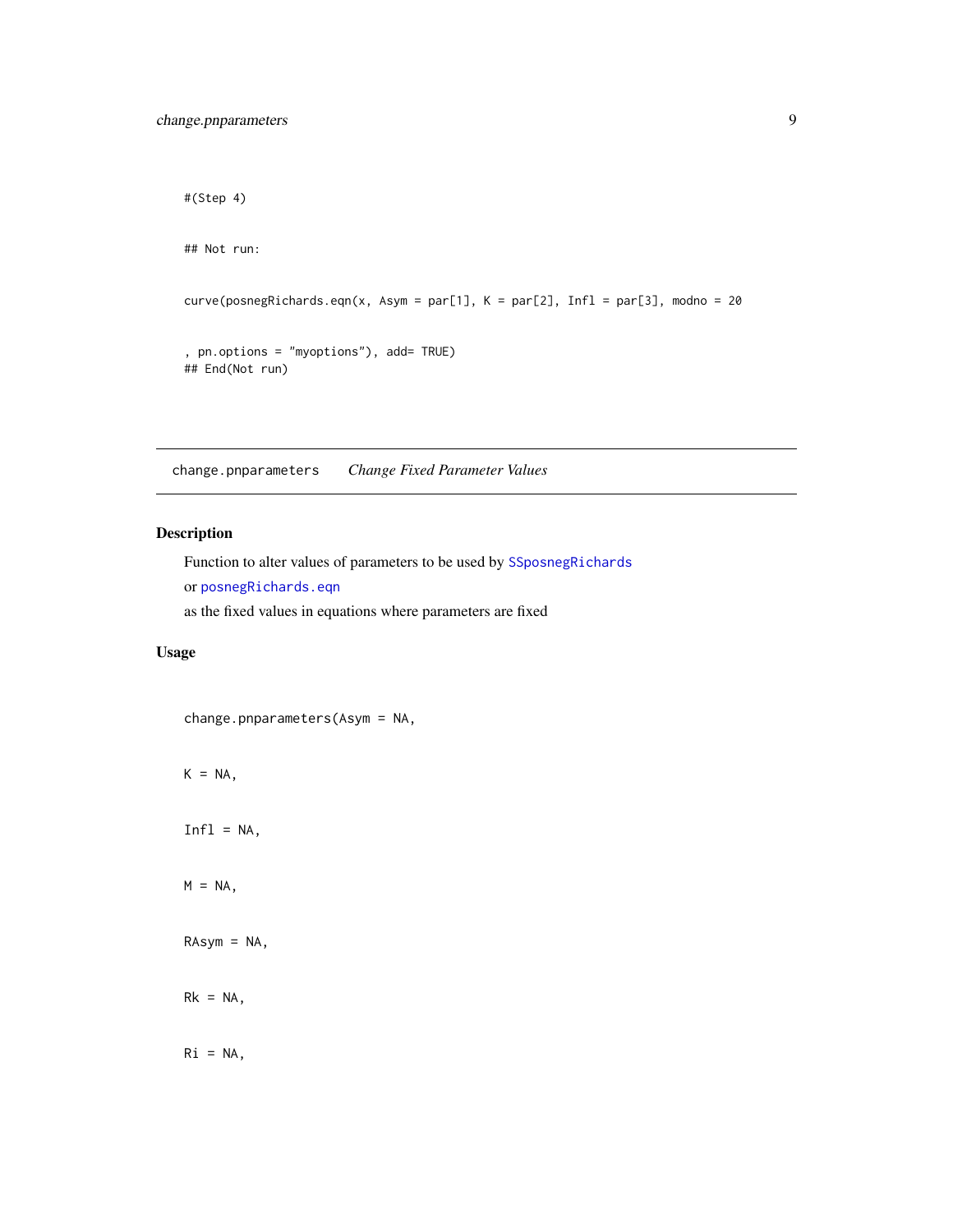$RM = NA$ , Amin = NA,  $Amax = NA$ , Kmin = NA,  $Kmax = NA$ , Imin = NA,  $Imax = NA$ , Mmin = NA,  $Mmax = NA$ , RAmin = NA,  $RAmax = NA$ , Rkmin = NA,  $Rkmax = NA$ , Rimin = NA,  $Rimax = NA$ ,

RMmin = NA,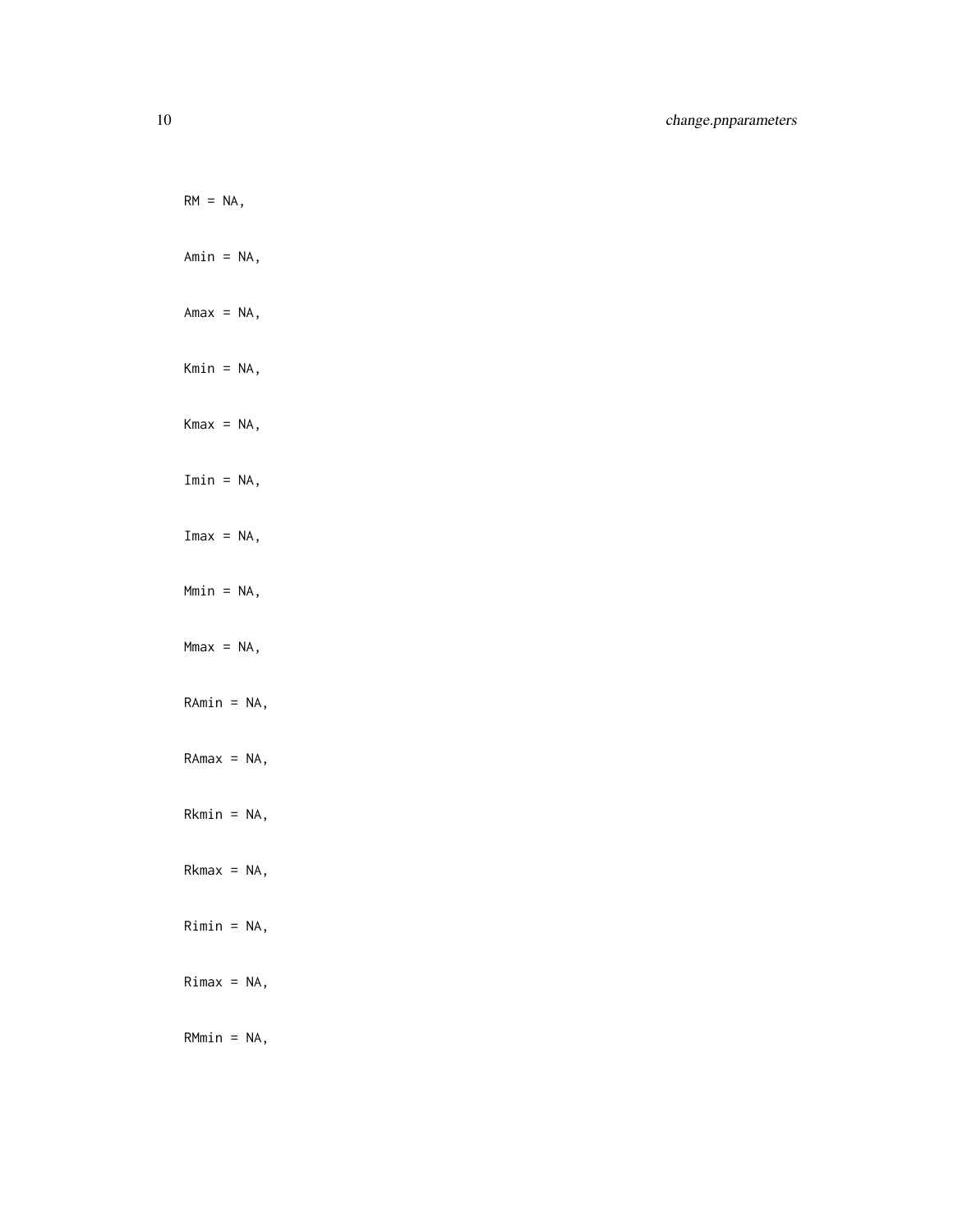$RMmax = NA$ ,

first.y =  $NA$ ,

x.at.first.y = NA,

 $last.y = NA,$ 

x.at.last.y = NA,

twocomponent. $x = NA$ ,

verbose = NA,

force4par =  $NA$ ,

pn.options,

Envir = .GlobalEnv)

### Arguments

| Asym  | a numeric value for the asymptote of the positive (increasing) curve           |
|-------|--------------------------------------------------------------------------------|
| К     | a numeric value for the rate parameter of the positive (increasing) curve      |
| Infl  | a numeric value for the point of inflection of the positive (increasing) curve |
| M     | a numeric value for the shape parameter of the positive (increasing) curve     |
| RAsym | a numeric value for the asymptote of the negative (decreasing) curve           |
| Rk    | a numeric value for the rate parameter of the negative (decreasing) curve      |
| Ri    | a numeric value for the point of inflection of the negative (decreasing) curve |
| RM    | a numeric value for the shape parameter of the negative (decreasing) curve     |
| Amin  | a numeric value for the minimum bound of Asym                                  |
| Amax  | a numeric value for the maximum bound of Asym                                  |
| Kmin  | a numeric value for the minimum bound of K                                     |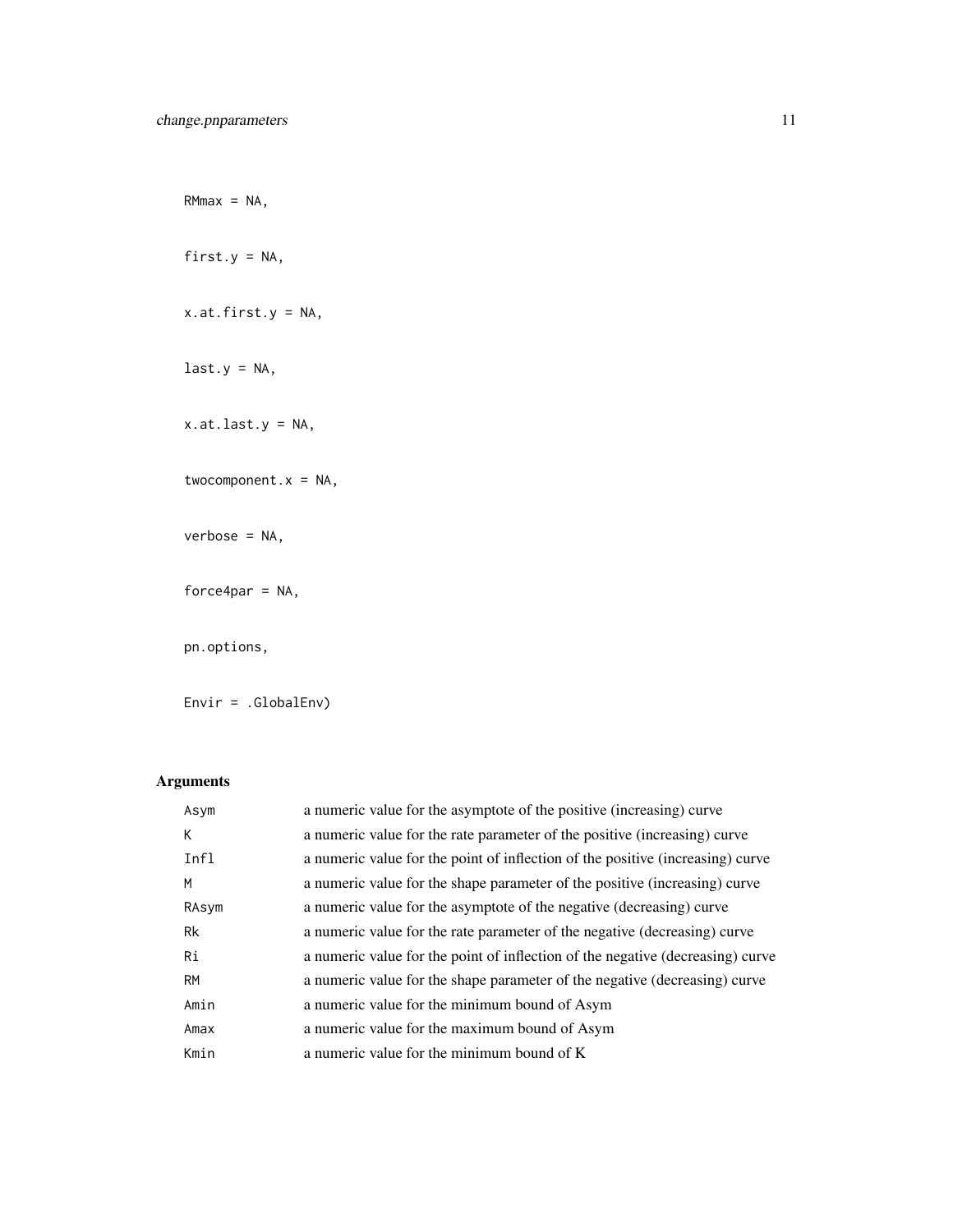<span id="page-11-0"></span>

| Kmax           | a numeric value for the maximum bound of K                                                  |
|----------------|---------------------------------------------------------------------------------------------|
| Imin           | a numeric value for the minimum bound of Infl                                               |
| Imax           | a numeric value for the maximum bound of Infl                                               |
| Mmin           | a numeric value for the minimum bound of M                                                  |
| Mmax           | a numeric value for the maximum bound of M                                                  |
| RAmin          | a numeric value for the minimum bound of RAsym                                              |
| RAmax          | a numeric value for the maximum bound of RAsym                                              |
| Rkmin          | a numeric value for the minimum bound of Rk                                                 |
| Rkmax          | a numeric value for the maximum bound of Rk                                                 |
| Rimin          | a numeric value for the minimum bound of Ri                                                 |
| Rimax          | a numeric value for the maximum bound of Ri                                                 |
| RMmin          | a numeric value for the minimum bound of RM                                                 |
| RMmax          | a numeric value for the maximum bound of RM                                                 |
| first.y        | the value of y at minimum x when it is required to be constrained                           |
| x.at.first.y   | the final value of x - 0 value is used if not specified when last y is not NA               |
| last.y         | the value of y at maximum x when it is required to be constrained                           |
| x.at.last.y    | the final value of x - this is option is currently disabled                                 |
| twocomponent.x | a numerical specifying the x-value (e.g. age) of intersection if a double model<br>of       |
|                | two separate components is to be fitted. Alternatively a logical of value                   |
|                | $=$ TRUE if the same type of model is to be fitted but the x of                             |
|                | intersection is unknown                                                                     |
| verbose        | logical indicating whether information on successful optimization and                       |
|                | parameters should be returned during when using SSposnegRichards                            |
| force4par      | logical specifying whether parameters of the negative Richards                              |
|                | should be ignored - effectively using simple Richards curve                                 |
| pn.options     | required character string specifying the name of a list object currently                    |
|                | populated with starting parameter estimates, fitting options and bounds to be<br>modified   |
| Envir          | a valid R environment to find pn.options in, by default this is the global environ-<br>ment |

#### Details

This function provides a simple way for the user to update the a user-named list that holds fixed values and options for fitting and solving positive-negative Richards curves with [SSposnegRichards](#page-48-1) and [posnegRichards.eqn](#page-43-1), respectively. Running this function also concurrently updates the parameterbounds in the same list which are vthe maximum and minimum values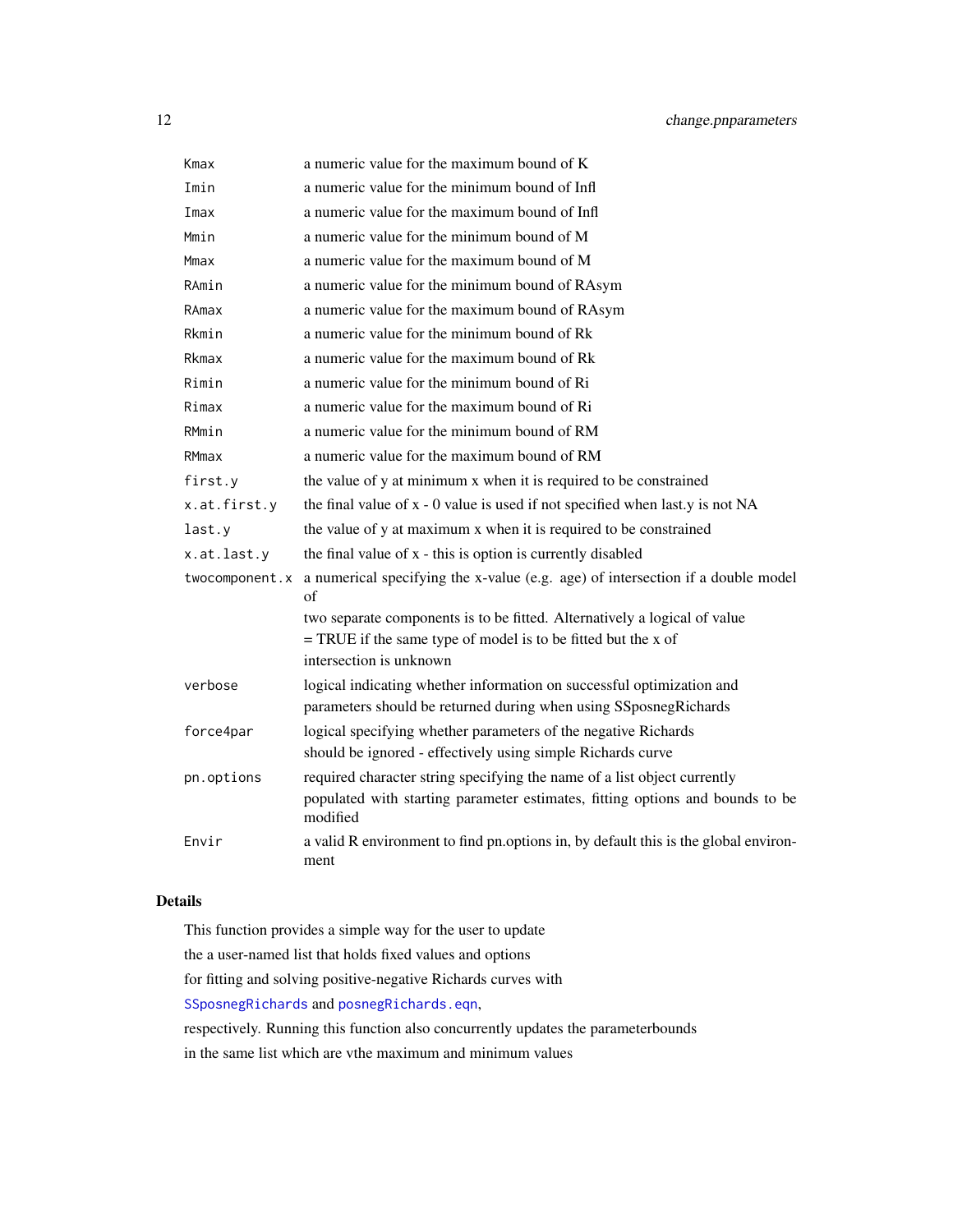<span id="page-12-0"></span>for parameters to be used by [optim](#page-0-0) and [nls](#page-0-0)

during parameter estimation

in [SSposnegRichards](#page-48-1). The list is written automatically by the function but

it is also output as a return value for assignation in the usual way [myoptions<- change.pnparameters(...)]. The list specified by pn.options must exist before this function is called. Use [modpar](#page-21-1) to estimate values for all parameters and easily generate a suitable list. See [modpar](#page-21-1) for details of

bounding.

#### Value

a [list](#page-0-0) of values for all above arguments,

with new values substituted where specified in the call

#### Note

Requires [modpar](#page-21-1) to be have been run prior to execution

Version 1.5 saves many variables, and internal variables in the package environment: FlexParamCurve:::FPCEnv. By default, the pn.options file is copied to the environment specified by the functions (global environment by default). Model selection routines also copy from FPCenv to the global environment all nlsList models fitted during model selection to provide backcompatibility with code for earlier versions. The user can redirect the directory to copy to by altering the Envir argument when calling the function.

### Author(s)

Stephen Oswald <steve.oswald@psu.edu>

#### See Also

[modpar](#page-21-1) [SSposnegRichards](#page-48-1) [posnegRichards.eqn](#page-43-1)

#### Examples

```
# change all fixed values except K and Rk
```
modpar(posneg.data\$age, posneg.data\$mass, pn.options = "myoptions")

change.pnparameters(Asym = 10000, Infl = 80,  $M = 5$ , RAsym = 10000,

 $Ri = 240$ ,  $RM = 5$ , pn.options = "myoptions")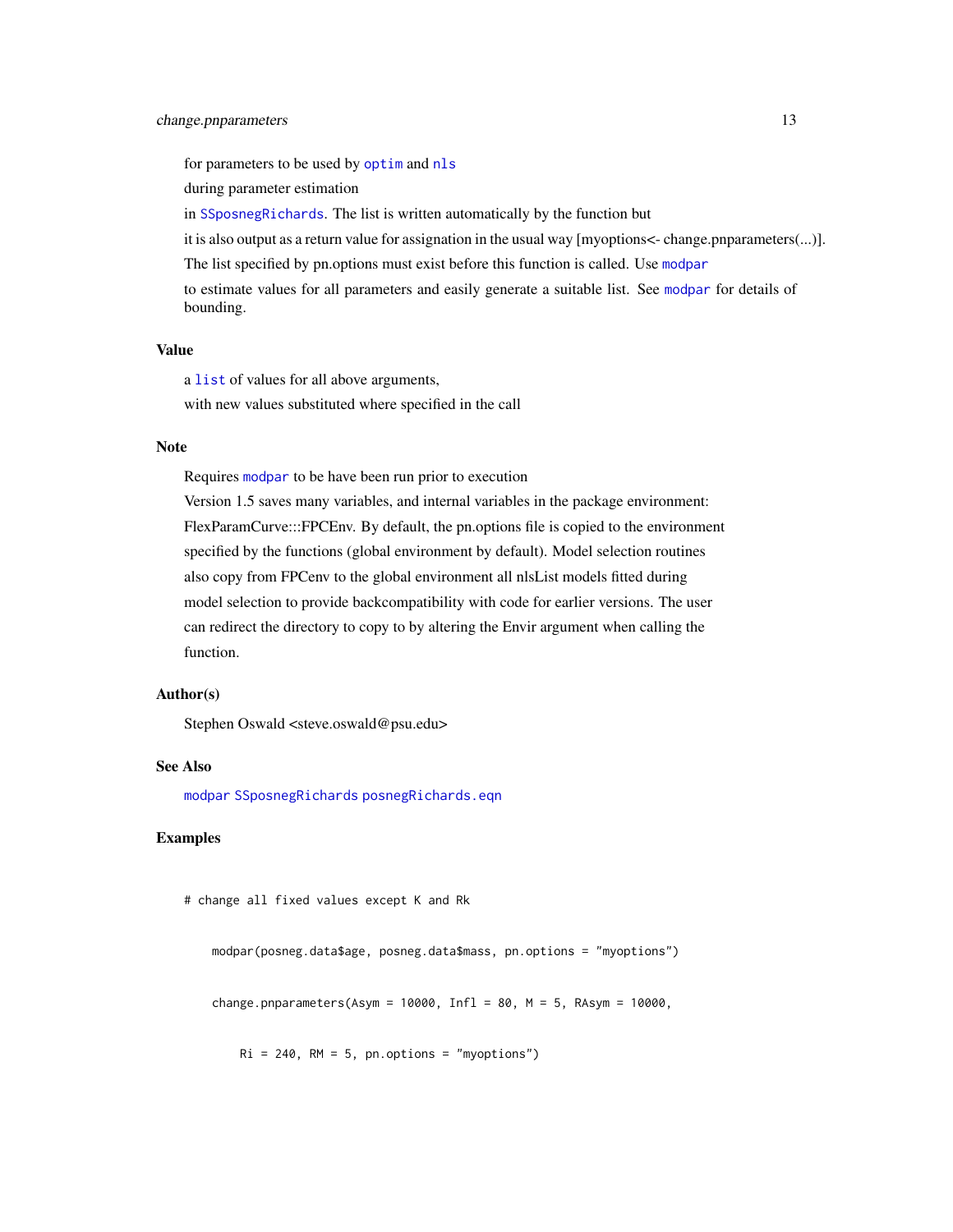<span id="page-13-0"></span># change fixed values of M and constrain hatching mass to 45.5 in a growth curve

change.pnparameters( $M = 1$ , RM = 0.5, first.y = 45.5, pn.options = "myoptions")

<span id="page-13-1"></span>extraF *Compare Two* nlsList *Models Using Extra Sum-of-Squares F-Tests*

#### Description

Function to compare two nested models using extra sum-of-squares F-Tests.

#### Usage

 $ext{raf}$ (submodel = 1,

 $genmodel = 1,$ 

 $warn = TRUE$ )

#### Arguments

| submodel | <i>nlsList</i> model with fewer curve parameters (reduced model)                |
|----------|---------------------------------------------------------------------------------|
| genmodel | $nlsList$ model with more curve parameters (general model)                      |
| warn     | logical specifying whether to report working R environment if previously exists |

#### Details

Models must be entered in the correct order with the reduced model appearing first in the call and the more general model appearing later. These must be nested models, i.e. the general model must contain all of the curve parameters in the reduced model and more. Entering models with the same number of parameters will produce NAs in the output, but the function will produce seemingly adequate output with non-nested models. The user must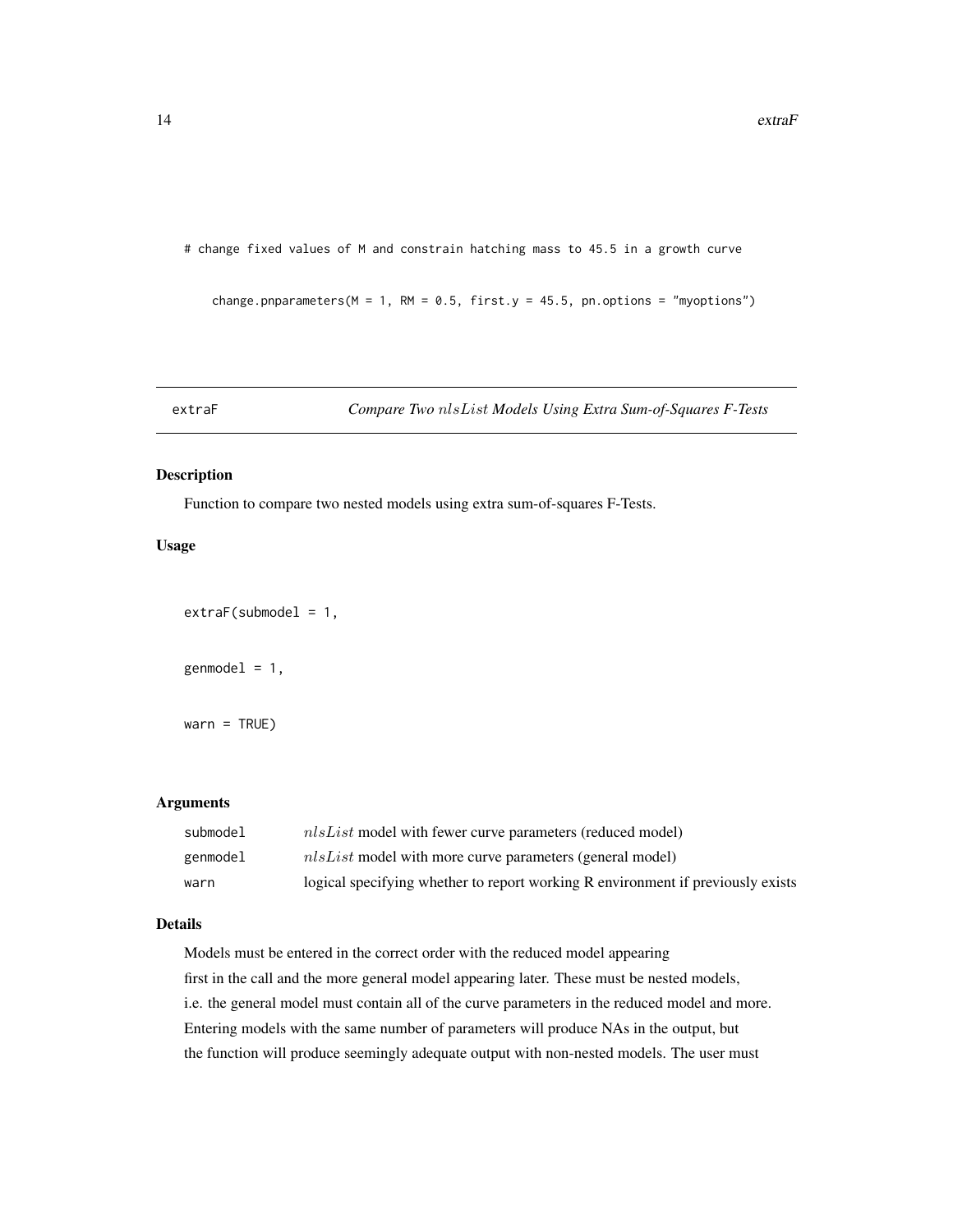#### <span id="page-14-0"></span> $\epsilon$  extraF 15

check that models are nested prior to use.

This function is primarily designed to be called by the model selection functions

[pn.modselect.step](#page-35-1) and [pn.mod.compare](#page-30-1) but can be used independently.

Extra sum-of-squares is obtained from:

 $F = (SS1 - SS2)/(df1 - df2) / (SS2 / df2)$ 

where  $SS = sum-of-squares$  and  $df = degrees of freedom$ , for the more reduced model (1) and the more general model (2), respectively.

If the F value is significant then the more general model provides a significant improvement over the reduced model, but if the models are not significantly different then the reduced parameter model is to be preferred.

In extraF (formulated especially for nlsList models), the root mean square error

(and sum of squares) is inflated to the value expected if all groups (levels) were

fitted [i.e.  $RSE = RSE* (sqrt(1) / sqrt(n0))$ , where RSE is root mean square error, n0 is the sample size (total

number of data points used in fit) for the model with missing levels, and n1 is the inflated sample size (total number

of data points in dataset)]. This is based on RSE changing with the square root of sample size, as discussed in the help file for

[pn.mod.compare](#page-30-1). Degrees of freedom are then increased to the vaue if all individuals had been fitted successfully,

i.e. total df - (# curve parameters \* # levels). Thus, RSE and df are enlarged for models with missing levels so all models are

compared based on the variability expected if all levels had been fitted . This allows the Fstat from extraF to be independent of missing levels

in either of the two models.

#### Value

A data. frame listing the names of the models compared, F,

numerator degrees of freedom,

demonimator degrees of freedom, P value and the residual sum of squares for both the general and reduced models

#### Author(s)

Stephen Oswald <steve.oswald@psu.edu>

#### References

Ritz, C. and Streibigg, J. C. (2008) NonlinearregressionwithR. Springer-Verlag, New York.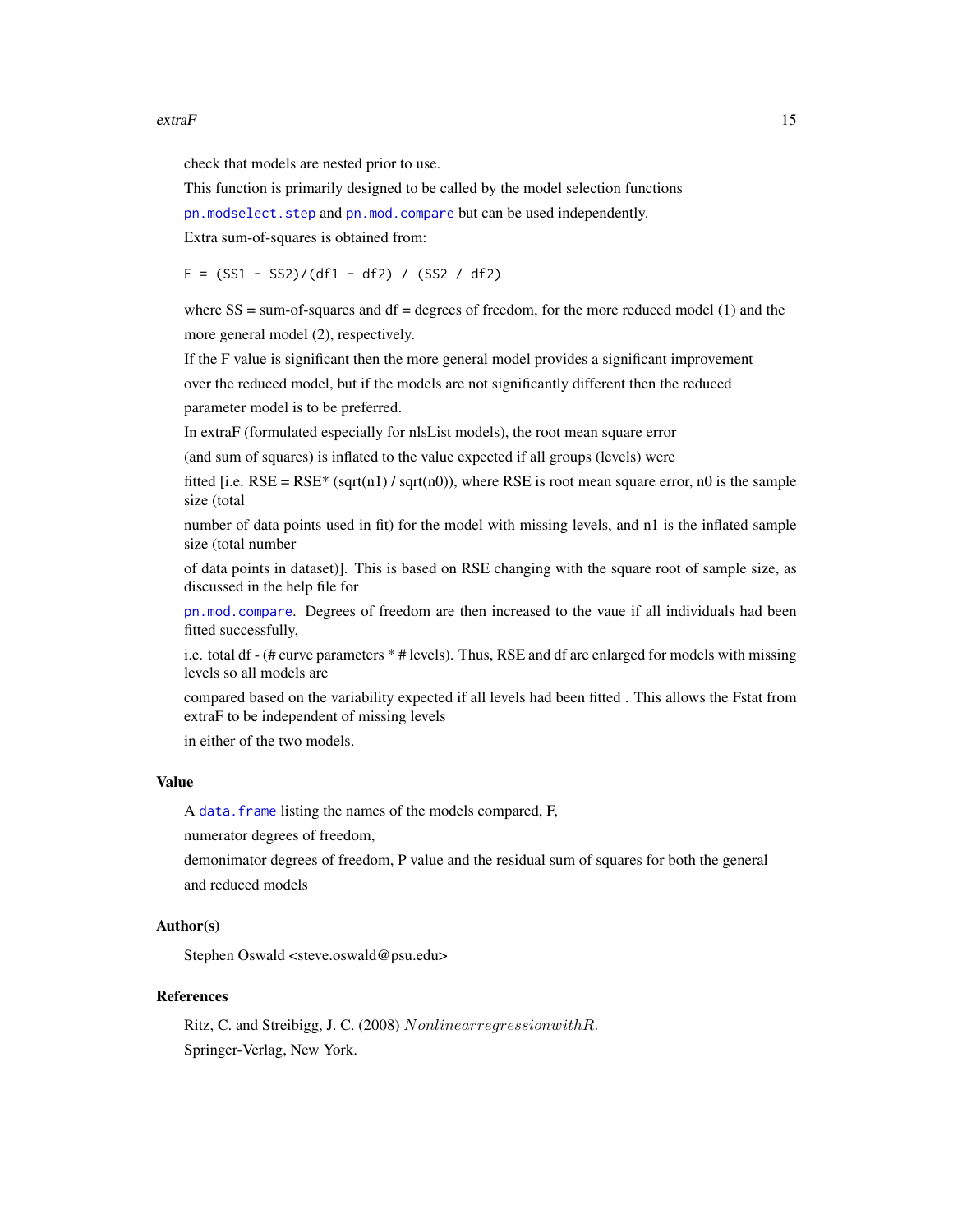#### <span id="page-15-0"></span>16 extraF.nls

#### See Also

[extraF.nls](#page-15-1) [nlsList](#page-0-0) [pn.modselect.step](#page-35-1) [pn.mod.compare](#page-30-1)

#### Examples

#compare two nested nlsList models (4 vs 8 parameter models)

modpar(posneg.data\$age, posneg.data\$mass, pn.options = "myoptions")

# (only first 4 group levels in data used for example's sake)

subdata<-subset(posneg.data, as.numeric(row.names (posneg.data) ) < 53)

richardsR2.lis <- nlsList(mass ~ SSposnegRichards(age, Asym = Asym, K = K,

Infl = Infl, M = M, RAsym = RAsym, Rk = Rk, Ri = Ri,modno = 2, pn.options = "myoptions")

#### , data = subdata)

richardsR12.lis <- nlsList(mass ~ SSposnegRichards(age, Asym = Asym, K = K,

 $Infl = Infl, M = M, modno = 12, pn. options = "myoptions")$ 

, data = subdata)

extraF(richardsR12.lis, richardsR2.lis)

<span id="page-15-1"></span>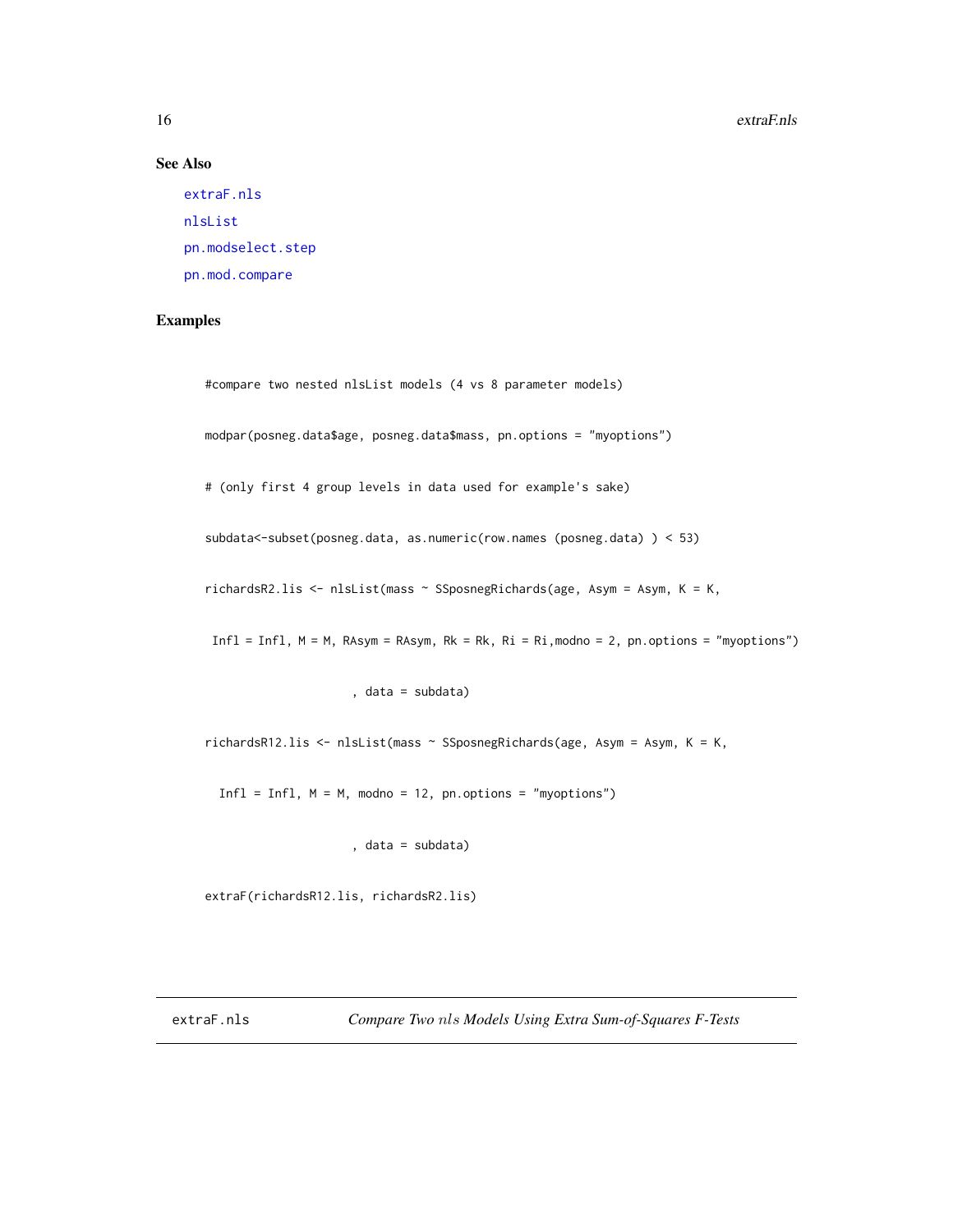#### <span id="page-16-0"></span>extraF.nls 17

#### **Description**

Function to compare two nested [nls](#page-0-0) models using extra sum-of-squares F-Tests.

#### Usage

```
extraF.nls(submodel,
```
genmodel)

#### Arguments

| submodel | <i>nls</i> model with fewer curve parameters (reduced model) |
|----------|--------------------------------------------------------------|
| genmodel | <i>nls</i> model with more curve parameters (general model)  |

#### Details

Models must be entered in the correct order with the reduced model appearing first in the call and the more general model appearing later. These must be nested models, i.e. the general model must contain all of the curve parameters in the reduced model and more. Entering models with the same number of parameters will produce NAs in the output, but the function will produce seemingly adequate output with non-nested models. The user must check that models are nested prior to use.

This function is not promoted for use in model selection as differences in curves of different grouping levels in the dataset may be obscured when curves are fitted to the entire dataset, as in [nls](#page-0-0).

Extra sum-of-squares is obtained from:

 $F = (SS1 - SS2)/(df1 - df2) / (SS2 / df2)$ 

where  $SS = sum-of-squares$  and  $df = degrees of freedom$ , for the more reduced model (1) and the more general model (2), respectively. To account for missing individuals for different fits df are scaled in all models to the value they would be if all individuals fit successfully (note that if all individuals had the same fit, this would not influence extra sum of squares). If the F value is significant then the more general model provides a significant improvement over the reduced model, but if the models are not significantly different then the reduced parameter model is to be preferred.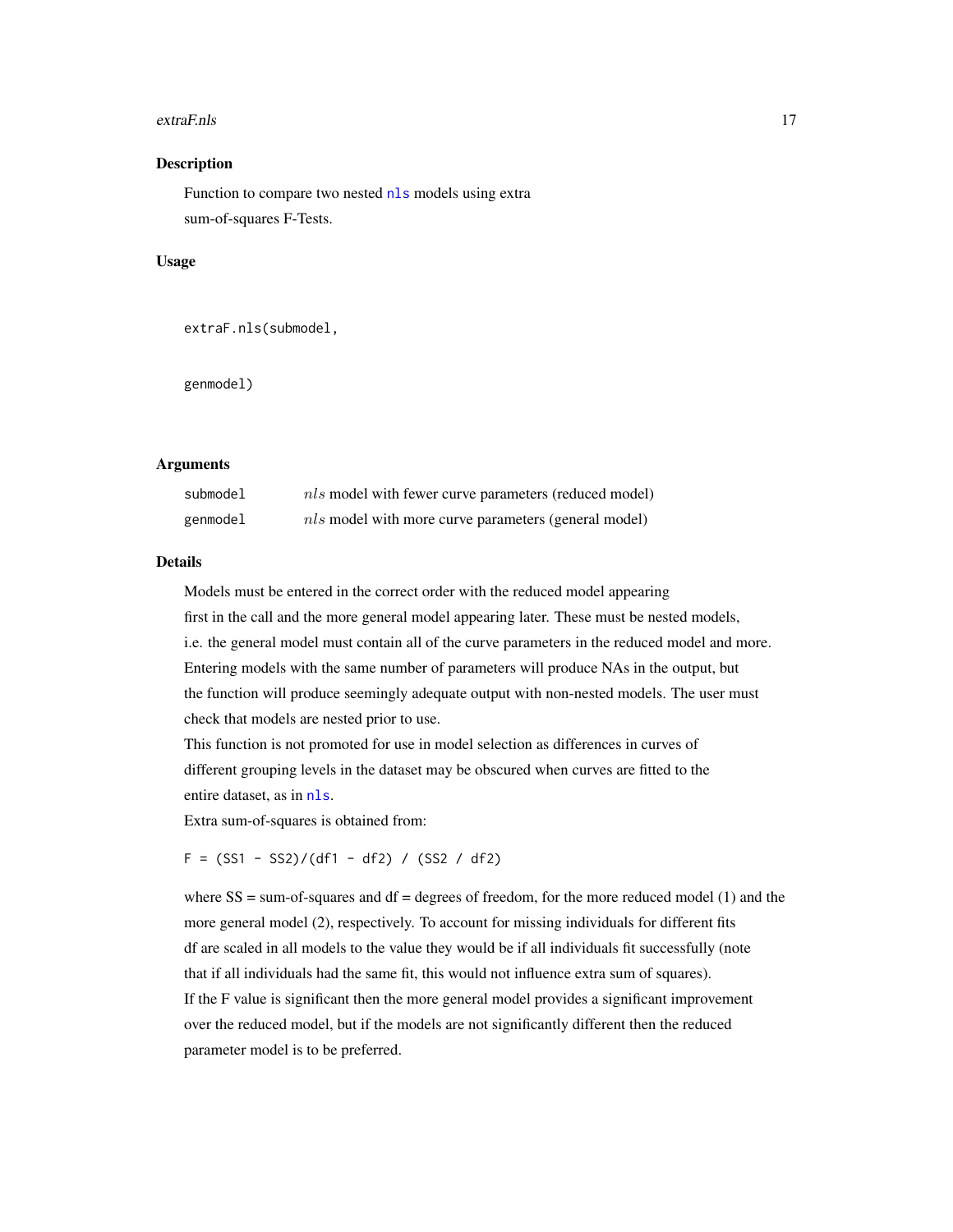<span id="page-17-0"></span>A [data.frame](#page-0-0) listing the names of the models compared, F,

numerator degrees of freedom,

demonimator degrees of freedom, P value and the residual sum of squares for both the general and reduced models

#### Author(s)

Stephen Oswald <steve.oswald@psu.edu>

#### References

Ritz, C. and Streibigg, J. C. (2008) NonlinearregressionwithR. Springer-Verlag, New York.

#### See Also

```
extraF
nls
pn.modselect.step
pn.mod.compare
```
#### Examples

#fit and compare two nested nls models (7 vs 8 parameter models)

```
#create list for fixed parameters
```
modpar(posneg.data\$age, posneg.data\$mass, pn.options = "myoptions")

richardsR1.nls <- nls(mass ~ SSposnegRichards(age, Asym = Asym, K = K,

 $Infl = Infl, M = M, RAsym = RAsym, Rk = Rk, Ri = Ri, RM = RM, modno = 1, pn. options = myoptions)$ 

, data = posneg.data)

richardsR2.nls <- nls(mass ~ SSposnegRichards(age, Asym = Asym, K = K,

Infl = Infl,  $M = M$ , RAsym = RAsym, Rk = Rk, Ri = Ri, modno = 2, pn.options = myoptions)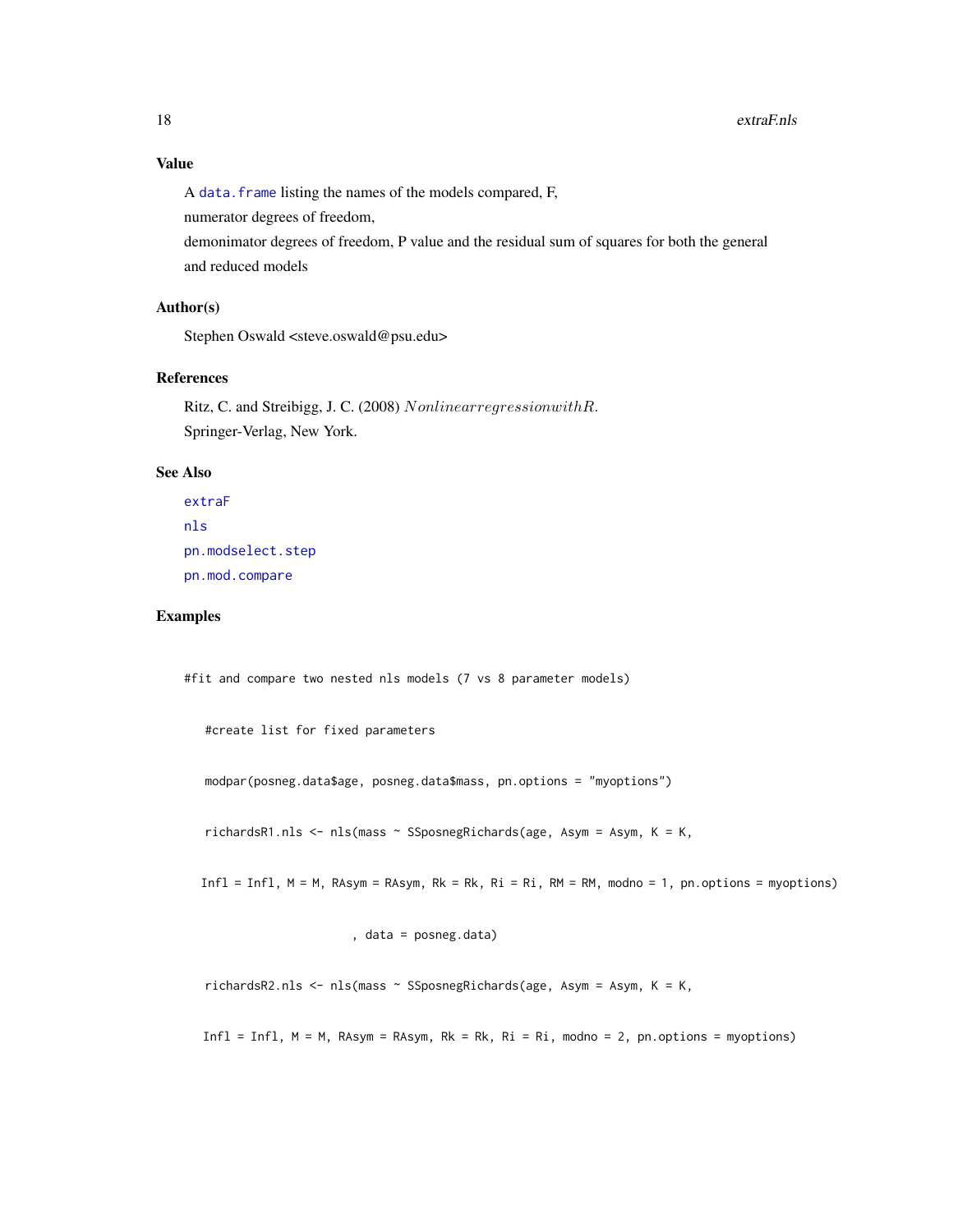```
, data = posneg.data)
```
<span id="page-18-0"></span>extraF.nls(richardsR2.nls, richardsR1.nls)

#### get.mod *Copy objects between R environments*

#### Description

Function to copy objects between R environments

#### Usage

```
get.mod(modelname = ls( FlexParamCurve:::FPCEnv, pattern=".lis" ),
from.envir = FlexParamCurve:::FPCEnv, to.envir = .GlobalEnv,
```

```
write.mod = FALSE, silent = FALSE)
```
#### Arguments

| modelname  | a character or character vector of object names                                    |
|------------|------------------------------------------------------------------------------------|
| from.envir | R environment currently containing the object(s)                                   |
| to.envir   | destination R environment to copy the object(s) to                                 |
| write.mod  | logical specifying if single models should be assigned or simply returned          |
| silent     | logical specifying whether additional confirmation should be printed to the screen |

#### Details

All arguments are optional. With defaults, this function copies any  $nlsList$  models

from the FlexParamCurve working environment to the Global Environment. However, user could use

this function to move any objects between any environments.

Default behavior is to assign models to an environment if more than 1 modelname is provided but to

simply return the model from the function if only 1 modelname is given. Notes are printed to the screen to detail any models moved or any errors encountered.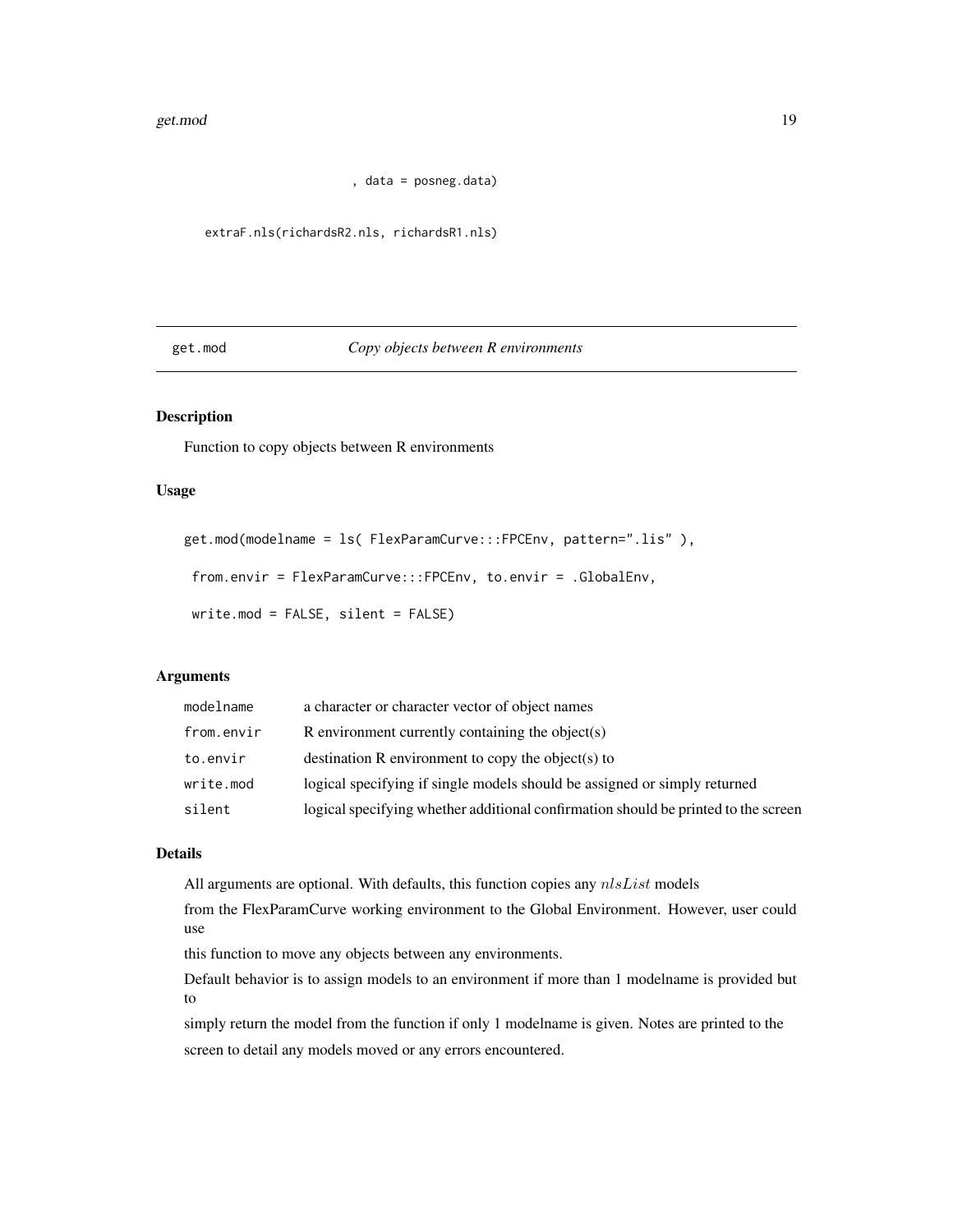#### <span id="page-19-0"></span>Value

If only 1 modelname is provided, the contents of the object is returned. If more more than 1 modelname is provided or if write.mod is FALSE then the object(s) will be assigned to the environment and no value is returned.

#### Note

The default function works by detecting the suffix .lis rather than object class, so will only return models with this suffix, not necessarily all  $nlsList$  models if they have different suffixes.

#### Author(s)

Stephen Oswald <steve.oswald@psu.edu>

#### See Also

[pn.mod.compare](#page-30-1) [pn.modselect.step](#page-35-1)

#### Examples

#transfer all nlsList models from the FlexParamCurve working environmment (FPCEnv) #to the Global Environment. Note: unless pn.mod.compare or #pn.modselect.step have been run, in which case this is default #1. subset data object (only 3 individuals) to expediate model selection subdata <- subset(posneg.data, as.numeric(row.names (posneg.data) ) < 40) #2. run model selection in FPCEnv using pn.mod.compare. Only two models (#1 and #5) #specified to be run here to reduce processing time. see pn.mod.compare modseltable <- pn.mod.compare(subdata\$age, subdata\$mass, subdata\$id, existing = FALSE, pn.options = "myoptions", mod.subset =  $c(1,5)$ , Envir = FlexParamCurve:::FPCEnv) #3. retrieve models from FlexParamCurve working environmment get.mod() #transfer an options file called myoptions from FPCEnv to the Global Environment

#note data are forced to fit a monotonic curve in this example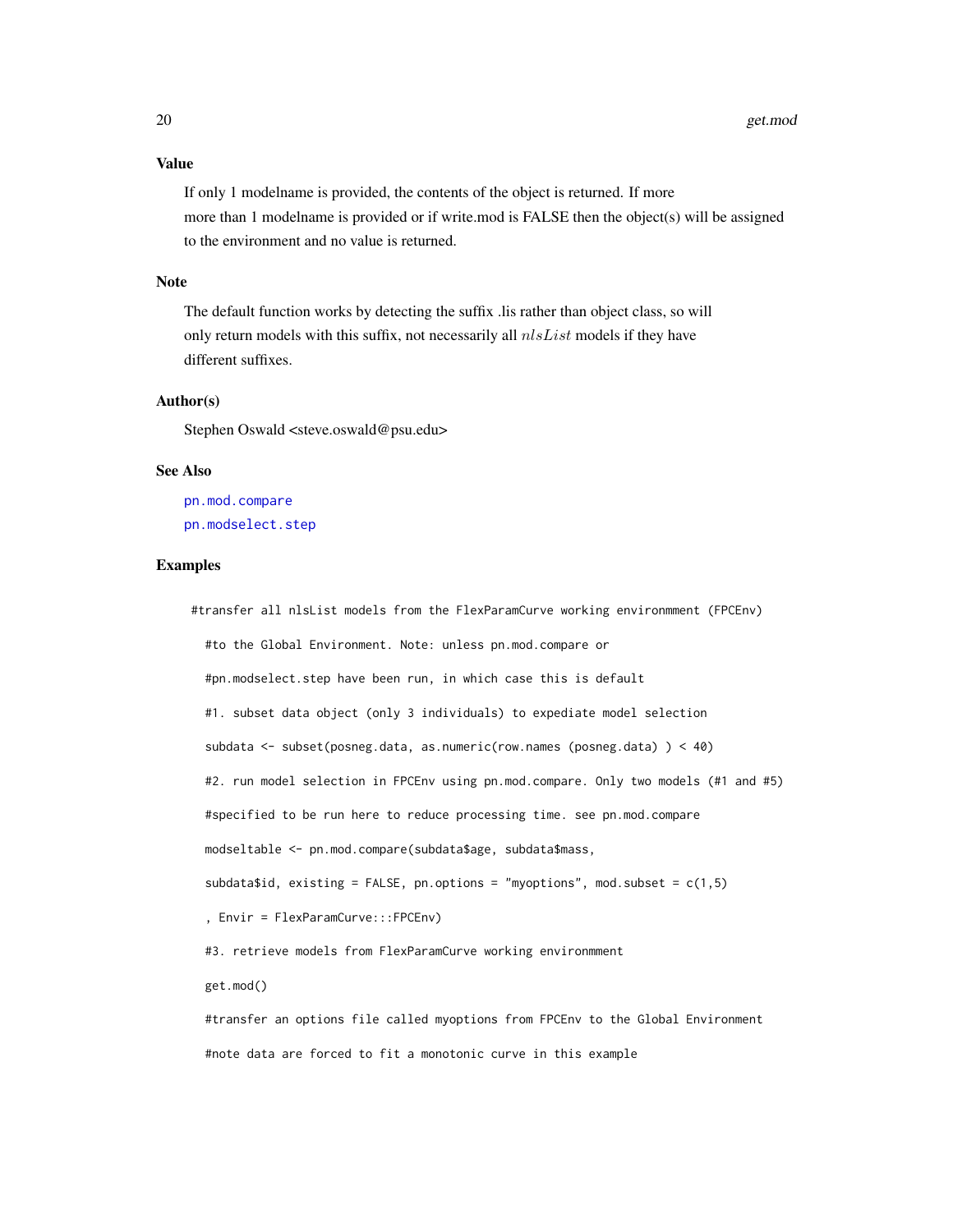#### <span id="page-20-0"></span>logist.data 21

```
modpar(logist.data$age, logist.data$mass, pn.options = "myoptions.1", force4par = TRUE,
Envir = FlexParamCurve:::FPCEnv)
get.mod(modelname = "myoptions.1", write.mod = TRUE)
```
#### logist.data *Simulated growth of whiskered terns*

#### **Description**

The logist.data data frame has 1100 rows and 3 columns of records of the simulated masses for whiskered tern chicks between 0 and 21 days of age.

#### Usage

logist.data

#### Format

This object of class c("nfnGroupedData", "nfGroupedData", "groupedData", "data.frame") containing the following columns:

mass a numeric vector of chick masses (g).

age a numeric vector of chick ages (days).

id an ordered factor indicating unique id of each simulated individual, i.e. which data belongs to which individual.

#### Details

No published parameter estimates with associated variability are available for positive-negative growth curves. These data were simulated using an 3-parameter positive-negative Richards curve ([SSposnegRichards](#page-48-1) (model 20)), using parameters drawn from normal distributions with the following means (standard deviations):

Asym=92.35 (15.65) K=0.06 (0.138) Infl=0.294 (1.72)

These values were taken from Pallisson et al. (2008) for 75 chicks reported. Each simulated individual had 11 measurements stratified through the development period, with 1-2 day random differences in timing of each measurement. This data object has methods for [nlme](#page-0-0) grouped-data classes.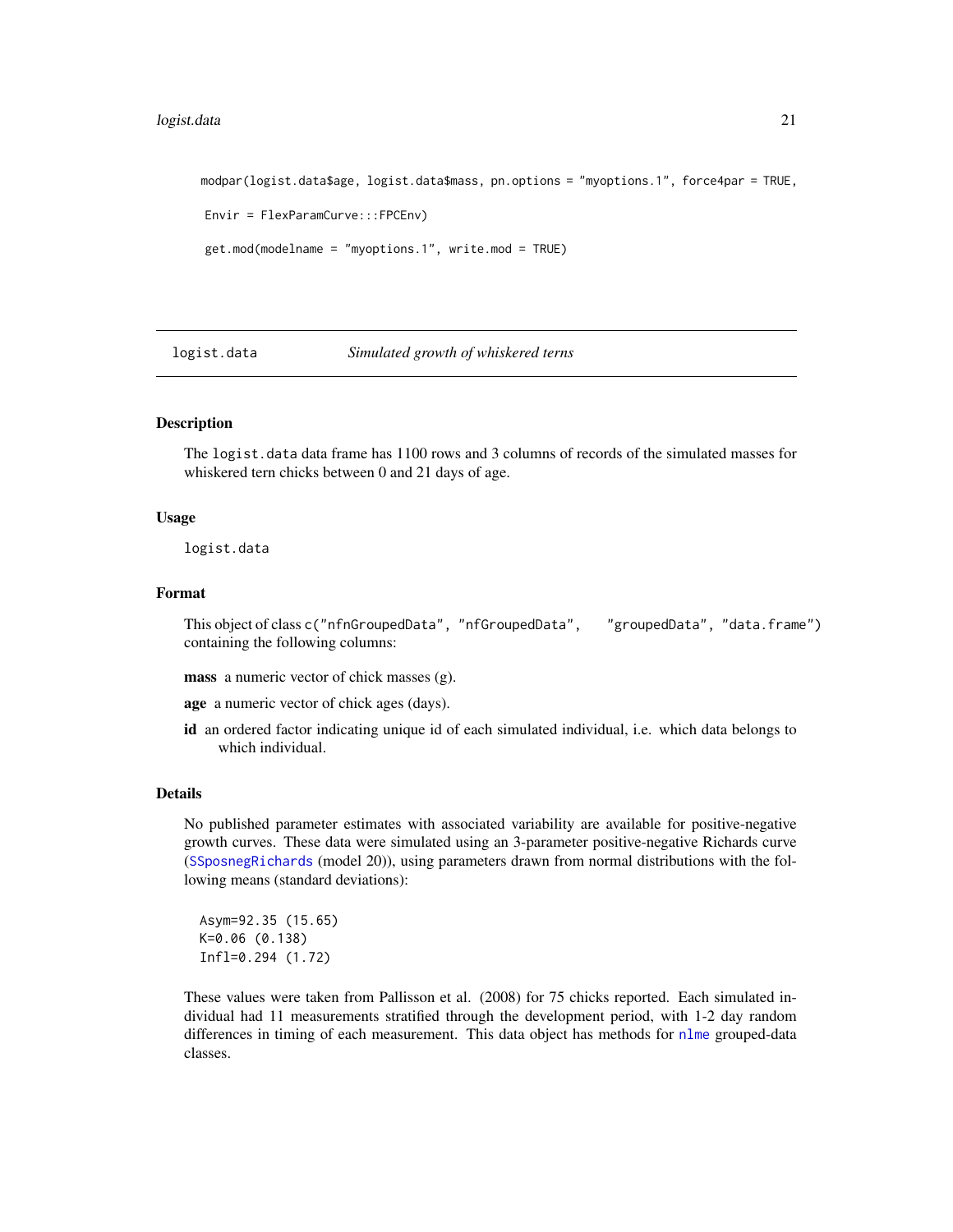#### <span id="page-21-0"></span>Source

Paillisson, J.-M., Latraube, F. & Reeber, S. (2008) Assessing growth and age of Whiskered Tern Chlidoniashybrida chicks using biometrics. Ardea, 96, 271-277.

#### Examples

```
require(stats); require(graphics)
#view data
logist.data
#create list for fixed parameters
modpar(logist.data$age, logist.data$mass, force4par = TRUE, pn.options = "myoptions")
plot(mass ~ age, data = logist.data, subset = id == "0.002",
     xlab = "Chick age (day)", las = 1,ylab = "Chick mass (g)",
     main = "logist.data and fitted curve (Chick #2 only)")
change.pnparameters(M=1, pn.options = "myoptions") # set curve to logistic (M=1) in subsequent fit
fm1 <- nls(mass ~ SSposnegRichards(age,Asym=Asym,K=K,Infl=Infl,
           modno=20, pn.options = "myoptions"),
           data = logist.data, subset = id == "0.002")age < - seq(0, 166, length.out = 101)lines(age, predict(fm1, list(age = age)))
```
<span id="page-21-1"></span>

modpar *Estimate Values to be Used for Fixed FlexParamCurve Parameters*

#### Description

This function creates the object pnmodelparams

which holds estimates of values for all 8 FlexParamCurve

parameters used for fitting and solving positive-negative Richards curves with

[SSposnegRichards](#page-48-1) and [posnegRichards.eqn](#page-43-1),

respectively.

#### Usage

modpar(x,

y,

pn.options = NA,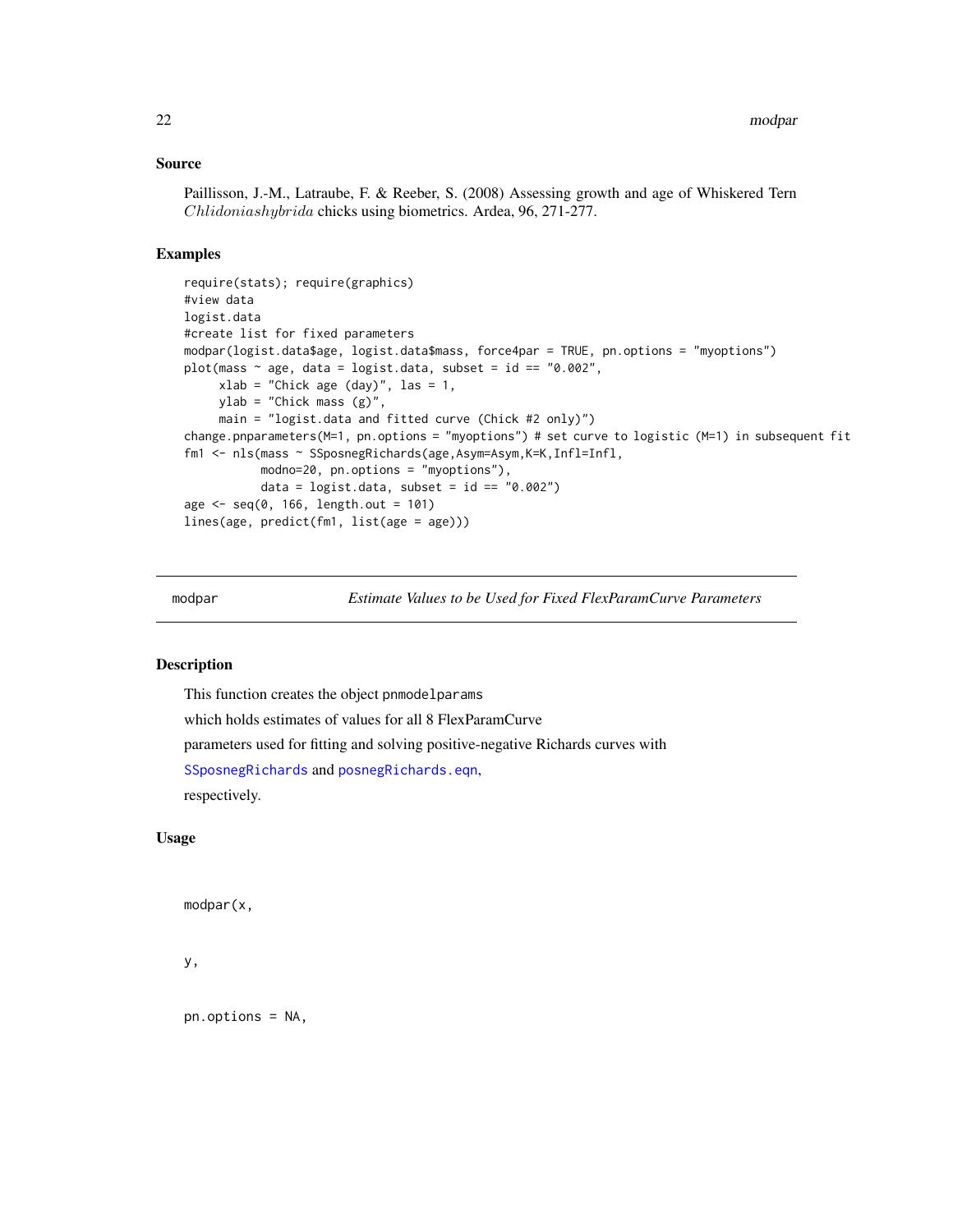#### modpar 23

first.y =  $NA$ , x.at.first.y = NA,  $last.y = NA,$ x.at.last.y = NA, twocomponent. $x = NA$ , verbose = FALSE, force8par = FALSE, force4par = FALSE, suppress.text = FALSE, taper.ends =  $0.45$ , width.bounds = 1, bounds.error = FALSE, Envir = .GlobalEnv, force.nonmonotonic = FALSE,

## ...)

#### Arguments

x a numeric vector of primary predictor variable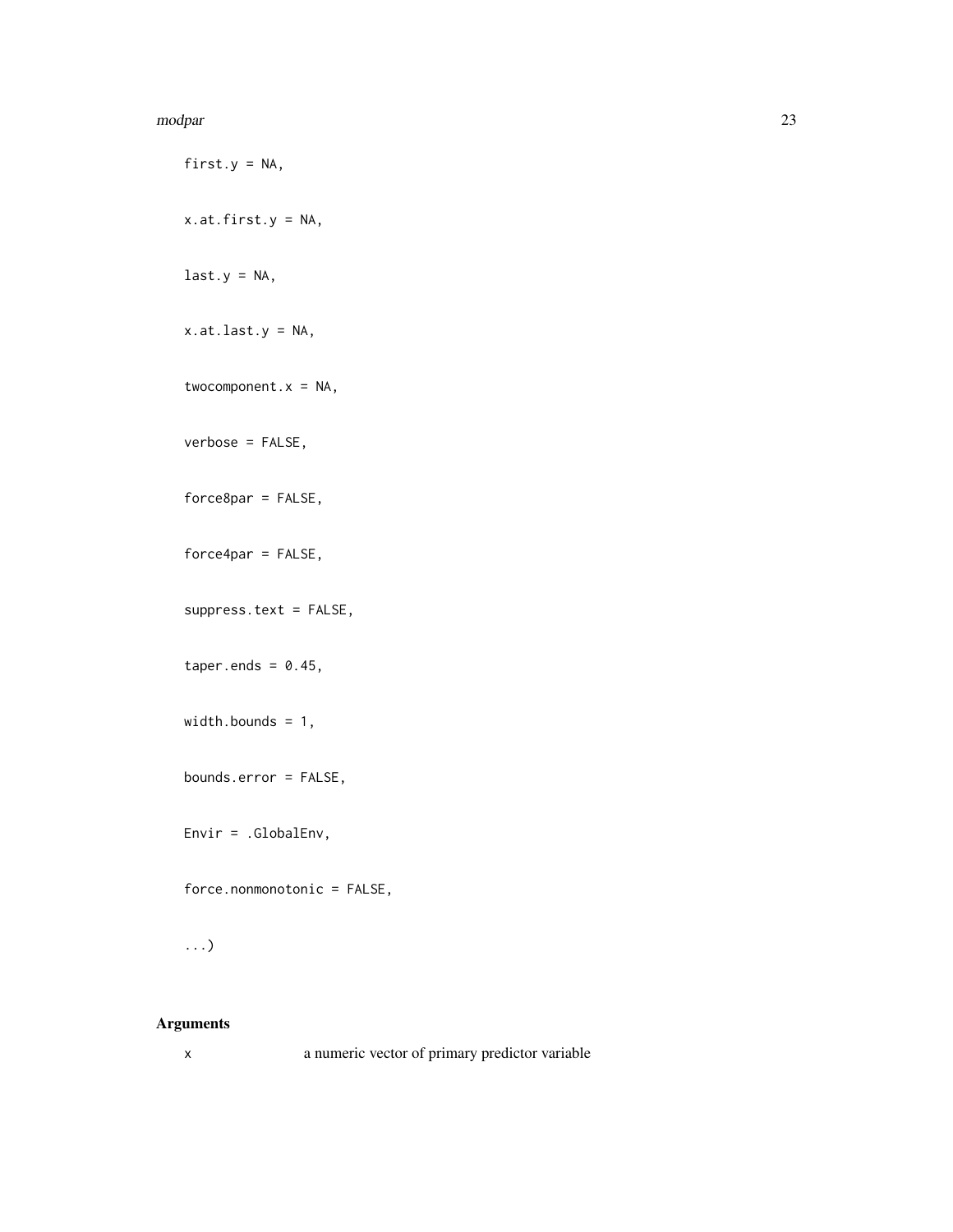<span id="page-23-0"></span>

| У                  | a numeric vector of response variable                                                                                                                                           |
|--------------------|---------------------------------------------------------------------------------------------------------------------------------------------------------------------------------|
| first.y            | the value of y at minimum x when it is required to be constrained                                                                                                               |
| x.at.first.y       | the final value of $x - 0$ value is used if not specified when last y is not NA                                                                                                 |
| last.y             | the value of y at maximum x when it is required to be constrained                                                                                                               |
| x.at.last.y        | the final value of x - must be specified if last y is not NA                                                                                                                    |
| twocomponent.x     | a numerical specifying the x-value (e.g. age) of intersection if a double model<br>of                                                                                           |
|                    | two separate components is to be fitted. Alternatively a logical of value<br>$=$ TRUE if the same type of model is to be fitted but the x of<br>intersection is unknown         |
| verbose            | logical indicating whether information on successful optimization and<br>parameters should be returned during when using SSposnegRichards                                       |
| force8par          | logical specifying whether parameters of the negative Richards<br>curve should be set to defaults if they cannot be estimated                                                   |
| force4par          | logical specifying whether parameters of the negative Richards<br>should be ignored - effectively using simple Richards curve                                                   |
| pn.options         | character string specifying name of list object populated with starting<br>parameter estimates, fitting options and bounds or the destination for modpar to<br>write a new list |
| suppress.text      | logical specifying whether modpar should return descriptive text to the screen<br>during execution                                                                              |
| taper.ends         | numeric representing the proportion of the range of the x variable for which data<br>are extended at                                                                            |
|                    | the two ends of the data set. This is used in initial estimation (prior to optim and<br>nls optimizations) and can                                                              |
|                    | speed up subsequent optimizations by imposing a more pronounced S-shape to<br>both first and second curves. Defaults to 0.45.                                                   |
| width.bounds       | a numeric indicating the proportion of the usual width of parameter bounds to<br>be imposed during optimizations.                                                               |
|                    | Large values may slow or terminate computations, however they could better<br>accomodate data in which different levels exhibit very different<br>parameter values.             |
| bounds.error       | a logical. If true parameter estimation will terminate if initial estimation of<br>parameters leads to                                                                          |
|                    | values outside specified bounds in pn.options. If false, more appropriate bounds<br>will be determined automatically.                                                           |
| Envir              | a valid R environment to find pn.options in and export any output to, by default<br>this is the global environment                                                              |
| force.nonmonotonic |                                                                                                                                                                                 |
|                    | if set to TRUE fixed recessional parameter estimates will be used for the two<br>monotonic equations                                                                            |
|                    | (modno #12 or #32), otherwise these two models will use $RAsym = 0$ , $Ri = 0$ ,<br>$Rk = 1$ , $RM = 1$ to prevent non-monotonic relationships                                  |
|                    | in these cases.                                                                                                                                                                 |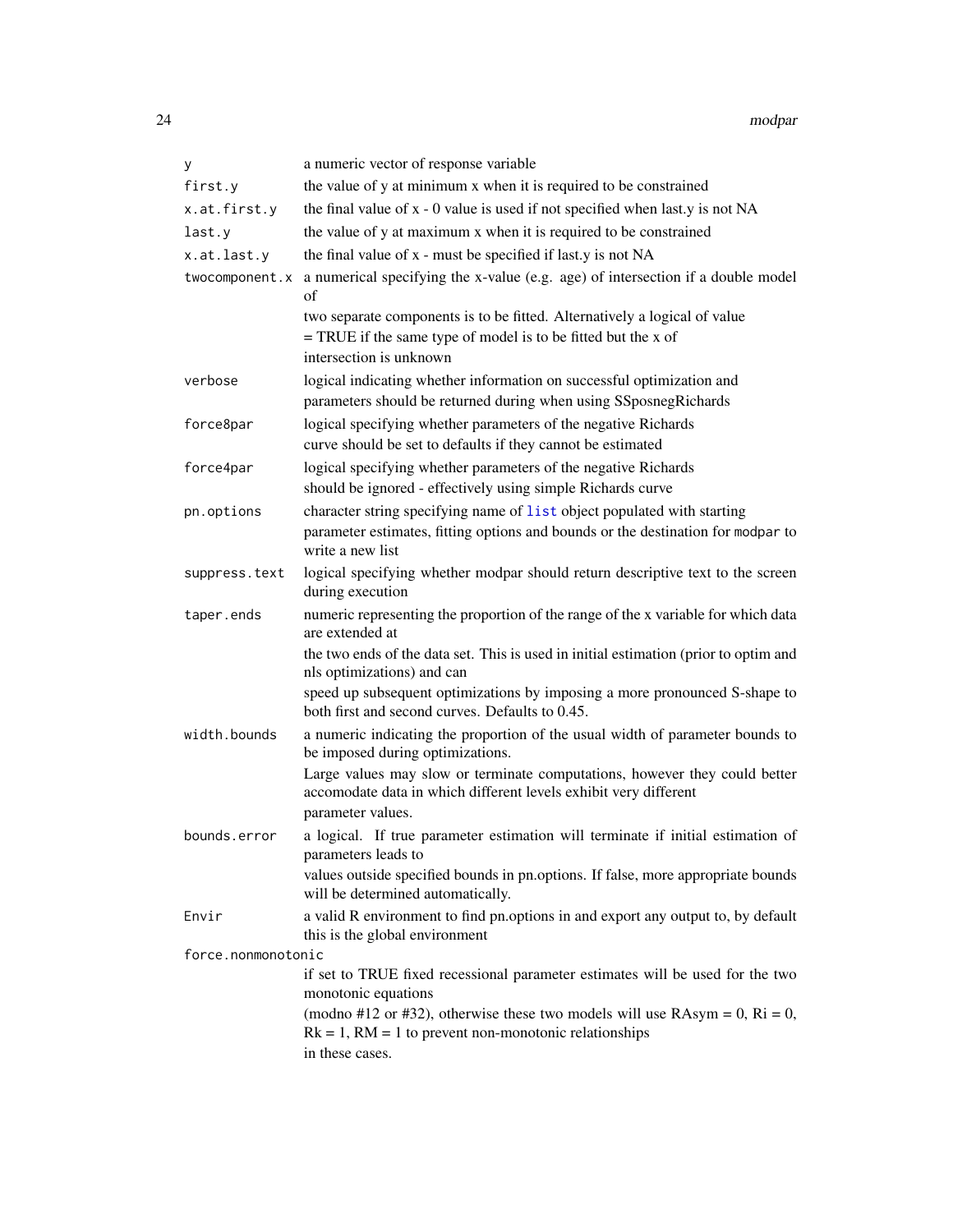#### <span id="page-24-0"></span>modpar 25

#### ... additional optional arguments to be passed to nlsList

#### Details

This function creates a formatted [list](#page-0-0) object as named by the argument pn.options. This list holds estimates of values for all 8 FlexParamCurve parameters, fitting options and parameter bounds used for

fitting and solving double-Richards curves with [SSposnegRichards](#page-48-1) and [posnegRichards.eqn](#page-43-1),

respectively. Parameter bounds are the maximum and minimum parameters values that can be used by [optim](#page-0-0)

and [nls](#page-0-0) during parameter estimation. For definitions of parameters see either [SSposnegRichards](#page-48-1) or [posnegRichards.eqn](#page-43-1). The list is written automatically by the function (to ".pntemplist") but it is

also output as a return value for assignation and subsequent use in the usual way [myoptions< change.pnparameters(...)].

Estimates are produced by fitting positive-negative or double Richards curves in

[nls](#page-0-0) using

[SSposnegRichards](#page-48-1) for the full 8 parameter model (R1).

If this fails, the function [getInitial](#page-0-0) is called to

attempt to produce initial estimates using the same 8 parameter model.

If this also fails, estimates are attempted in the same way using the

4 parameter (positive only) model (R12). In this case, only the positive

parameters are returned (NAs are substituted for negative parameters)

unless argument force8par=TRUE, in which case negative parameters are

defaulted to:  $RAsym = 0.05*Asym$ ,  $Rk = K$ ,  $Ri = Infl$ ,  $RM = M$ .

This function can now fit biphasic (and more generally

double-Richards) curves, where the final curve is effectively either two positive curves

or two negative curves, as well as negative-positive curves. This functionality is default and does not need to be specified.

Parameter bounds estimated here for use in [optim](#page-0-0) and [nls](#page-0-0)

fits within [SSposnegRichards](#page-48-1) are

applicable to a wide range of curves, although user may

change these manually in [list](#page-0-0) object specified by pn. options.

Bounds are estimated by [modpar](#page-21-1) by adding or subtracting multiples

of fixed parameter values to estimated mean parameter values:

 $-Asym*0.5$  and  $+Asym*2.5$ ,

 $-K*0.5$  and  $+K*0.5$ ,

 $-Infl*2.5$  and  $+Infl*10$ 

 $-M*2$  and  $+M*2$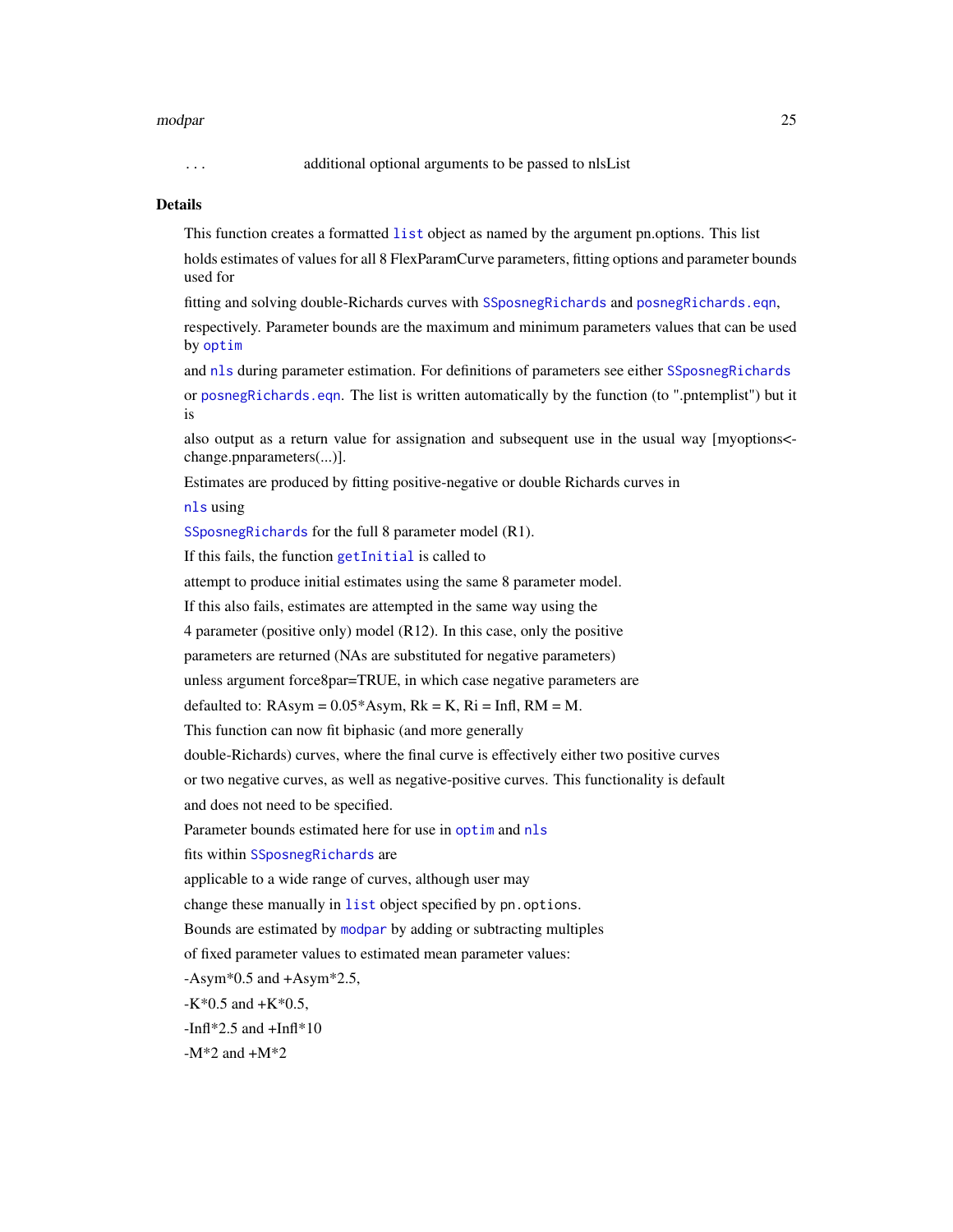<span id="page-25-0"></span>26 modpar modpar modpar modpar modpar modpar modpar modpar modpar modpar modpar modpar modpar modpar

-RAsym\*0.5 and +RAsym\*2.5,

 $-Rk*0.5$  and  $+Rk*0.5$ ,

 $-Ri*2.5$  and  $+Ri*5$ 

 $-RM*2$  and  $+RM*2$ .

Use force $8$ par = TRUE if initial call to [modpar](#page-21-1) produces estimates for only 4 parameters and yet an 8 parameter model is desired for [SSposnegRichards](#page-48-1) or [posnegRichards.eqn](#page-43-1).

Use force4par = TRUE if you desire to produces estimates only for the four parameters of a single Richards curves. This should also be used if you wish to fit simple logistic Gompertz or von Bertalanffy curves: see [SSposnegRichards](#page-48-1) for more details. If the specified model in subsequent eqnSSposnegRichards, model selection or ploting calls is monotonic (i.e. contains no recession parameters: modno= 12 or 32) recessional parameters will not be included for these two models unless "force.nonmonotonic" option is TRUE, in the specified pn.options list object, in which case parameters will be drawn from the specified pn.options list object.

When specified, first.y and last.y are saved in list object specified by pn. options to instruct [SSposnegRichards](#page-48-1) to add this as the first or last value of the response, respectively, during estimation.

To fit two-component double-curves, in which one curve equation is used up to (and including) the x of intersection and a separate equation is used for x-values greater than the x of intersection the argument twocomponent.x should be set to the value for the x of intersection. If this argument is anything other than NA then a two-component model will be fitted when [SSposnegRichards](#page-48-1) is called. This option will be saved in list object specified by pn. options and can be changed at will.

taper.ends can be used to speed up optimization as it extends the dataset at maximum and minimum extremes

of x by repeatedly pasting the y values at these extremes for a specified proportion of the range of x.

taper.ends is a numeric value representing the proportion of the range of x values are extended for and

defaults to 0.45 (45

tend towards a zero slope this is a suitable values. If tapered ends are not desirable then choose  $taper. ends = 0.$ 

If the argument verbose = TRUE then details concerning the optimization processes within

[SSposnegRichards](#page-48-1) are printed on screen whenever [SSposnegRichards](#page-48-1) is called.

These include whether optimization of the first or second parts of the curve or simultaneous optimizations

are successful, if these have been further refined by nls, whether default parameters were used or the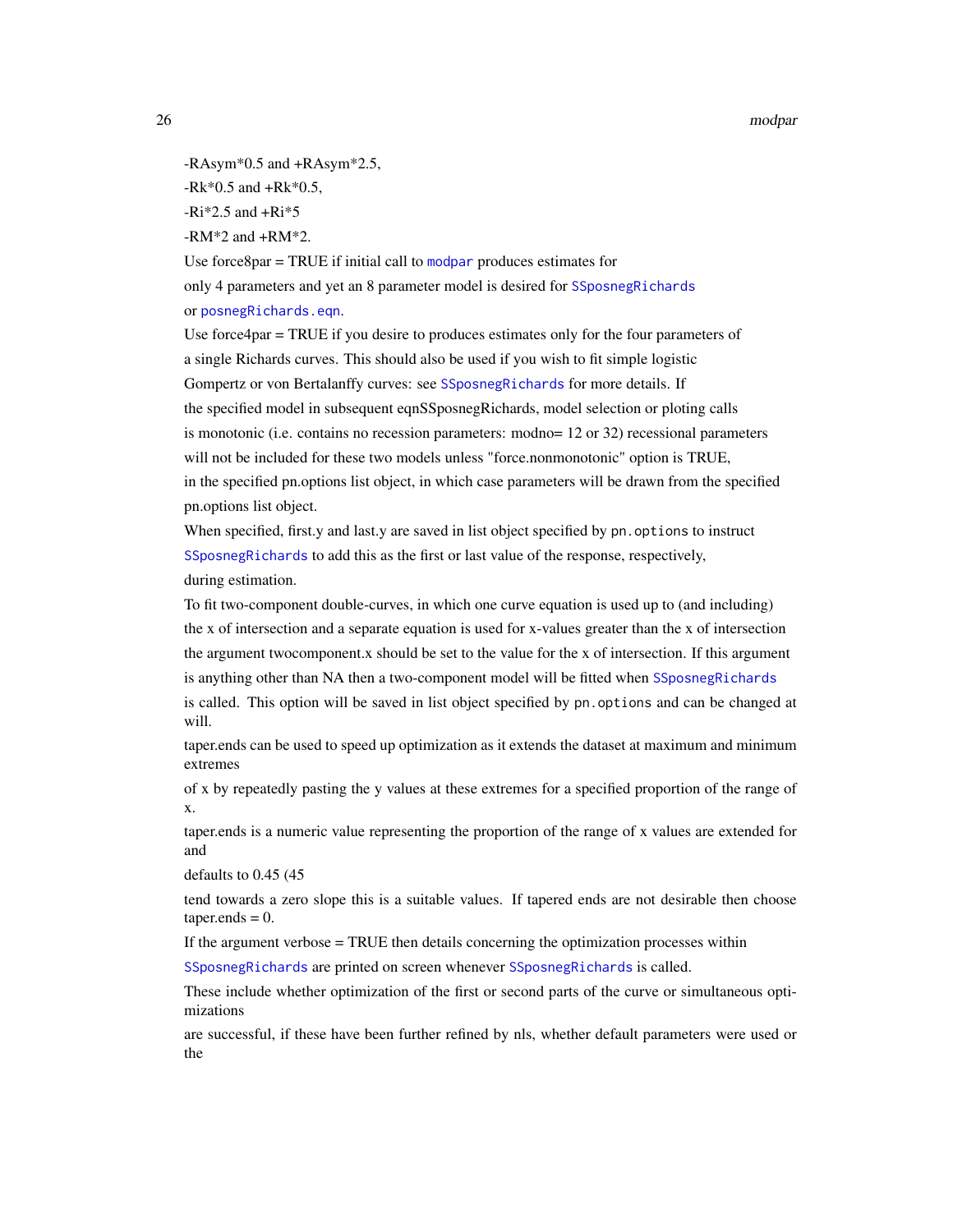#### <span id="page-26-0"></span>modpar 27

parameterization was aborted and what parameter values were finally exported by [SSposnegRichards](#page-48-1). This option will be saved in the list object specified by pn. options and can be changed at will.

#### Value

a [list](#page-0-0) of estimated fixed values for all above arguments

#### Note

Version 1.5 saves many variables, and internal variables in the package environment: FlexParamCurve:::FPCEnv. By default, the pn.options file is copied to the environment specified by the functions (global environment by default). Model selection routines also copy from FPCenv to the global environment all nlsList models fitted during model selection to provide backcompatibility with code for earlier versions. The user can redirect the directory to copy to by altering the Envir argument when calling the function.

#### Author(s)

Stephen Oswald <steve.oswald@psu.edu>

#### Examples

# estimate fixed parameters use data object posneg.data

modpar(posneg.data\$age, posneg.data\$mass, pn.options = "myoptions")

# estimate fixed parameters use data object posneg.data (only first

# 4 group levels for example's sake) and specify a fixed hatching

# mass for curve optimization using \code{\link{SSposnegRichards}}

modpar(posneg.data\$age, posneg.data\$mass, pn.options = "myoptions")

subdata <- subset(posneg.data,posneg.data\$id == as.character(36)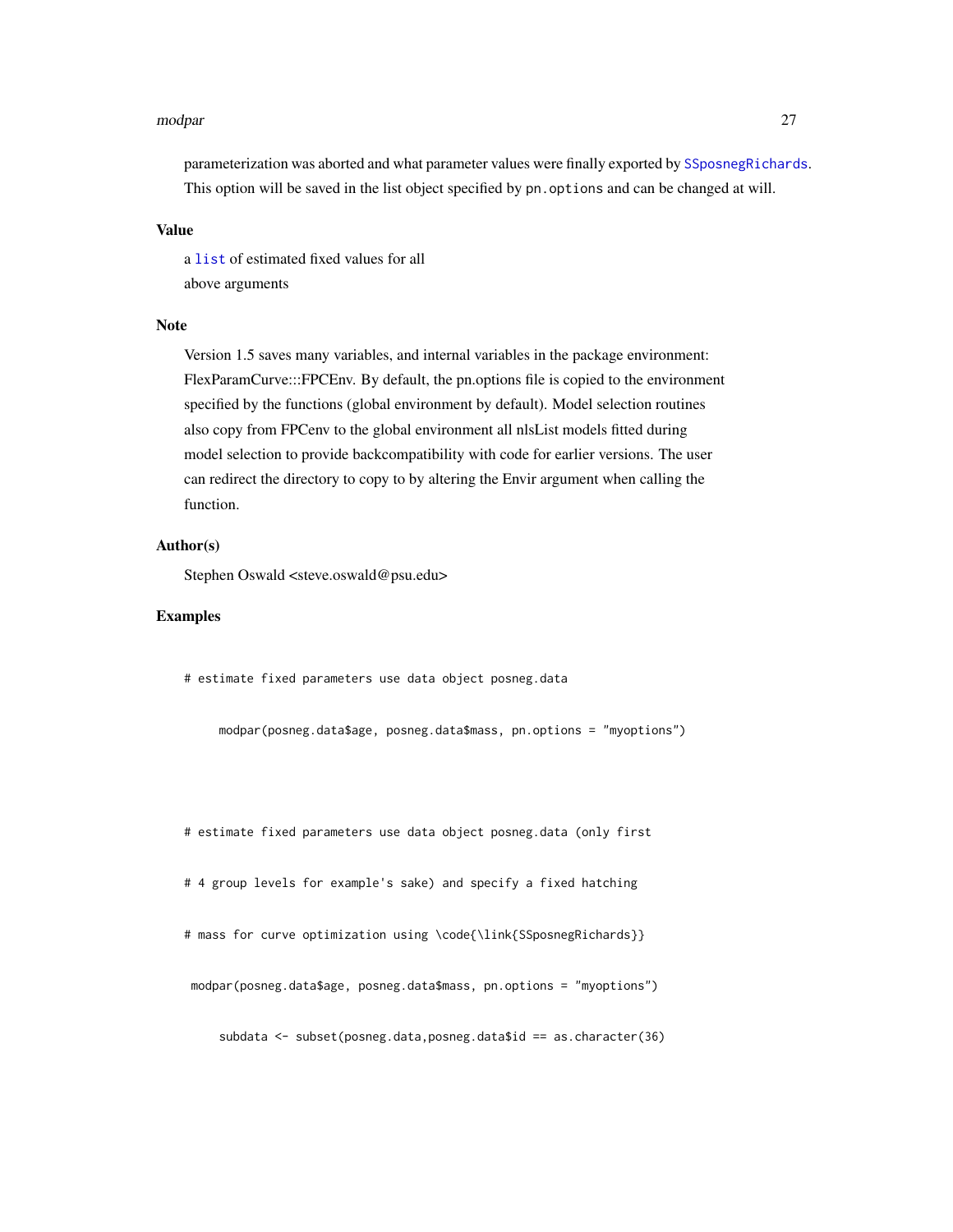#### 28 modpar modpar modpar modpar modpar modpar modpar modpar modpar modpar modpar modpar modpar modpar

```
| posneg.data$id == as.character(9)
    | posneg.data$id == as.character(32)
    | posneg.data$id == as.character(43))
richardsR22.lis <- nlsList(mass ~ SSposnegRichards(age, Asym = Asym,
       K = K, Infl = Infl, RAsym = RAsym, Rk = Rk, Ri = Ri,
        modno = 22, pn.options = "myoptions"), data = subdata)
```
# force an 8 parameter estimate on logistic data

modpar(logist.data\$age,logist.data\$mass,force8par=TRUE, pn.options = "myoptions")

# force an 4 parameter model on logistic data

modpar(logist.data\$age,logist.data\$mass,force4par=TRUE, pn.options = "myoptions")

# troubleshoot the fit of a model

modpar(posneg.data\$age,posneg.data\$mass,verbose=TRUE, pn.options = "myoptions")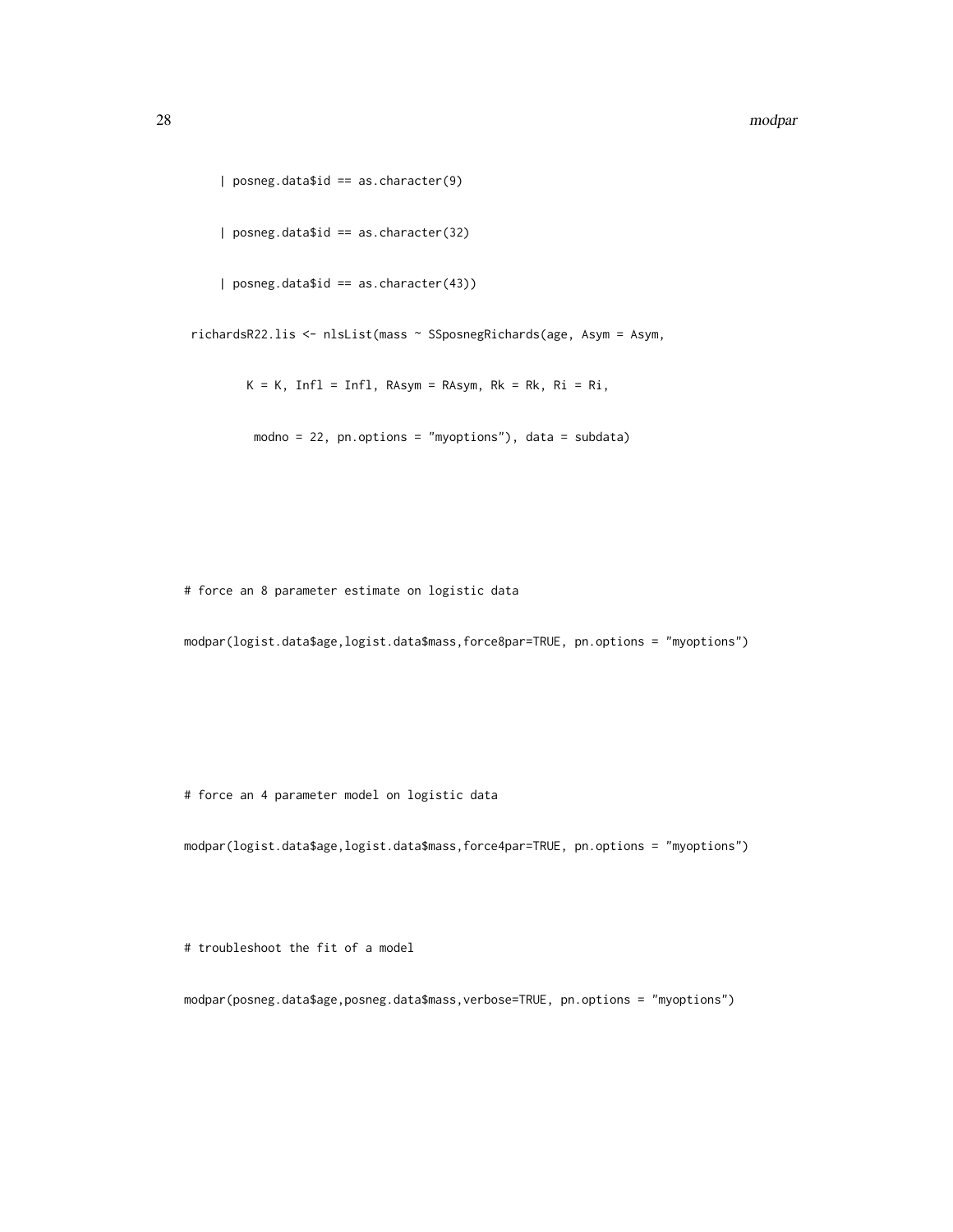```
# fit a two component model - enter your own data in place of "mydata"
       # this details an approach but is not run for want of appropriate data
       # if x of intersection unknown
       ## Not run:
 modpar(mydata$x,mydata$y,twocomponent.x=TRUE, pn.options = "myoptions")
       # if x of intersection = 75
 modpar(mydata$x,mydata$y,twocomponent.x=75, pn.options = "myoptions")
 richardsR1.nls <- nls(y~ SSposnegRichards(x, Asym = Asym, K = K,
                 Infl = Infl, M = M, RAsym = RAsym, Rk = Rk, Ri = Ri, RM = RM,modno = 1, pn.options = "myoptions")
                 , data = mydata)
## End(Not run)
```
penguin.data *Field data on growth of little penguins* Eudyptulaminor

#### Description

The penguin.data data frame has 2244 rows and 11 columns of records of the measured masses for little penguin chicks between 13 and 74 days of age collected at Philip Island, Victoria, Australia in 2000 and 2002 (see Chiaradia & Nisbet 2006).

#### Usage

penguin.data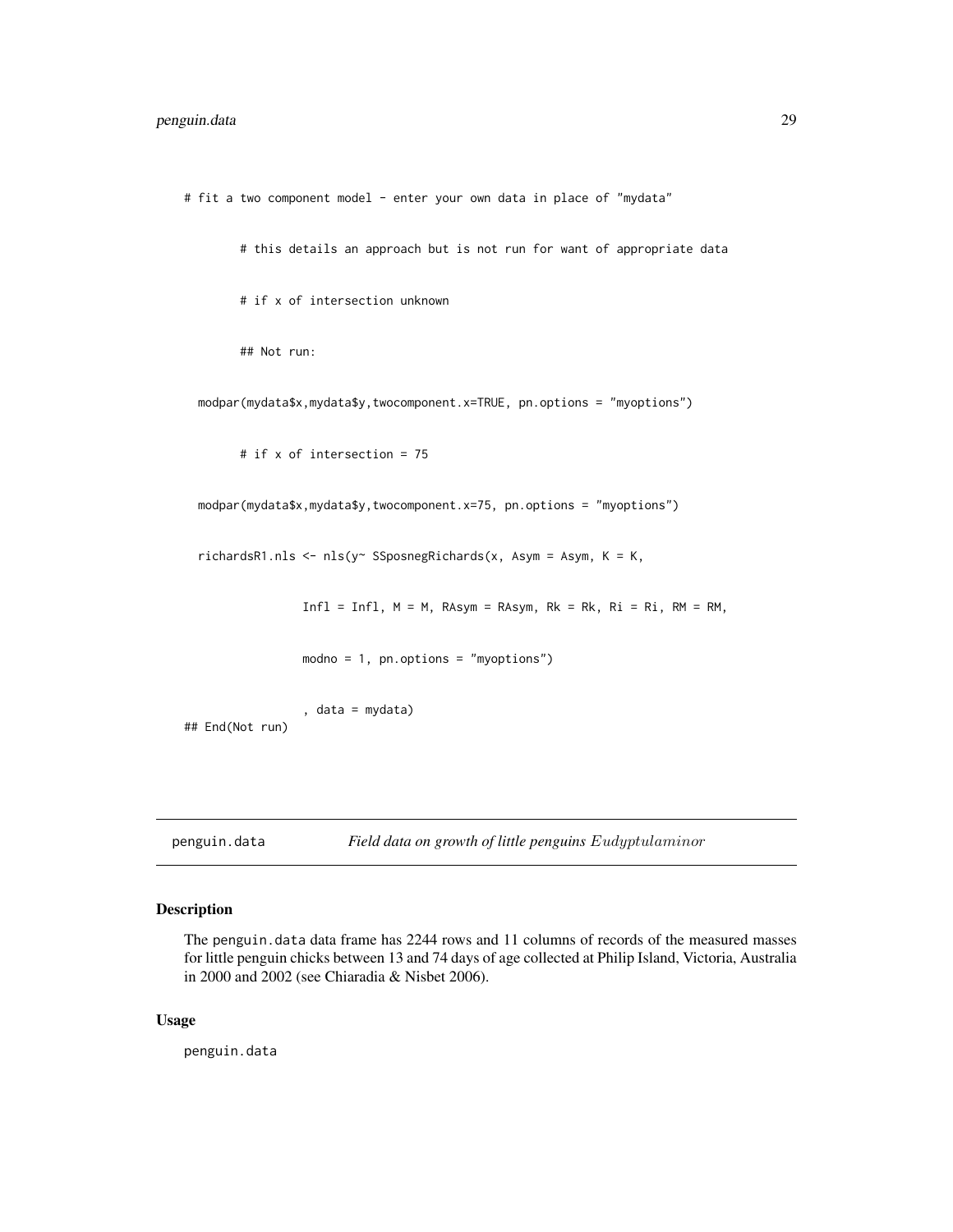#### Format

This object of class c("nfnGroupedData", "nfGroupedData", "groupedData", "data.frame") containing the following columns:

site Three character factor for the site (only one site in dataset).

year A factor specifying the year of measurement.

bandid an ordered factor indicating unique id of each individual: the union of the laying date of the nest relative to the colony and the band combination

siteyear A factor specifying levels of year for different sites (only one site in dataset).

weight a numeric vector of chick masses (g).

ckage a numeric vector of chick ages (days).

**Jdate** a numeric vector of first egg-laying date of the nest(days), relative to the mean laying date for all nests in that year.

nest A factor of unique codes that identify each nest.

ck A factor of hatching order for each chick  $(A = first$  hatched,  $B = second$  hatched).

outcome A factor of codes for fate of each chick  $(F = \text{fledged}; \text{only fledged chicks included}).$ 

clutch A factor of size of clutch/brood that each chick comes from (either 1- or 2-chick brood).

#### Details

Data were collected as outlined in Chiaradia & Nisbet (2006). Penguin chicks are generally considered to exhibit a double-Gompertz growth form.Please contact Andre Chiaradia (a.chiaradia@penguins.org.au) for use in collaborations.

#### Source

Chiaradia, A. & Nisbet, I.C.T. (2006) Plasticity in parental provisioning and chick growth in Little Penguins *Eudyptulaminor* in years of high and low breeding success. Ardea, 94, 257-270.

#### Examples

```
require(stats); require(graphics)
#view data
penguin.data
modpar(penguin.data$ckage, penguin.data$weight, pn.options = "myoptions")
plot(weight \sim ckage, data = penguin.data, subset = bandid == penguin.data$bandid[1],
     xlab = "Chick age (day)", las = 1,ylab = "Chick mass (g)",
     main = "penguin.data and fitted curve (Chick #307 only)")
fm1 <- nls(weight ~ SSposnegRichards(ckage,Asym=Asym,K=K,Infl=Infl, RAsym=RAsym,
           modno=31, pn.options= "myoptions"),
           data = penguin.data, subset = bandid == penguin.data$bandid[1])
ckage \leq seq(0, 74, length.out = 101)
lines(ckage, predict(fm1, list(ckage = ckage)))
```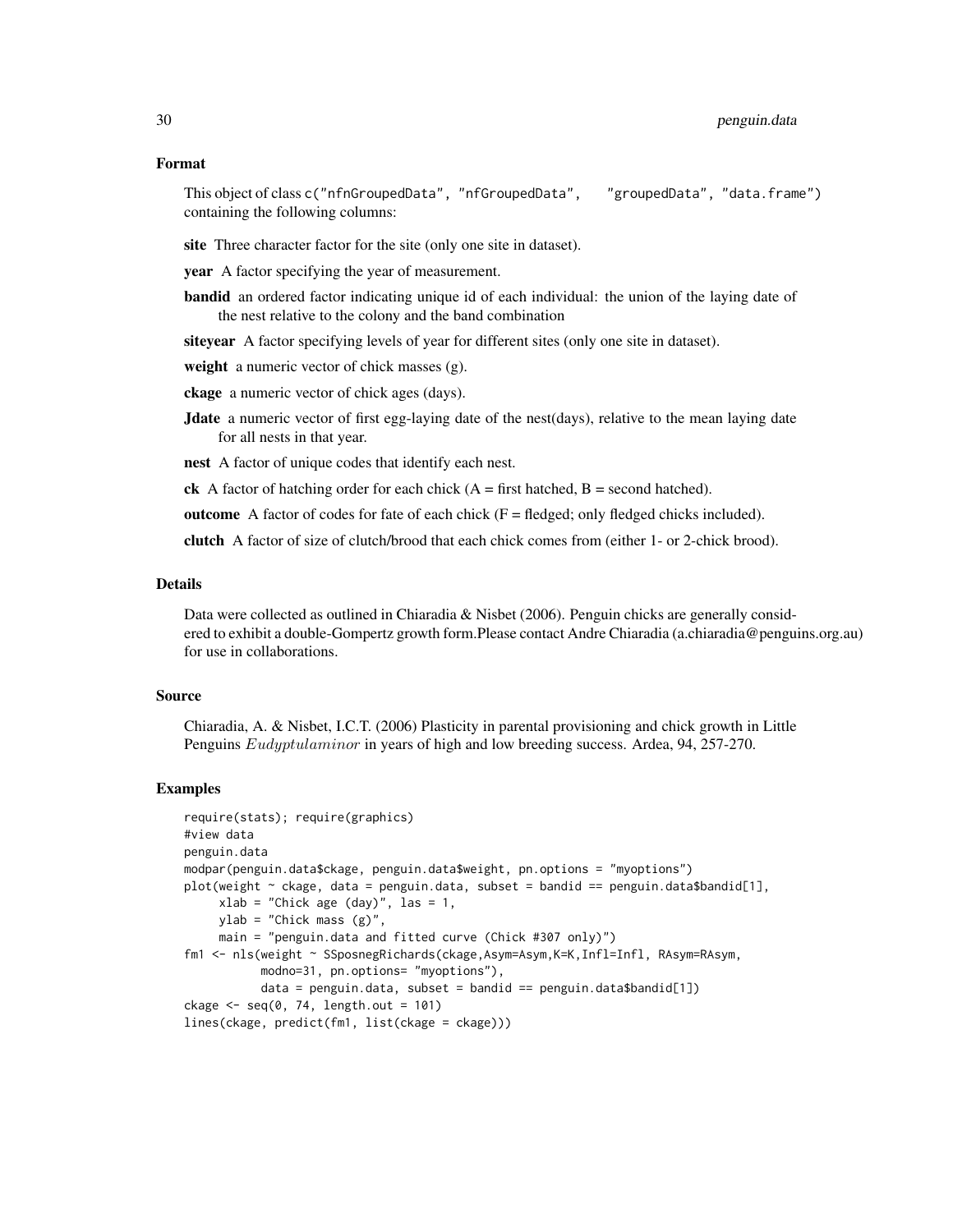<span id="page-30-1"></span><span id="page-30-0"></span>

### Description

This function performs model selection for [nlsList](#page-0-0) models fitted using [SSposnegRichards](#page-48-1).

#### Usage

pn.mod.compare(x,

y,

grp,

pn.options,

forcemod =  $0$ ,

existing = FALSE,

penaliz = "1/sqrt(n)",

taper.ends =  $0.45$ ,

 $mod.subset = c(NA),$ 

Envir = .GlobalEnv,

...)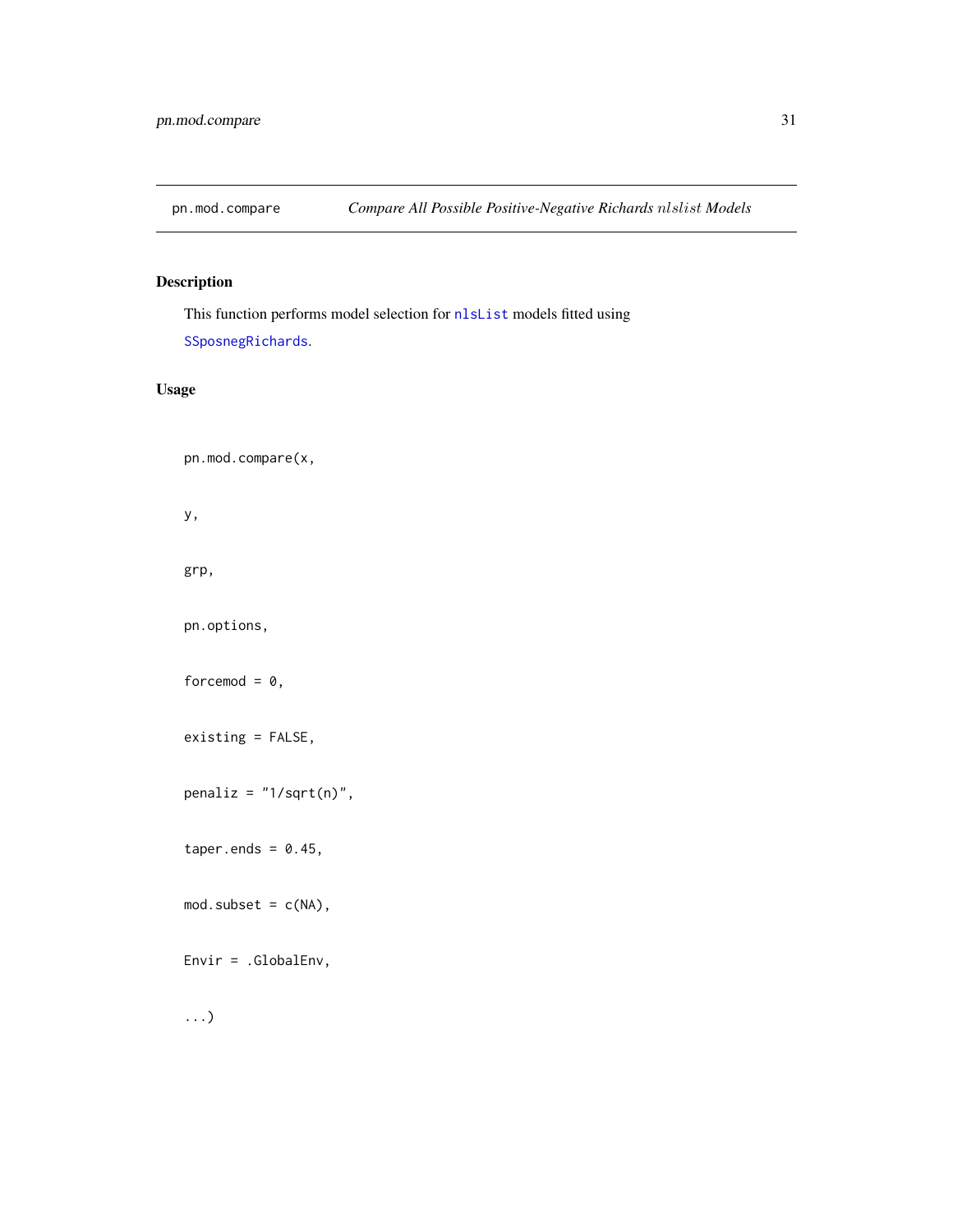#### <span id="page-31-0"></span>**Arguments**

| X          | a numeric vector of the primary predictor                                                                                     |
|------------|-------------------------------------------------------------------------------------------------------------------------------|
| у          | a numeric vector of the response variable                                                                                     |
| grp        | a factor of same length as x and y that distinguishes groups within                                                           |
|            | the dataset                                                                                                                   |
| pn.options | required character string specifying name of                                                                                  |
|            | list object populated with starting                                                                                           |
|            | parameter estimates, fitting options and bounds                                                                               |
| forcemod   | optional numeric value to constrain model selection (see Details)                                                             |
| existing   | optional logical value specifying whether some of the relevant models                                                         |
|            | have already been fitted                                                                                                      |
| penaliz    | optional character value to determine how models are ranked (see Details)                                                     |
| taper.ends | numeric representing the proportion of the range of the x variable for which data<br>are extended at                          |
|            | the two ends of the data set. This is used in initial estimation (prior to optim and<br>nls optimizations) and can            |
|            | speed up subsequent optimizations by imposing a more pronounced S-shape to<br>both first and second curves. Defaults to 0.45. |
| mod.subset | optional vector containing modno of models that the user desires to be estimated.<br>If not NA, only                          |
|            | nlsList models in mod.subset will be fitted and ranked                                                                        |
| Envir      | a valid R environment to find pn.options in and export any output to, by default<br>this is the global                        |
|            | environment                                                                                                                   |
| $\cdots$   | additional optional arguments to be passed to nlsList                                                                         |

#### Details

First, whether parameter M should be fixed

(see [SSposnegRichards](#page-48-1)) is determined by fitting models 12 and 20 and comparing

their perfomance using [extraF](#page-13-1). Note that model 20 is identical to model 32.

If model 12 provides superior performance (variable values of M) then 16 models that estimate M are run

(models 1 through 16), otherwise the models with fixed M are fitted (models 21 through 36).

Fitting these [nlsList](#page-0-0) models can be time-consuming (2-4 hours using the dataset

[posneg.data](#page-40-1) that encompasses 100 individuals) and if several of the relevant

models are already fitted the option existing=TRUE can be used to avoid refitting models that

already exist globally (note that a model object in which no grouping levels were successfully

parameterized will be refitted, as will objects that are not of class nlsList).

Specifying forcemod=3 will force model selection to only consider fixed M models and setting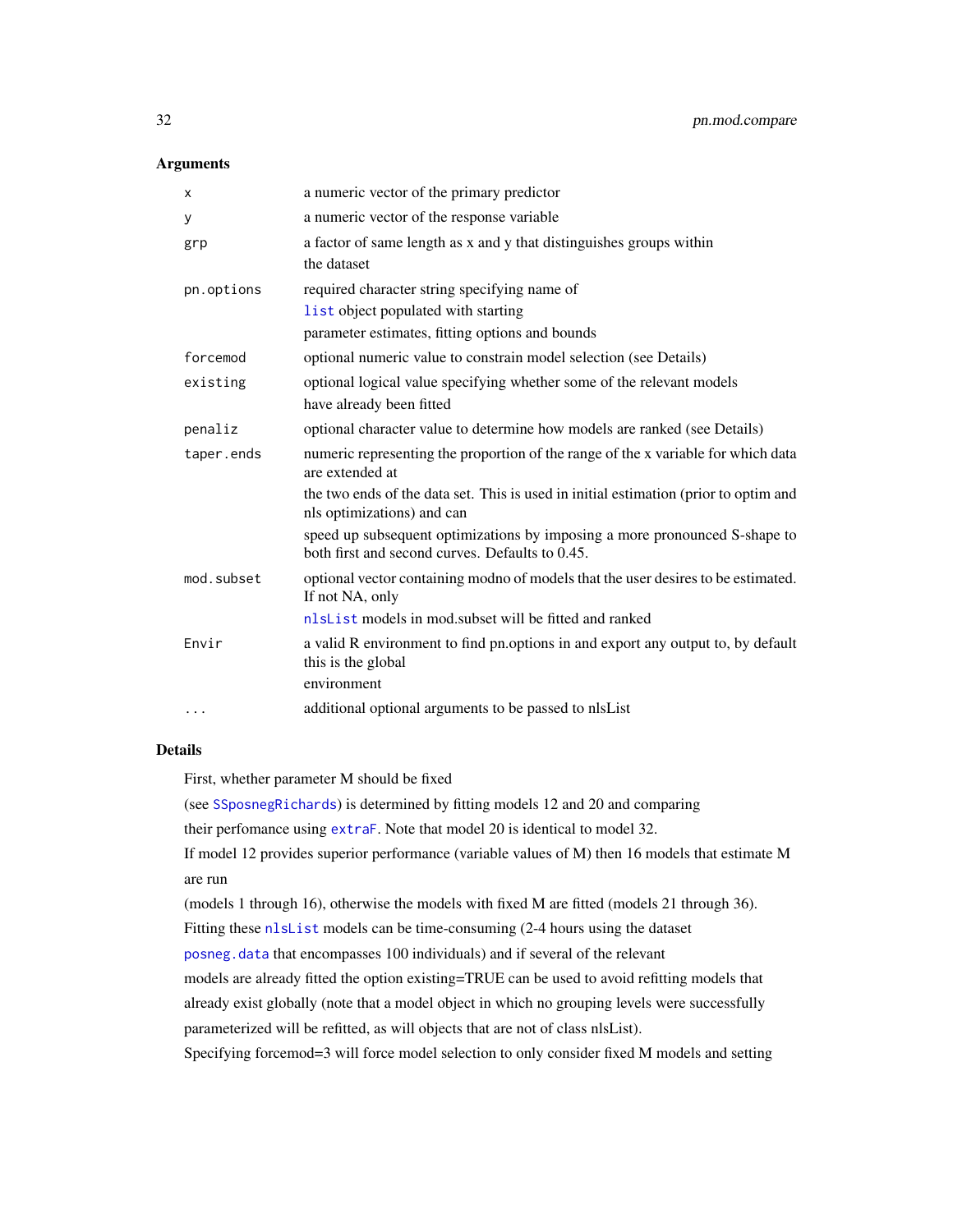forcemod=4 will force model selection to consider models with varying values of M only.

If fitting both models

12 and 20 fails, fixed M models will be used by default.

taper.ends can be used to speed up optimization as it extends the dataset at maximum and minimum extremes

of x by repeatedly pasting the y values at these extremes for a specified proportion of the range of x.

taper.ends is a numeric value representing the proportion of the range of x values are extended for and

defaults to 0.45 (45

tend towards a zero slope this is a suitable values. If tapered ends are not desirable then choose  $taper. ends = 0.$ 

Models are ranked by modified pooled residual square error. By default residual standard error is divided by the square root of sample size. This exponentially penalizes models for which very few

grouping levels (individuals) are successfully parameterized (the few individuals that are parameterized in these models are fit unsuprisingly well) using a function based on the relationship between standard error and sample size. However, different users may have different preferences and these can be specified in the argument penaliz (which residual

standard error is multiplied by). This argument must be a character value

that contains the character n (sample size) and must be a valid right hand side (RHS) of a formula:

e.g.  $1*(n)$ ,  $(n)^2$ . It cannot contain more than one n but could be a custom function, e.g. FUN(n).

#### Value

A list object with two components: \$'Model rank table' contains the

statistics from [extraF](#page-13-1) ranked by the modified residual standard error,

and \$'P values from pairwise extraF comparison' is a matrix of P values from

[extraF](#page-13-1) for legitimate comparisons (nested and successfully fitted models).

The naming convention for models is a concatenation of 'richardsR', the modno and '.lis'

which is shortened in the matrix output, where the number of parameters has been

pasted in parentheses to allow users to easily distinguish the more general model from the more reduced model

(see [extraF](#page-13-1) and [SSposnegRichards](#page-48-1)).

For extra flexibility, mod.subset can specify a vector of modno values (a number of different models) that

can be fitted in [nlsList](#page-0-0) and then evaluated by model selection. This prevents fitting of unwanted models or

attempts to fit models that are known to fail. If the [nlsList](#page-0-0) model already exists it will not be refitted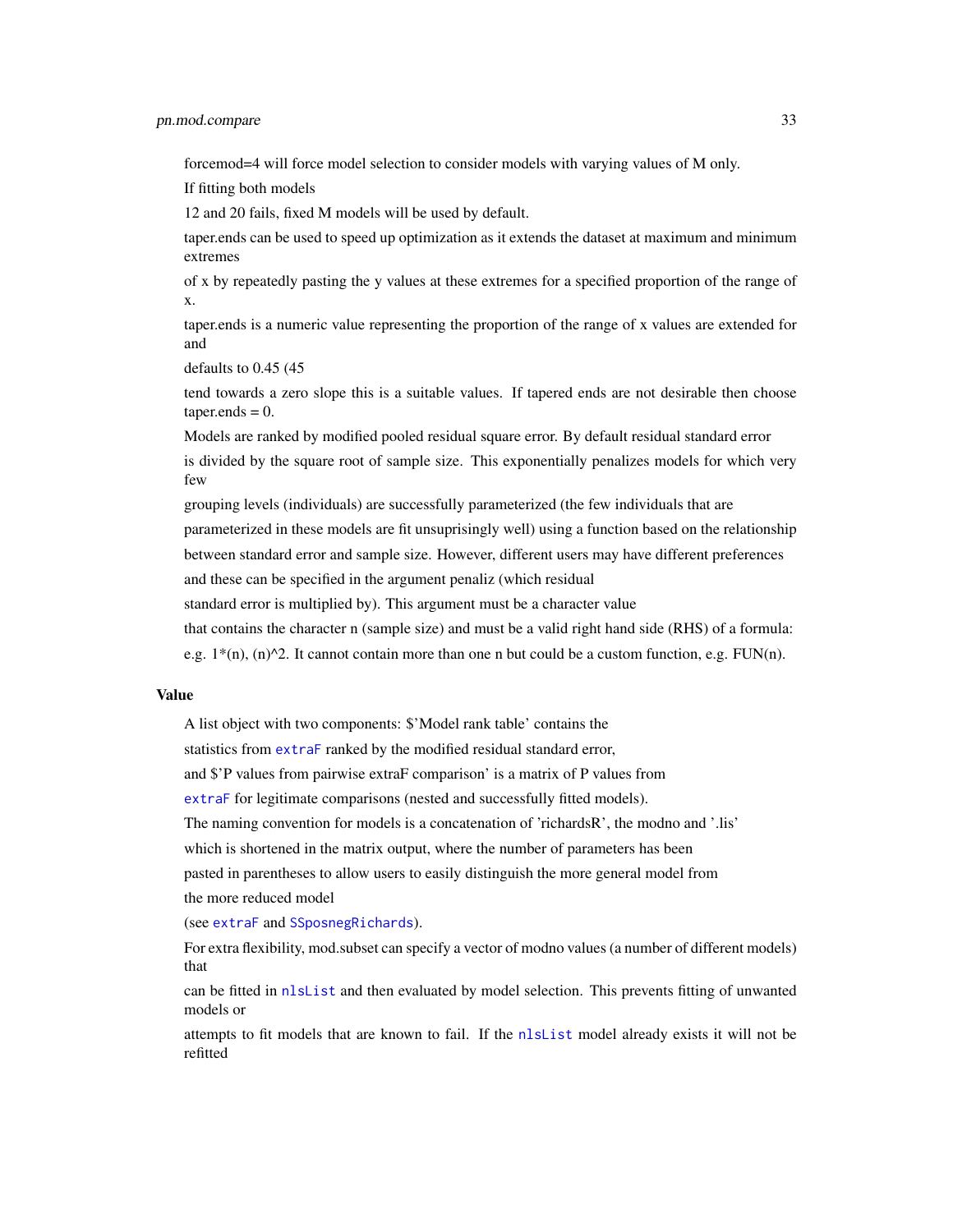<span id="page-33-0"></span>and thus existing models can be included in the ranking table without adding noticeably to processing time.

#### Note

If appropriate bounds (or starting parameters) are not available in the list specified by the variable supplied

to pn. options, [modpar](#page-21-1) will be called automatically prior to model selection.

During selection, text is output to the screen to inform the user of the progress of model selection (which model is being fitted, which were fit successfully)

Version 1.5 saves many variables, and internal variables in the package environment:

FlexParamCurve:::FPCEnv. By default, the pn.options file is copied to the environment specified by the functions (global environment by default). Model selection routines also copy from FPCenv to the global environment all nlsList models fitted during model selection to provide backcompatibility with code for earlier versions. The user can redirect the directory to copy to by altering the Envir argument when calling the function.

#### Author(s)

Stephen Oswald <steve.oswald@psu.edu>

#### See Also

[extraF](#page-13-1) [SSposnegRichards](#page-48-1) [nlsList](#page-0-0)

#### Examples

#these examples will take a long while to run as they have to complete the 32 model comparison

#run model selection for posneg.data object (only first 3 group levels for example's sake)

```
try(rm(myoptions),silent = TRUE)
```
subdata <- subset(posneg.data, as.numeric(row.names (posneg.data) ) < 40)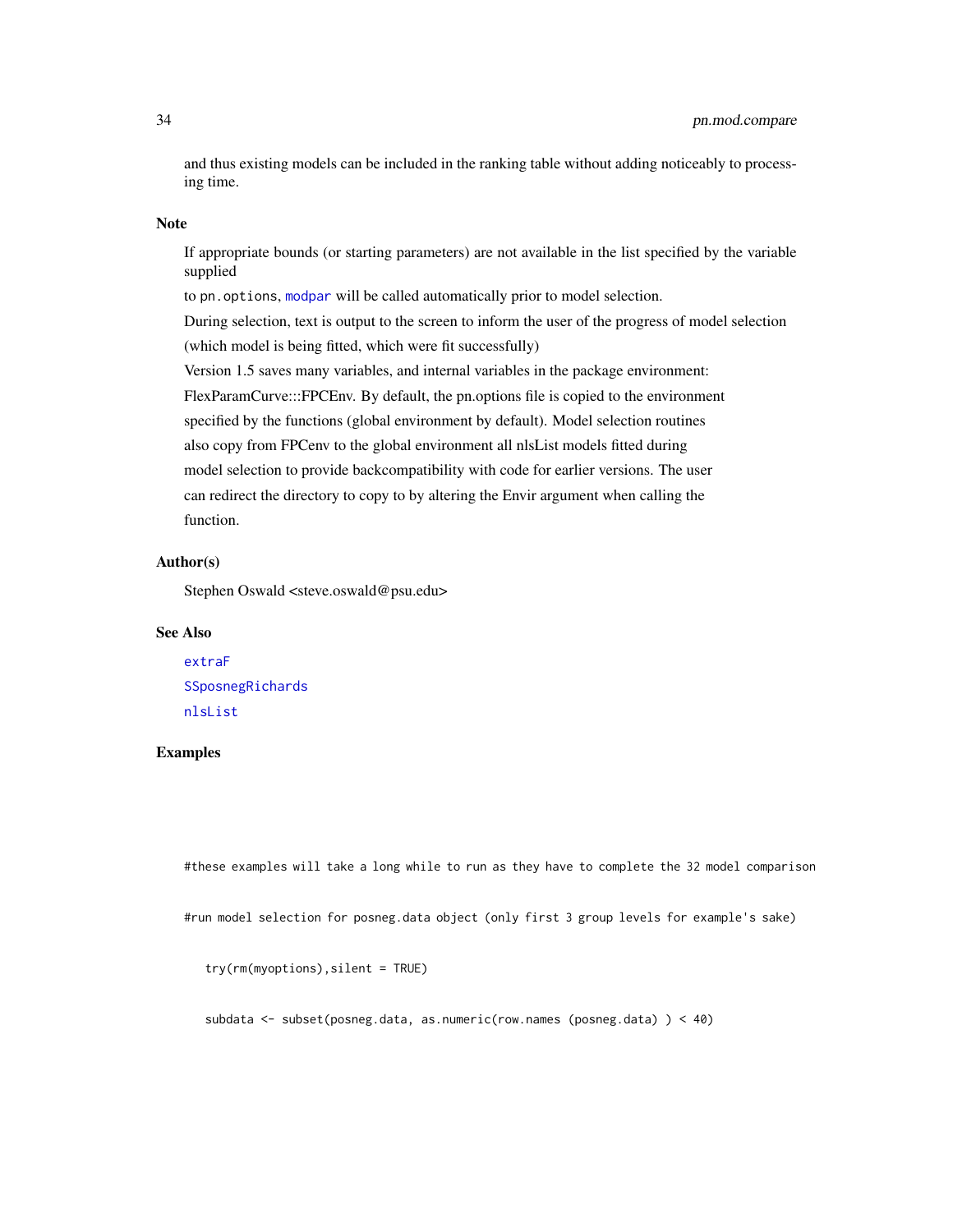modseltable <- pn.mod.compare(subdata\$age, subdata\$mass,

```
subdata$id, existing = FALSE, pn.options = "myoptions")
```
modseltable

#fit nlsList model initially and then run model selection

#for posneg.data object when at least one model is already fit

#(only first 3 group levels for example's sake)

richardsR22.lis <- nlsList(mass ~ SSposnegRichards(age, Asym = Asym, K = K,

Infl = Infl, RAsym = RAsym, Rk = Rk, Ri = Ri , modno = 22, pn.options = "myoptions")

,data = subdata)

modseltable <- pn.mod.compare(subdata\$age, subdata\$mass,

subdata\$id, forcemod = 3, existing = TRUE, pn.options = "myoptions")

modseltable

#run model selection ranked by residual standard error\*(1/sample size)

modseltable <- pn.mod.compare(subdata\$age, subdata\$mass,

subdata\$id, penaliz='1\*(1/n)', existing = TRUE, pn.options = "myoptions")

modseltable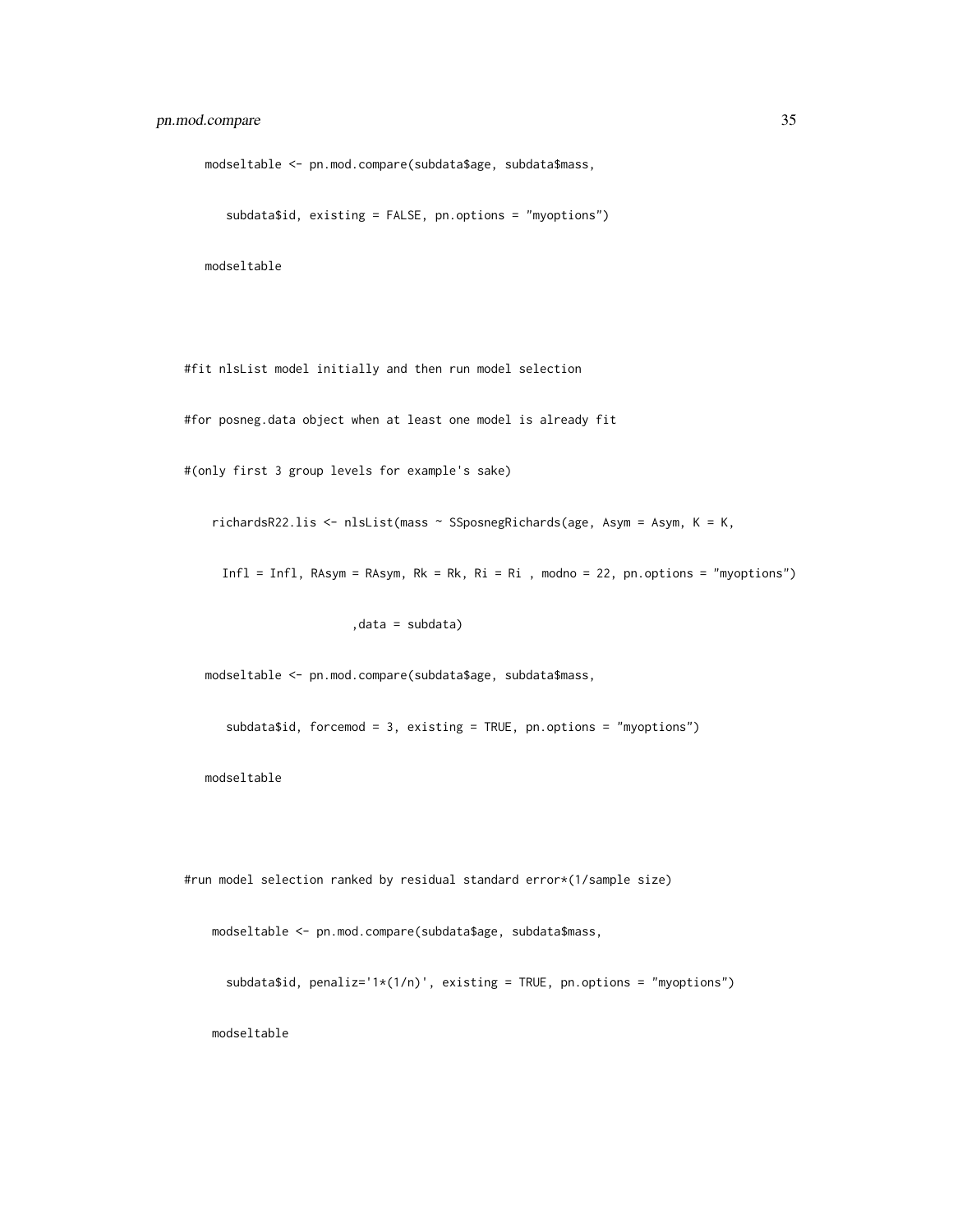<span id="page-35-1"></span><span id="page-35-0"></span>pn.modselect.step *Backwards Stepwise Selection of Positive-Negative Richards* nlslist *Models*

#### Description

```
This function performs backawards stepwise model selection for nlsList
models fitted using
SSposnegRichards.
```
#### Usage

pn.modselect.step(x,

y,

grp,

pn.options,

forcemod =  $0$ ,

existing = FALSE,

 $penaliz = "1/sqrt(n)",$ 

taper.ends =  $0.45$ ,

Envir = .GlobalEnv,

...)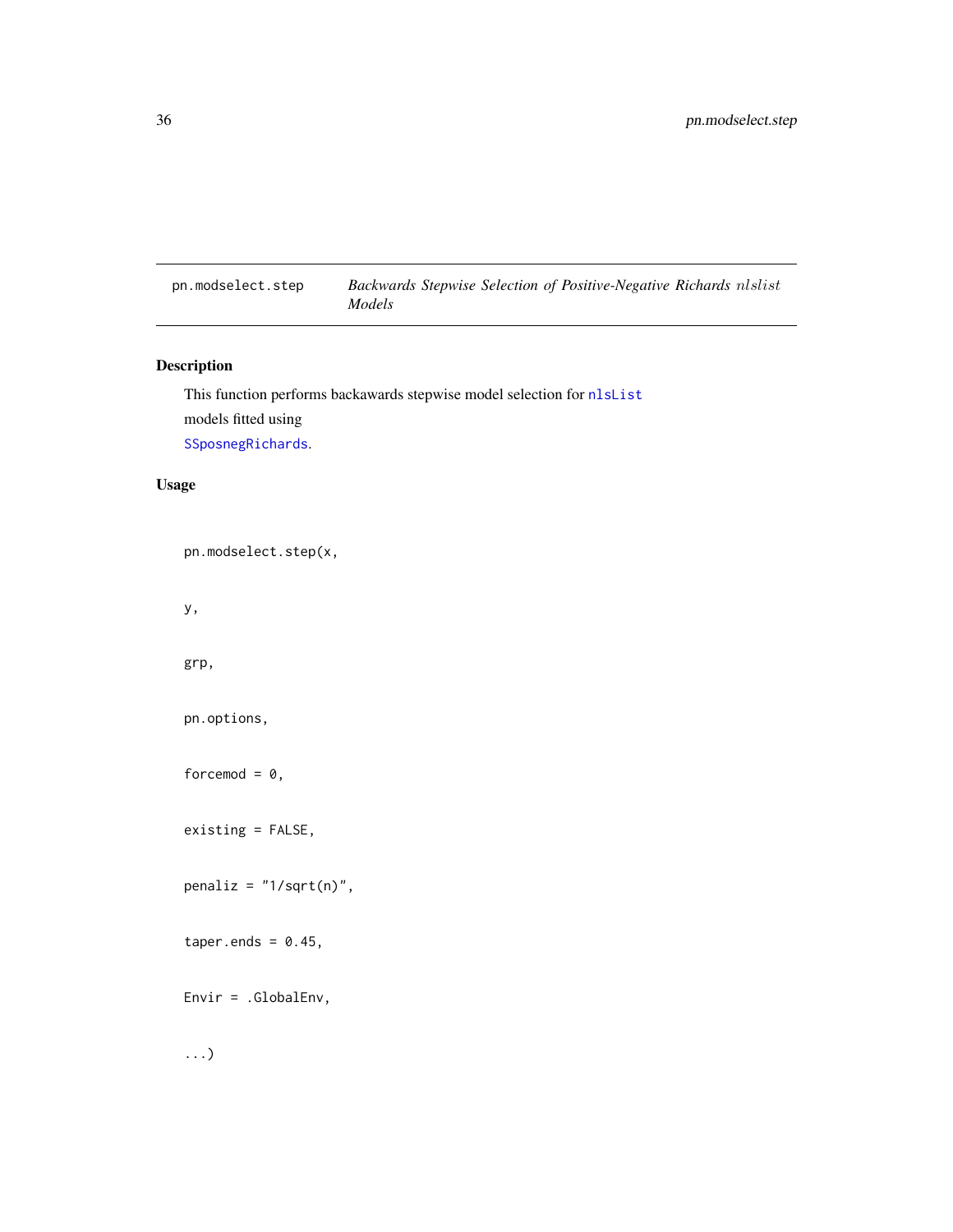#### <span id="page-36-0"></span>Arguments

| X          | a numeric vector of the primary predictor                                                                                              |
|------------|----------------------------------------------------------------------------------------------------------------------------------------|
| У          | a numeric vector of the response variable                                                                                              |
| grp        | a factor of same length as x and y that distinguishes groups within<br>the dataset                                                     |
| pn.options | required character string specifying name of<br>list object populated with starting<br>parameter estimates, fitting options and bounds |
| forcemod   | optional numeric value to constrain model selection (see Details)                                                                      |
| existing   | optional logical value specifying whether some of the relevant models<br>have already been fitted                                      |
| penaliz    | optional character value to determine how models are ranked (see Details)                                                              |
| taper.ends | numeric representing the proportion of the range of the x variable for which data<br>are extended at                                   |
|            | the two ends of the data set. This is used in initial estimation (prior to optim and<br>nls optimizations) and can                     |
|            | speed up subsequent optimizations by imposing a more pronounced S-shape to<br>both first and second curves. Defaults to 0.45.          |
| Envir      | a valid R environment to find pn.options in and export any output to, by default<br>this is the global                                 |
|            | environment                                                                                                                            |
| $\ddotsc$  | additional optional arguments to be passed to nlsList                                                                                  |

#### Details

First, whether parameter M should be fixed

(see [SSposnegRichards](#page-48-1)) is determined by fitting models 12 and 32 and comparing

their perfomance using [extraF](#page-13-1).

If model 12 provides superior performance (variable values of M) then 16 models that estimate M are run (models 1 through 16), otherwise the models with fixed M are fitted (models 21 through 36). Model selection then proceeds by fitting the most general model (8-parameter, model 1 for variable M;

7-parameter, model 21 for fixed M). At each subsequent step reduced models are evaluated by creating [nlsList](#page-0-0) models through removal of a single parameter from the decreasing section of the curve (i.e. RAsym, Rk, Ri or RM). This is repeated until all possible models with one less parameter have been fitted and then these models are then ranked by modified pooled residual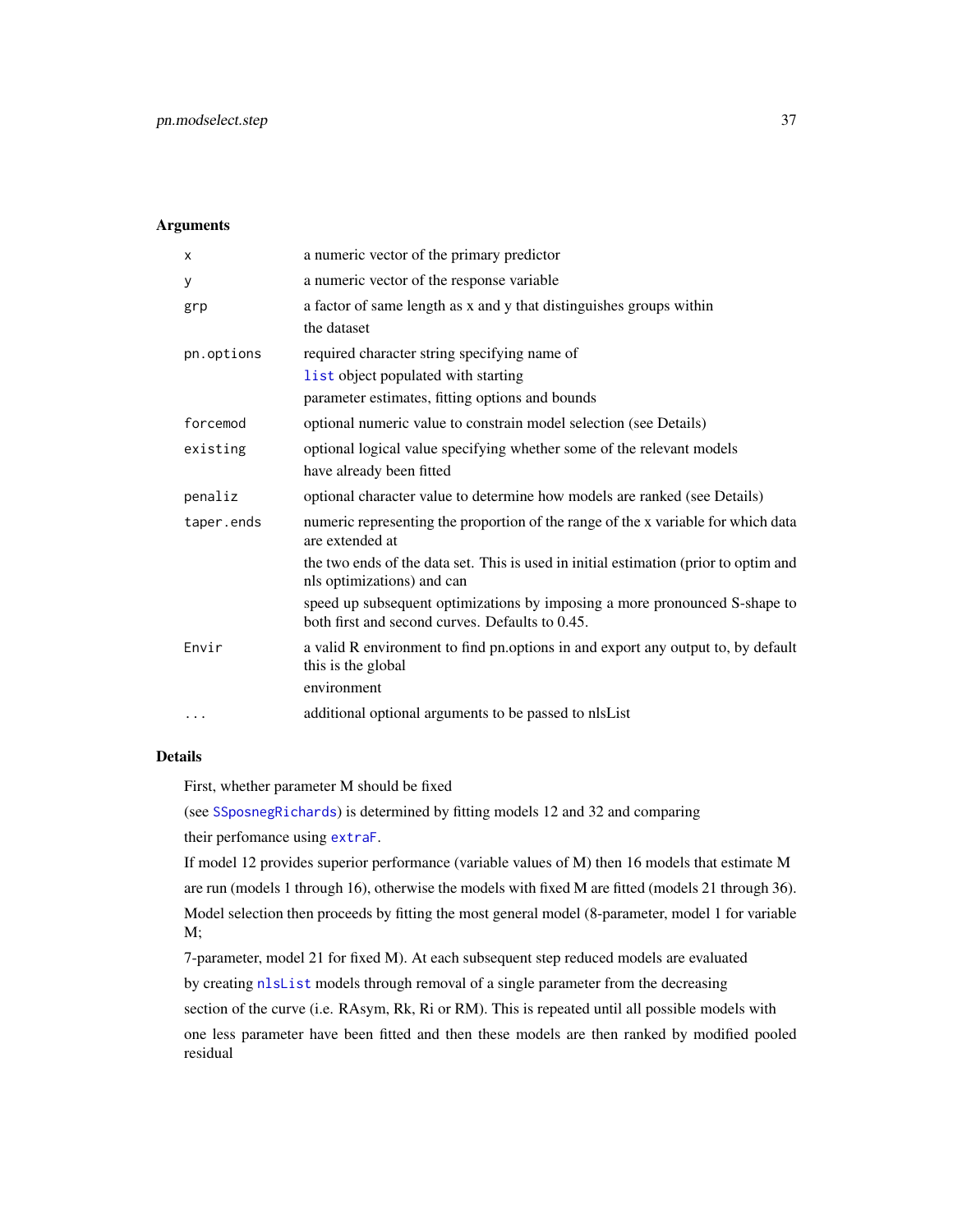<span id="page-37-0"></span>standard error (see below) to determine which reduced parameter model provides the best fit. This ranking

esnures that in all cases subsequent extra sum-of-squares F-tests are only made between fully nested models.

The best ranked reduced parameter model is then compared with the more general model retained from the

the previous step using the function [extraF](#page-13-1) to determine whether the more general

model provides significant improvement over the best reduced model. The most appropriate model is then retained to be used as the general model in the next step. This process continues

for up to six steps (all steps will be attempted even if the general model provides better

performance to allow for much more reduced models to also be evaluated). The most reduced model possible to evaluate in this function contains only parameters for the positive section of the curve (4-parameters for variable M, 3-parameters for fixed M).

Fitting these [nlsList](#page-0-0) models can be time-consuming (2-4 hours using the dataset

[posneg.data](#page-40-1) that encompasses 100 individuals) and if several of the relevant

models are already fitted the option existing=TRUE can be used to avoid refitting models that already exist globally (note that a model object in which no grouping levels were successfully parameterized will be refitted, as will objects that are not of class nlslist).

Specifying forcemod=3 will force model selection to only consider fixed M models and setting

forcemod=4 will force model selection to consider models with varying values of M only.

If fitting both models 12 and 32 fails, fixed M models will be used by default.

taper.ends can be used to speed up optimization as it extends the dataset at maximum and minimum extremes

of x by repeatedly pasting the y values at these extremes for a specified proportion of the range of x.

taper.ends is a numeric value representing the proportion of the range of x values are extended for and

defaults to 0.45 (45

tend towards a zero slope this is a suitable values. If tapered ends are not desirable then choose  $taper. ends = 0.$ 

Competing non-nested models are ranked by modified pooled residual square error. By default this is residual

standard error divided by the square root of sample size. This exponentially penalizes models for which very few

grouping levels (individuals) are successfully parameterized (the few individuals that are

parameterized in these models are fit unsuprisingly well) using a function based on the relationship

between standard error and sample size. However, different users may have different preferences

and these can be specified in the argument penaliz (which residual

standard error is multiplied by). This argument must be a character value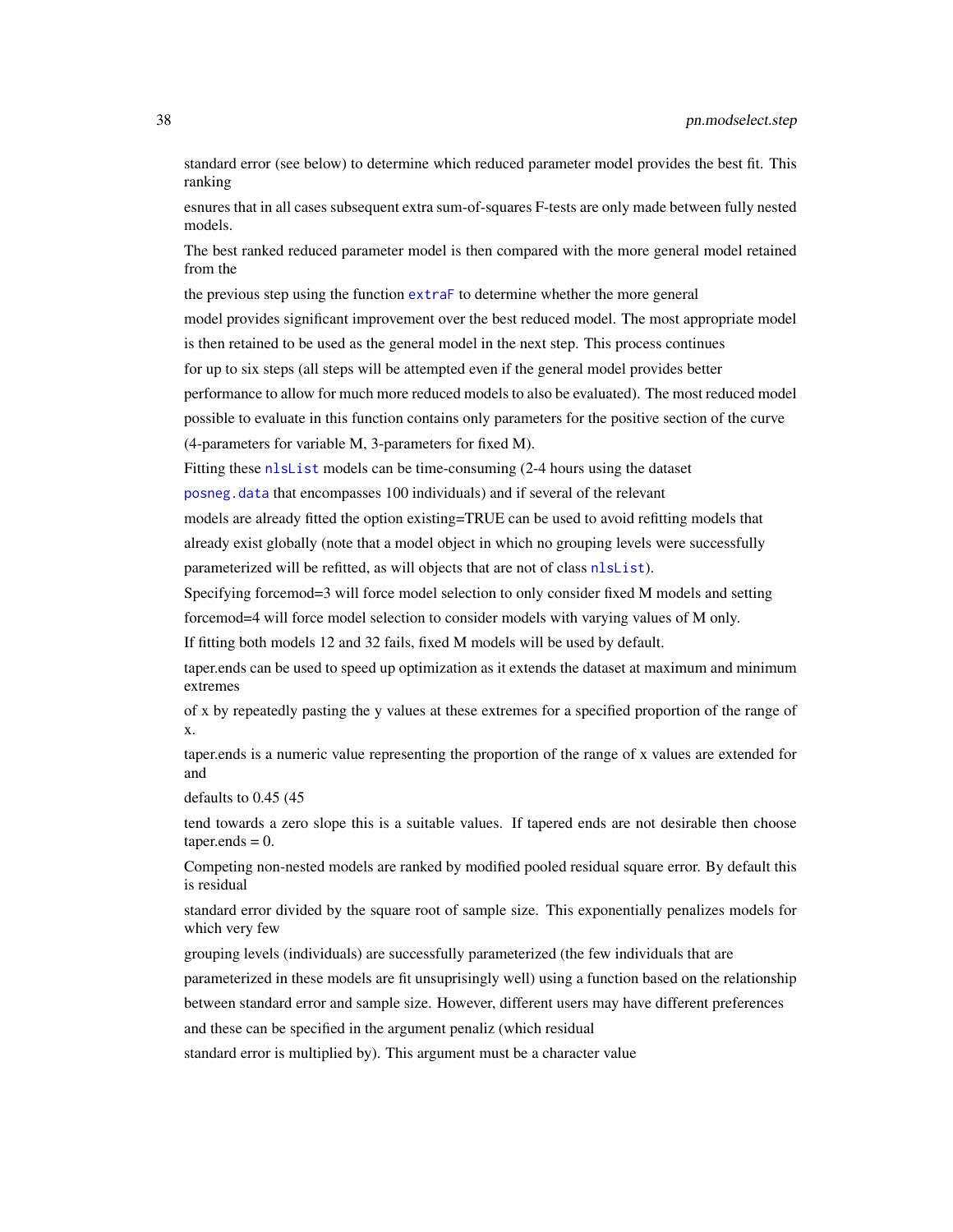<span id="page-38-0"></span>that contains the character n (sample size) and must be a valid right hand side (RHS) of a formula: e.g.  $1*(n)$ ,  $(n)^2$ . It cannot contain more than one n but could be a custom function, e.g. FUN(n).

#### Value

A [data.frame](#page-0-0) containing statistics produced by [extraF](#page-13-1)

evaluations at each step, detailing the name of the general and best reduced model at each step. The overall best model evaluated by the end of the function is saved globally as pn.bestmodel.lis

The naming convention for models is a concatenation of 'richardsR', the modno and '.lis' (see [SSposnegRichards](#page-48-1)).

#### Note

If appropriate bounds (or starting parameters) are not available in the list specified by the variable supplied

to pn. options, [modpar](#page-21-1) will be called automatically prior to model selection.

During selection, text is output to the screen to inform the user of the progress of model selection (which model is being fitted)

Version 1.5 saves many variables, and internal variables in the package environment:

FlexParamCurve:::FPCEnv. By default, the pn.options file is copied to the environment

specified by the functions (global environment by default). Model selection routines

also copy from FPCenv to the global environment all nlsList models fitted during

model selection to provide backcompatibility with code for earlier versions. The user can redirect the directory to copy to by altering the Envir argument when calling the

function.

#### Author(s)

Stephen Oswald <steve.oswald@psu.edu>

#### See Also

```
pn.mod.compare
extraF
SSposnegRichards
nlsList
```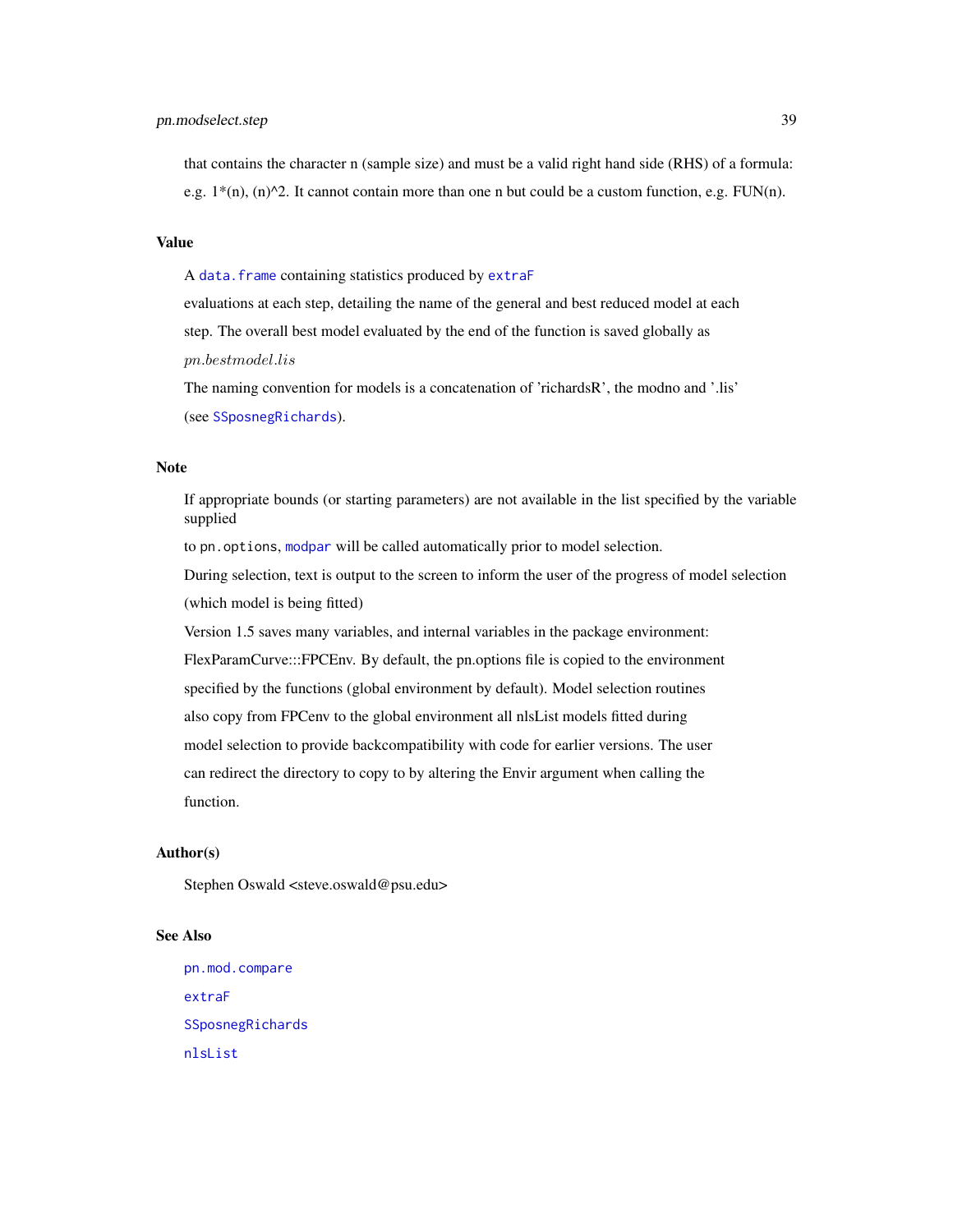#### Examples

```
#these examples will take a long while to run as they have to complete the 32 model comparison
#run model selection for posneg.data object (only first 3 group levels for example's sake)
```

```
try( rm(myoptions), silent = TRUE)
```
subdata <- subset(posneg.data, as.numeric(row.names (posneg.data) ) < 40)

modseltable <- pn.modselect.step(subdata\$age, subdata\$mass,

subdata\$id, existing = FALSE, pn.options = "myoptions")

modseltable

#fit nlsList model initially and then run model selection

#for posneg.data object when at least one model is already fit

#(only first 3 group levels for example's sake)

richardsR22.lis <- nlsList(mass ~ SSposnegRichards(age, Asym = Asym, K = K,

Infl = Infl, RAsym = RAsym, Rk = Rk, Ri = Ri , modno = 22, pn.options = "myoptions")

,data = subdata)

modseltable <- pn.modselect.step(subdata\$age, subdata\$mass,

subdata\$id, forcemod = 3, existing = TRUE, pn.options = "myoptions")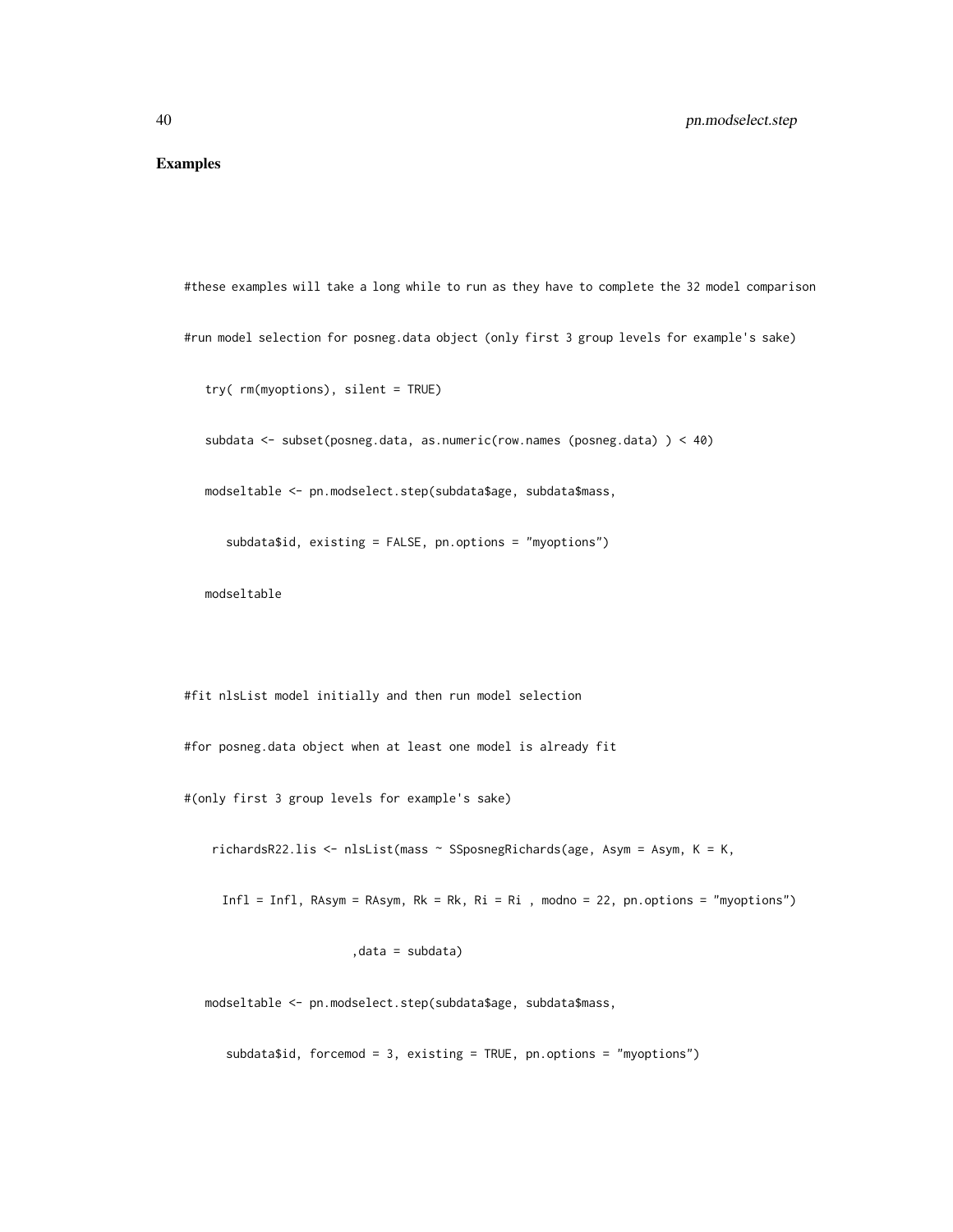<span id="page-40-0"></span>modseltable

#run model selection ranked by residual standard error\*sample size

#(only first 3 group levels for example's sake)

modseltable <- pn.modselect.step(subdata\$age, subdata\$mass,

subdata\$id, penaliz='1\*(n)', existing = TRUE, pn.options = "myoptions")

modseltable

```
posneg.data Simulated growth of black-browed albatrosses
```
#### Description

The posneg.data data frame has 1300 rows and 3 columns of records of the simulated masses for black-browed albatross chicks between 0 and 166 days of age.

#### Usage

posneg.data

#### Format

```
This object of class c("nfnGroupedData", "nfGroupedData", "groupedData", "data.frame")
containing the following columns:
```
mass a numeric vector of chick masses (g).

age a numeric vector of chick ages (days).

id an ordered factor indicating unique id of each simulated individual, i.e. which data belongs to which individual.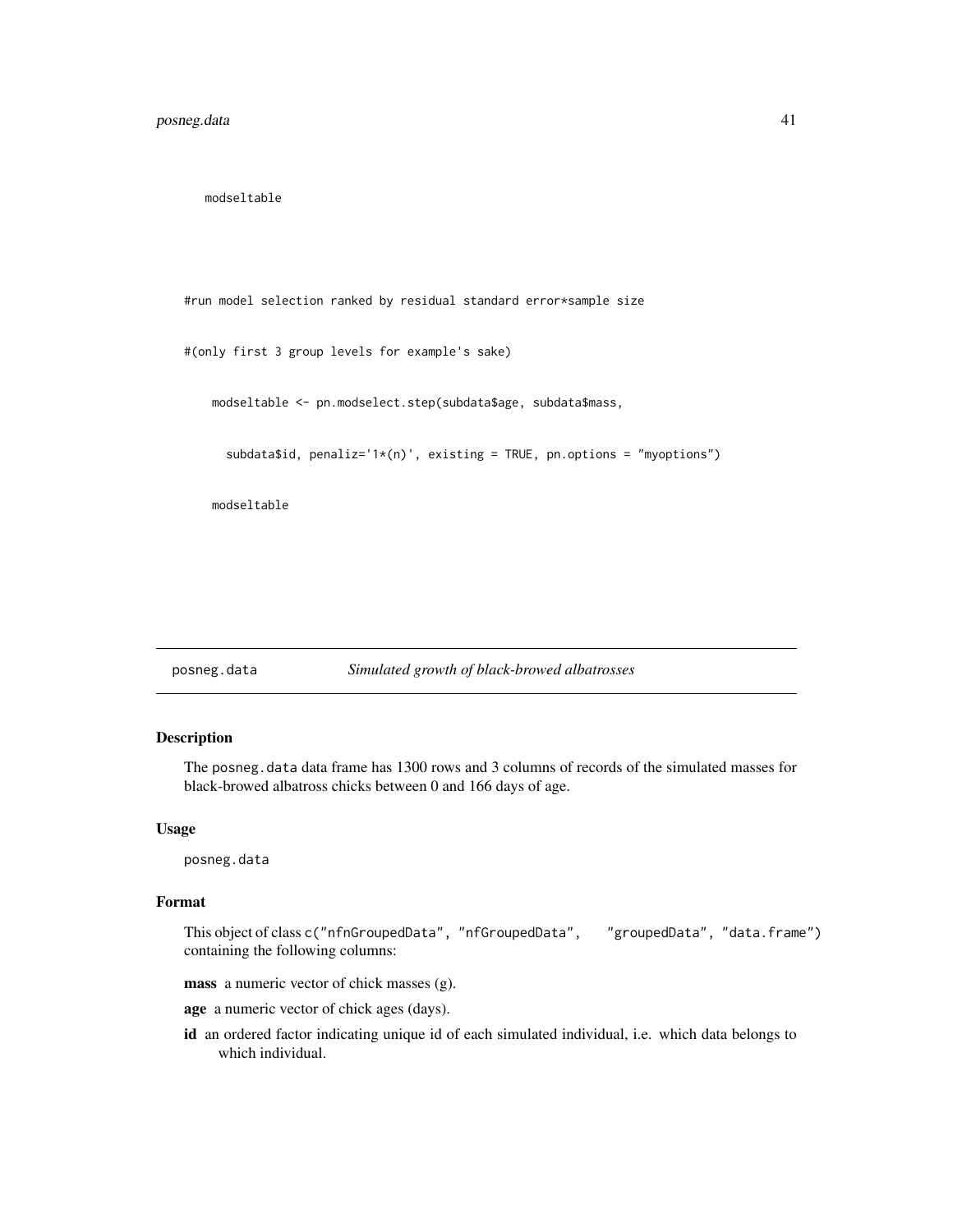#### <span id="page-41-0"></span>Details

No published parameter estimates with associated variability are available for positive-negative growth curves. These data were simulated using an 8-parameter positive-negative Richards curve ([SSposnegRichards](#page-48-1) (model 1)), using parameters drawn from normal distributions with the following means (standard deviations):

```
Asym=4300 (180)
K=0.06 (0.01)
Infl=23 (0.4)
M=0.1 (0.05)
RAsym=1433.3 (540) #1/3 of Asym, more variable
Rk=0.108 (0.03) #1.8 times faster recession, more variable
Ri=Infl+87.259 (1.7) # more variable but linked to Infl
RM=M (0.15) #more variable
```
These values were chosen through comparison of growth curves with Huin and Prince (2000) Fig 2 and variability observed between individual chicks of little penguins in a 10 year dataset (Chiaradia and Nisbet unpublished data). Each simulated individual had 13 measurements stratified through the development period, with 1-13 day random differences in timing of each measurement. This data object has methods for [nlme](#page-0-0) grouped-data classes.

#### Source

Huin, N. & Prince, P.A. (2000) Chick growth in albatrosses: curve fitting with a twist. Journal of Avian Biology, 31, 418-425.

#### Examples

```
require(stats); require(graphics)
#view data
posneg.data
#create list for fixed parameters
modpar(posneg.data$age, posneg.data$mass, pn.options = "myoptions")
plot(mass \sim age, data = posneg.data, subset = id == "1",
     xlab = "Chick age (day)", las = 1,ylab = "Chick mass (g)",
     main = "posneg.data data and fitted curve (Chick #1 only)")
fm1 <- nls(mass ~ SSposnegRichards(age,Asym=Asym,K=K,Infl=Infl, RAsym=RAsym,
           Rk=Rk,Ri=Ri,modno=22, pn.options= "myoptions"),
           data = posneg.data, subset = id == "1")age < - seq(0, 166, length.out = 101)lines(age, predict(fm1, list(age = age)))
```
<span id="page-41-1"></span>posnegRichards.calls *List of calls for fitting 33 SSposnegRichards models in* [nlsList](#page-0-0)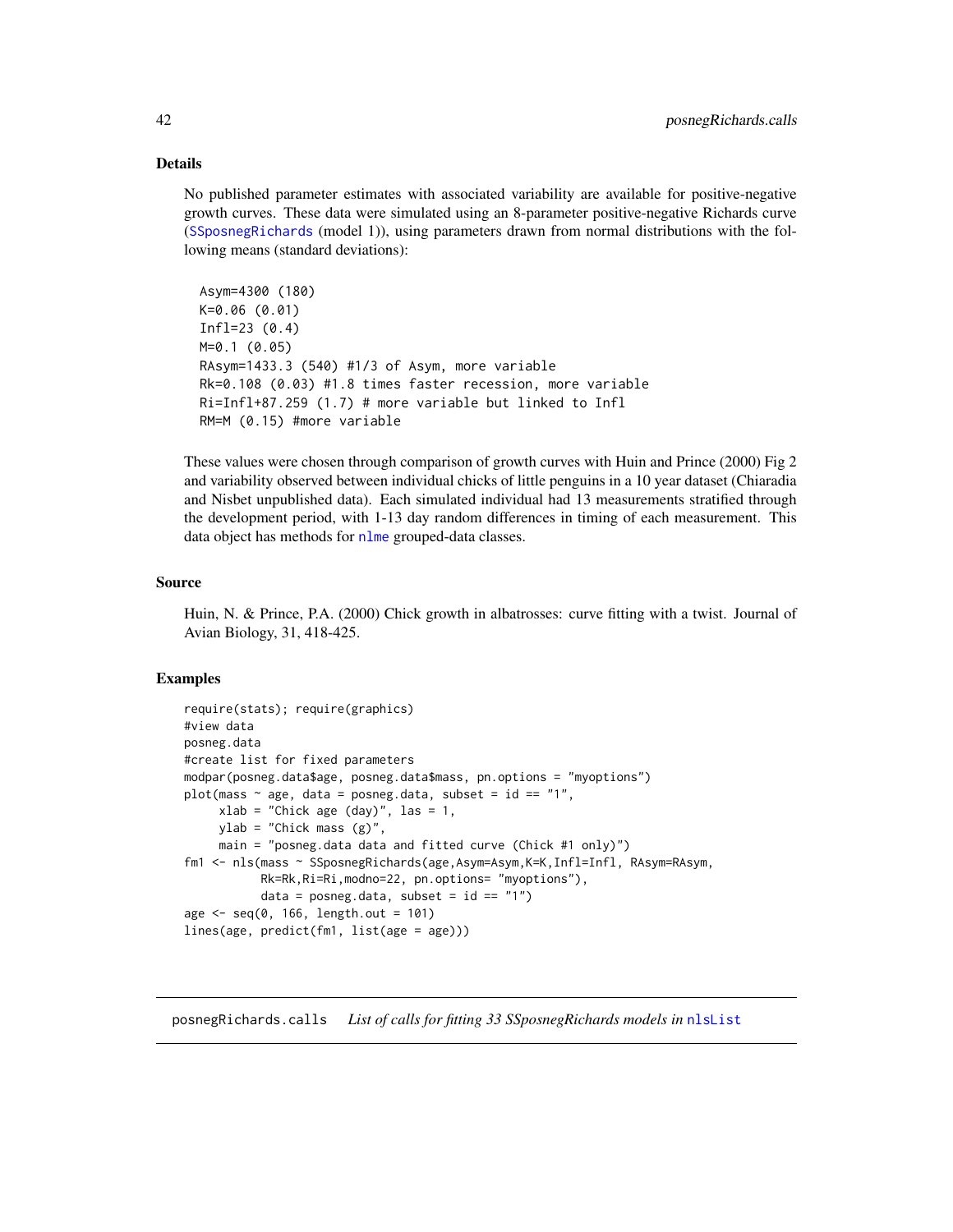#### <span id="page-42-0"></span>Description

The posnegRichards.calls list has two components of 17 and 16 rows and 1 column, respectively, called 'Examples of calls for FlexParamCurve models that estimate parameter m' (models with 4 estimable first curve parameters) and "Examples of calls for FlexParamCurve models that fix parameter m" (models with 3 estimable second curve parameters, i.e. M is fixed to value in pnmodelparams. Individual calls can be accessed by indexing first the component number and then the model number - see examples below. Note that model 17 is formulated differently (see [SSposnegRichards](#page-48-1))

#### Usage

posnegRichards.calls

#### Format

This object of class [list](#page-0-0) containing the components:

- Examples of calls for FlexParamCurve models that estimate parameter m a list of 16 possible reductions (nos. 1-16) of the FlexParamCurve double-Richards model that estimate parameter m. Also includes a custom model (17; see [SSposnegRichards](#page-48-1)).
- Examples of calls for FlexParamCurve models that fix parameter m a list of 16 possible reductions (nos. 21-36) of the FlexParamCurve double-Richards model that do not estimate parameter m but instead fix it to a mean across the dataset or user-specified value.

#### Details

A list object to provide users with examples of how to fit 33 different [nlsList](#page-0-0) models using the selfStart function [SSposnegRichards](#page-48-1).

#### Examples

```
# see all possible calls
posnegRichards.calls
# extract the call for fitting a nls model with 8-parameter double-Richards curve (model 1)
#for an example just fit a subset of the data, 3 group levels (individuals)
   data <- subset(posneg.data, as.numeric(row.names (posneg.data) ) < 40)
modtofit <- as.character(
            posnegRichards.calls [[2]] [row.names(posnegRichards.calls [[2]]) == "22",] )
#change the data source
modtofit <- sub("posneg.data","data",modtofit)
modtofit <- parse(text = modtofit)
#create list for fixed parameters
modpar(posneg.data$age, posneg.data$mass, pn.options = "myoptions")
#create a new nlsList object called richards22.lis
eval(modtofit)
#view object
richardsR22.lis
# view call for model 1
posnegRichards.calls [[1]] [row.names(posnegRichards.calls [[1]]) == "1",]
```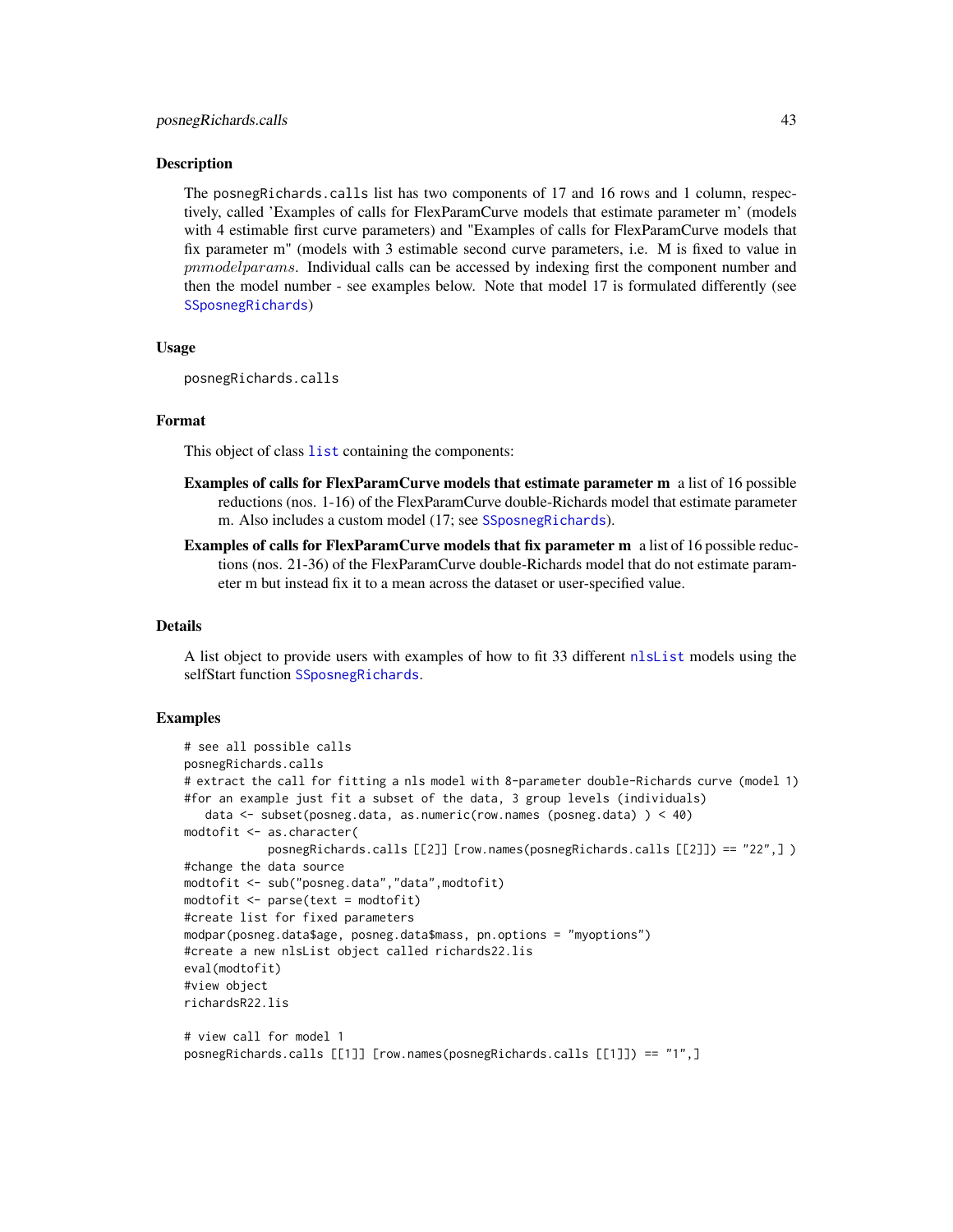```
# view call for model 21
posnegRichards.calls [[2]] [row.names(posnegRichards.calls [[2]]) == "21",]
```
<span id="page-43-1"></span>posnegRichards.eqn *Equations of the FlexParamCurve Family*

#### Description

Function to solve any of the equations in the FlexParamCurve family, depending on user-specified parameters and model choice

#### Usage

```
posnegRichards.eqn(x,
```
Asym = NA,

 $K = NA$ ,

 $Infl = NA$ ,

 $M = NA$ ,

RAsym = NA,

 $Rk = NA$ ,

 $Ri = NA$ ,

 $RM = NA$ ,

modno,

pn.options,

<span id="page-43-0"></span>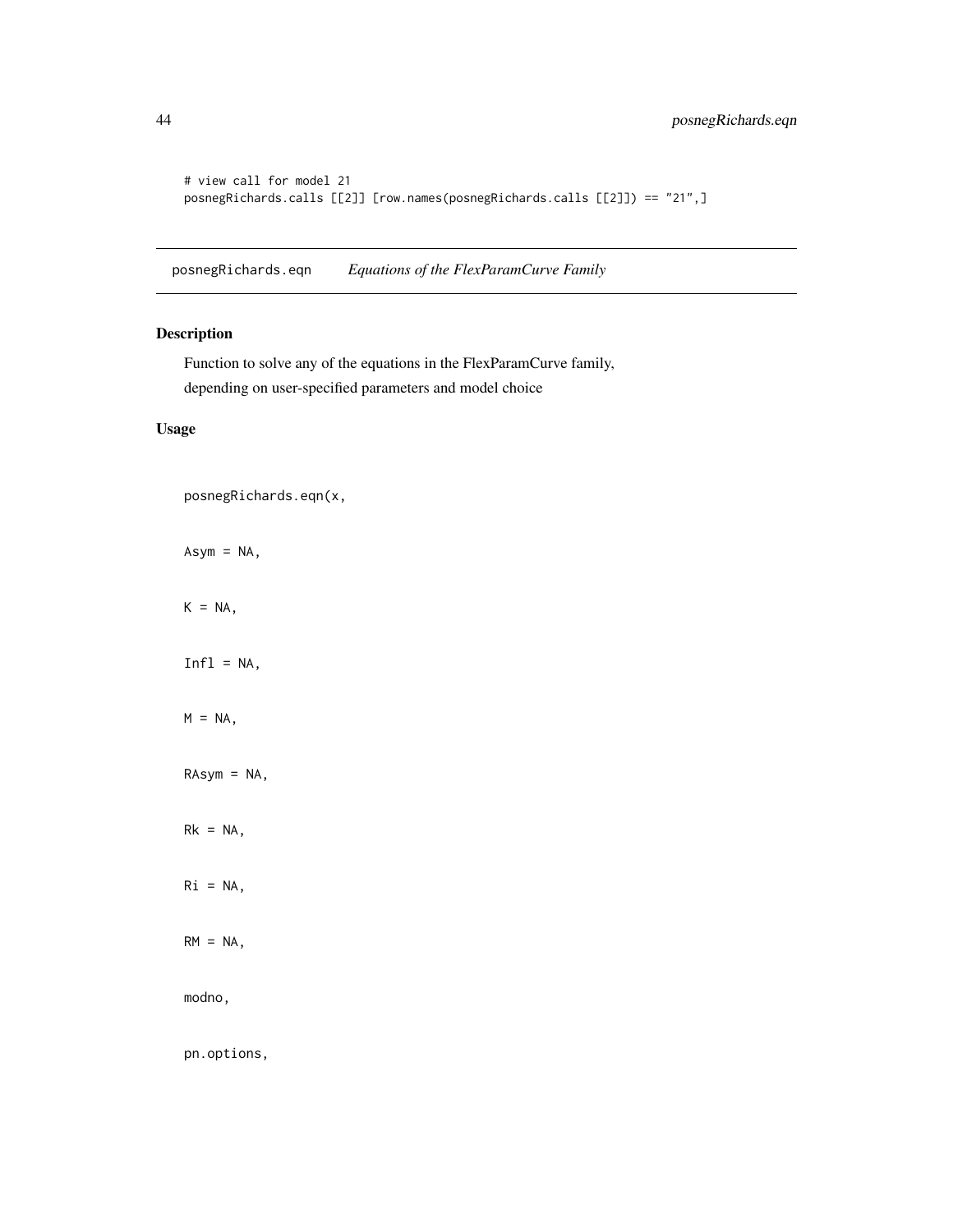<span id="page-44-0"></span>Envir = .GlobalEnv)

#### Arguments

| $\mathsf{x}$ | a numeric vector of the primary predictor variable                                           |
|--------------|----------------------------------------------------------------------------------------------|
| Asym         | a numeric value for the asymptote of the positive (increasing) curve                         |
| K            | a numeric value for the rate parameter of the positive (increasing) curve                    |
| Infl         | a numeric value for the point of inflection of the positive (increasing) curve               |
| M            | a numeric value for the shape parameter of the positive (increasing) curve                   |
| RAsym        | a numeric value for the asymptote of the negative (decreasing) curve                         |
| Rk           | a numeric value for the rate parameter of the negative (decreasing) curve                    |
| Ri           | a numeric value for the point of inflection of the negative (decreasing) curve               |
| <b>RM</b>    | a numeric value for the shape parameter of the negative (decreasing) curve                   |
| modno        | a numeric value (currently integer only) between 1 and 36 specifying the identi-<br>fication |
|              | number of the equation to be fitted                                                          |
| pn.options   | a character vector specifying a list of parameters and options for plotting                  |
| Envir        | a valid R environment to find pn.options, by default this is the global environ-<br>ment     |

#### Details

This function fits 1 of 32 possible FlexParamCurve equations (plus custon model #17). Equations can fit both monotonic and non-monotonic curves (two different trajectories).

These equations have also been described as double-Richards curves, or positive-negative Richards curves.

From version 1.2 onwards this function can fit curves that exhibit negative followed by positive trajectories or double-positive or double-negative trajectories. This function can now also fit two

component (biphasic) models, where the first curve is used up to the x-value (e.g. age) of intersection and the

second curve is used afterwards, thus the curves are not joined as in standard models (see [SSposnegRichards](#page-48-1) for details.

The 32 possible equations are all based on the subtraction of one Richards curve from another, producing:

 $y = A/([1 + mexp(-k(t - i))][1/m) - A'/([1 + m'exp(-k'(t - i'))][1/m')$ , where A=Asym, k=K, i=Infl, m=M,

A'=RAsym, k'=Rk, i'=Ri, m'=RM; as described in the Arguments section above.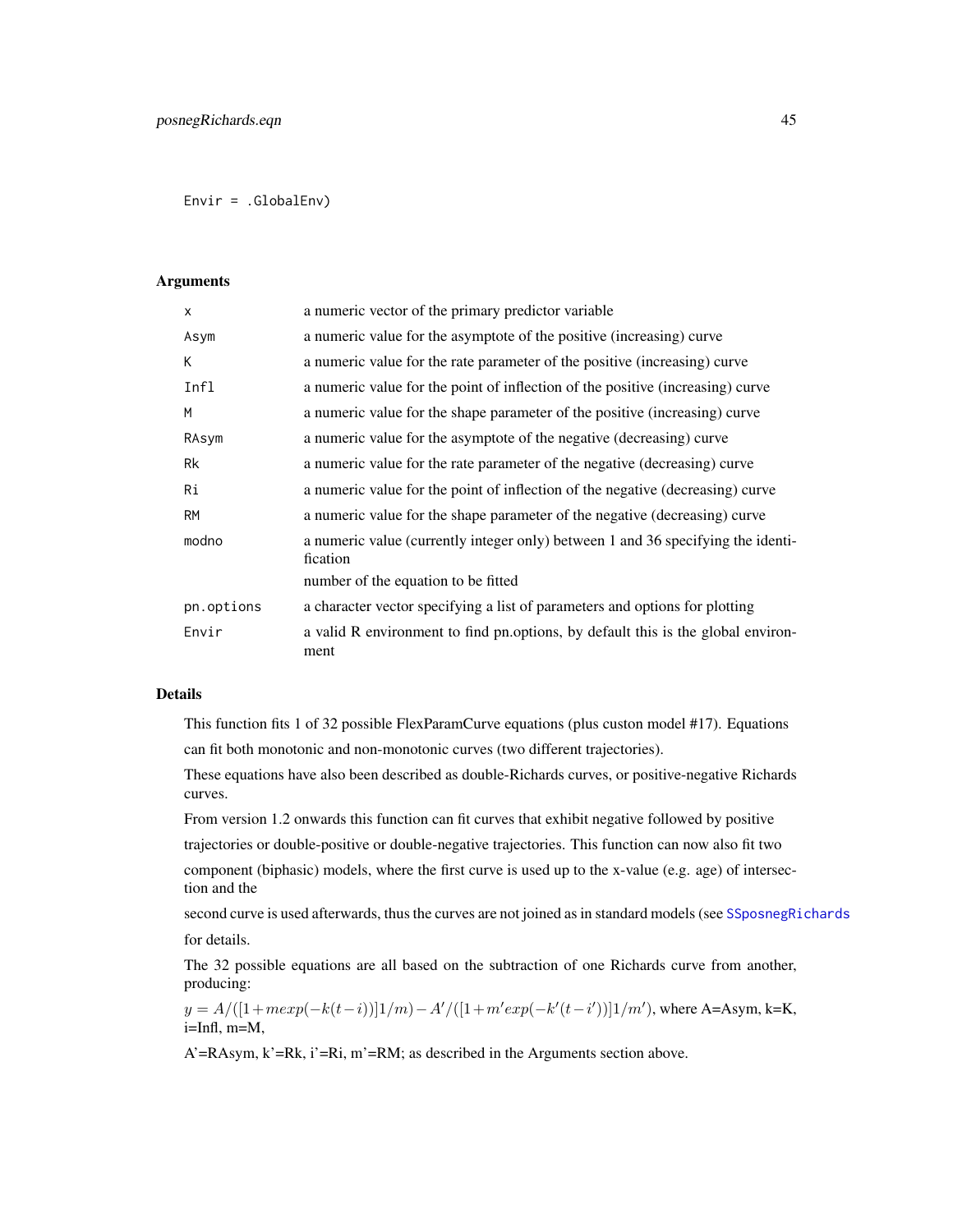<span id="page-45-0"></span>All 32 possible equations are simply reformulations of this equation, in each case fixing a parameter or

multiple parameters to (by default) the mean parameter across all individuals in the dataset (such as produced by a [nls](#page-0-0)

model). All models are detailed in the [SSposnegRichards](#page-48-1) help file. Any models that require parameter fixing

(i.e. all except model #1) extract appropriate values from the specified list passed by name to pn.options for the fixed parameters.

This object is most easily created by running [modpar](#page-21-1) and can be adjusted manually or by using

[change.pnparameters](#page-8-1) to user required specification.

If parameters are omitted in the call but required by the modno specified in the call, then they will be automatically extracted

from the pn.options object supplied, with the appropriate warning. Thus, it is not necessary to list out parameters and modno but is

a useful exercise if you are unfamiliar or in doubt of exactly which model is being specified by modno, see [SSposnegRichards](#page-48-1)

for a list. If a parameter is supplied separately with the call then this value will override those stored in for the same parameter in modno:

see examples below.

#### Value

the solution of the equation specified (by modno), given the user-entered parameters

#### Note

Any models that require parameter fixing (i.e. all except model #1) extract appropriate values from the specified

list passed to pn.options for the fixed parameters. This object is most easily created by running [modpar](#page-21-1)

and can be adjusted manually or by using [change.pnparameters](#page-8-1) to user required specification.

Version 1.5 saves many variables, and internal variables in the package environment:

FlexParamCurve:::FPCEnv. By default, the pn.options file is copied to the environment

specified by the functions (global environment by default). Model selection routines

also copy from FPCenv to the global environment all nlsList models fitted during

model selection to provide backcompatibility with code for earlier versions. The user

can redirect the directory to copy to by altering the Envir argument when calling the function.

#### Author(s)

Stephen Oswald <steve.oswald@psu.edu>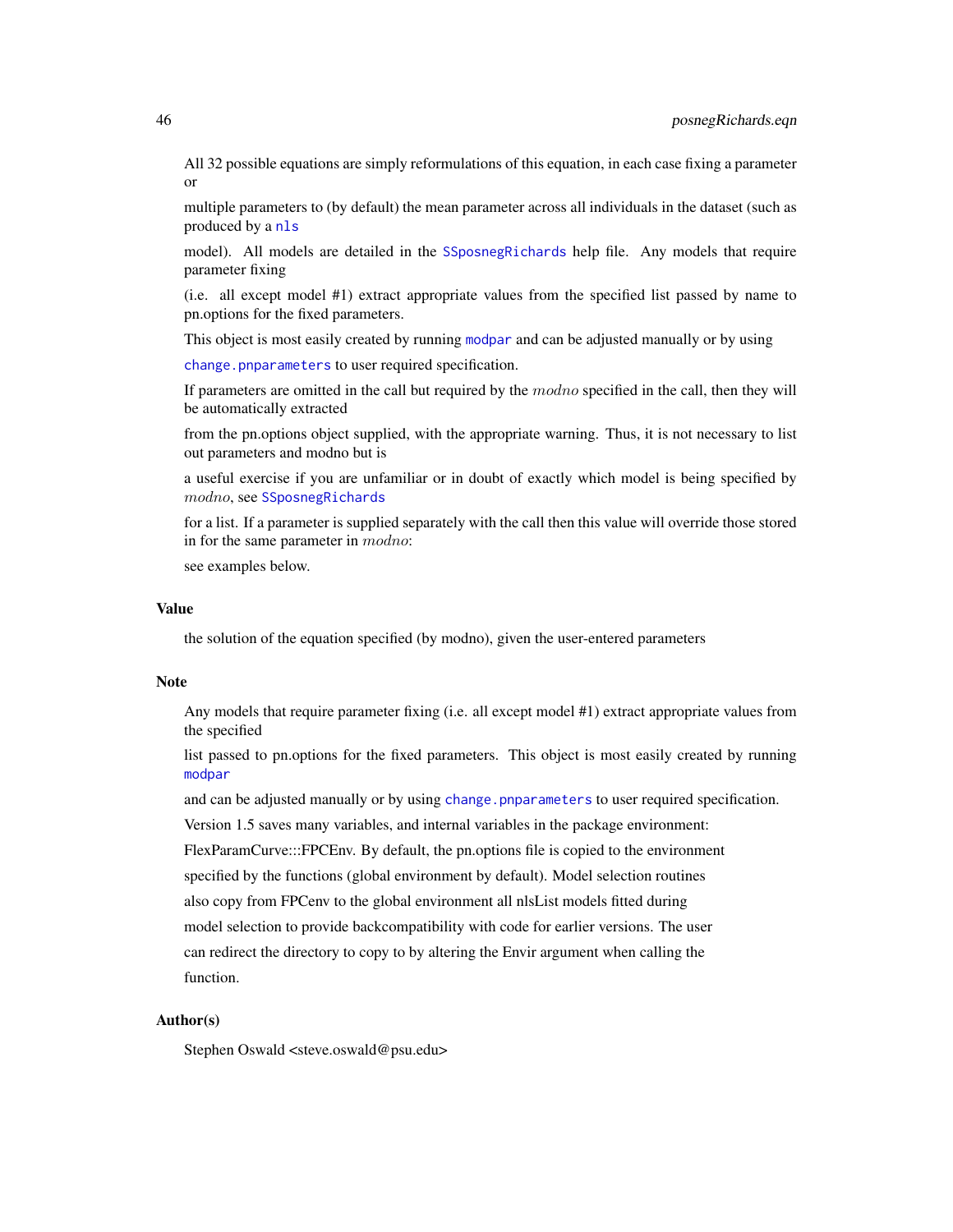<span id="page-46-0"></span>posnegRichards.eqn 47

See Also

[SSposnegRichards](#page-48-1)

[modpar](#page-21-1)

#### Examples

```
require(graphics)
```
# calculate y (dependent variable) for a given x for an 8-parameter double-Richards model

#create pnmodelparams for fixed parameters

modpar(posneg.data\$age, posneg.data\$mass, pn.options = "myoptions")

 $x = 10$ 

y <- posnegRichards.eqn(x, 1000, 0.5, 25, 1, 100, 0.5, 125,

1, modno = 1, pn.options = "myoptions")

print( $c(x = x, y = y)$ )

# plot 8-parameter model using saved parameter values from modpar

plot(posneg.data\$age, posneg.data\$mass, pch = ".")

 $curve(posnegRichards.eqn(x, modulo = 1, pn.options = "myoptions"), add = TRUE, lwd = 3)$ 

# plot 3-parameter model using saved parameter values from modpar

curve(posnegRichards.eqn(x,modno = 32, pn.options = "myoptions"), add = TRUE, col =2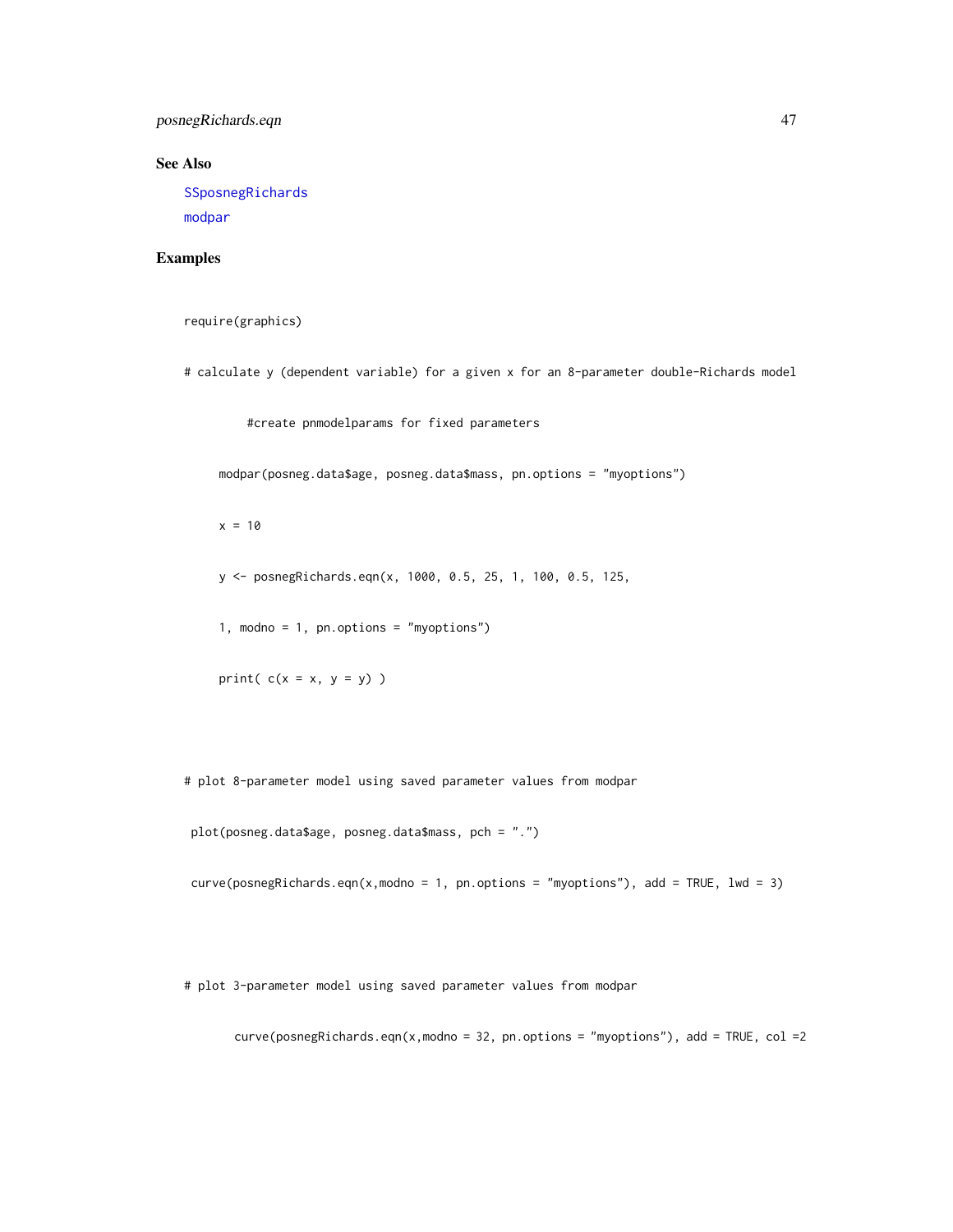,  $1wd = 3$ )

# tweak the plot of a 3-parameter model by user specifying a lower asymptote:

# ie give some parameter values

# directly and others through pn.options by default

curve(posnegRichards.eqn(x,modno = 32, Asym = 3200, pn.options = "myoptions"),

 $add = TRUE, col = 5, lwd = 3)$ 

# calculate y (dependent variable) for a given x for a 4-parameter Richards model

# (note that second curve parameters are unneeded) and replaced with value from pn.options.

# User-supplied variables over-ride those stored in pn.options object

 $x = 10$ 

y <- posnegRichards.eqn(x, 1000, 0.5, 25, 1,

1, modno = 12, pn.options = "myoptions")

print( $c(x = x, y = y)$ )

# plot a logistic curve (M=1), note that second curve parameters are unneeded

plot(1:200, posnegRichards.eqn(1:200, Asym = 1000, K = 0.5, Infl = 25, M = 1,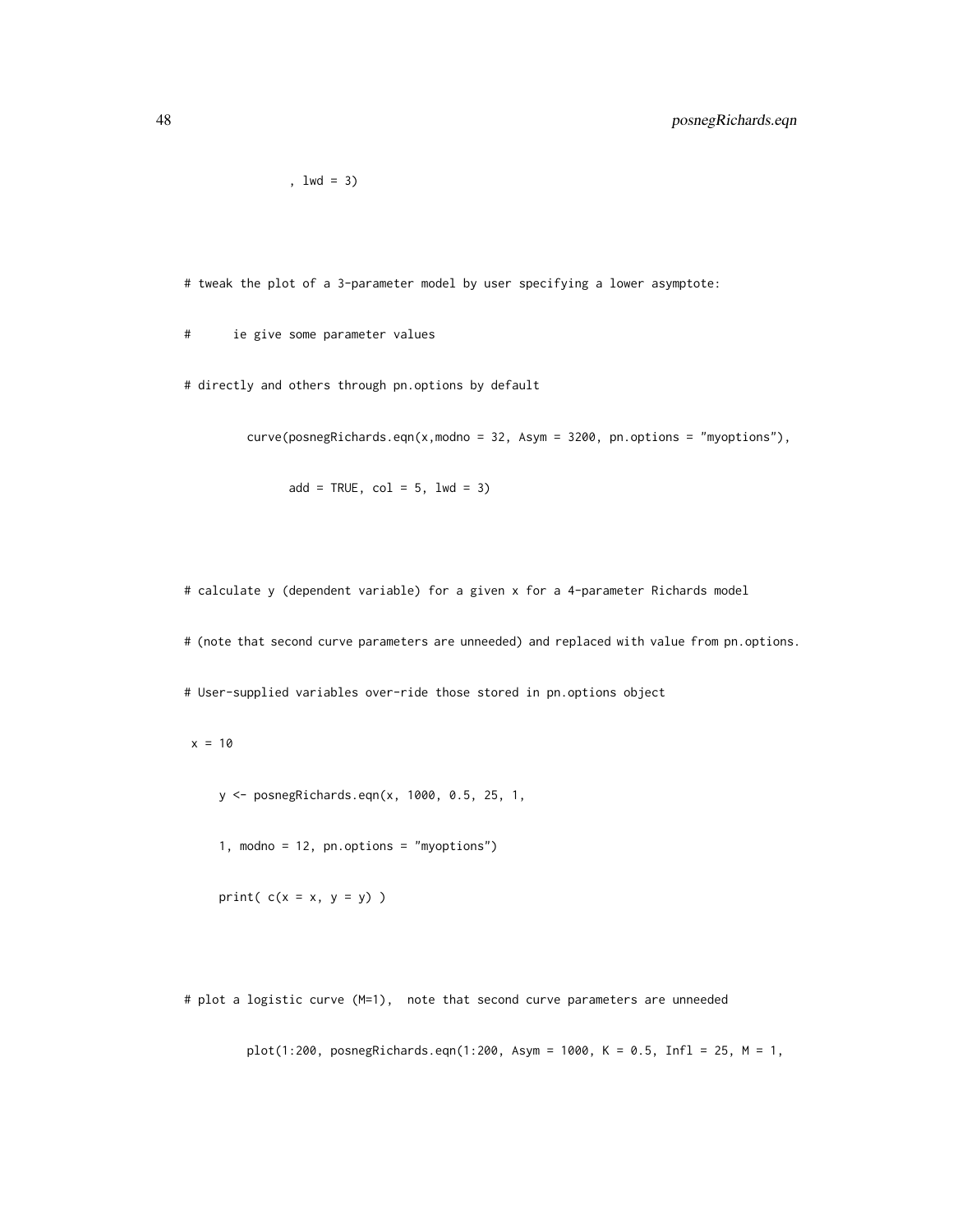```
modno = 12, pn.options = "myoptions"), xlim = c(1, 200), xlab = "x",
```

```
ylab = "y", pch = 1, cex = 0.7)
```

```
# plot a double-logistic curve (M=1, RM=1),
```
#note that second curve parameters are unneeded

plot(1:200, posnegRichards.eqn(1:200, Asym = 1000, K = 0.5, Infl = 25, M = 1,

RAsym =  $-100$ , Rk = 0.5, Ri = 125, RM = 1,

modno = 1, pn.options = "myoptions"),  $xlim = c(1, 200)$ ,  $xlab = "x",$ 

 $y$ lab = "y", pch = 1, cex = 0.7)

<span id="page-48-1"></span>SSposnegRichards *Self-Starting Positive-Negative Richards Model (double-Richards)*

#### Description

This selfStart function evaluates a range of flexible logistic functions. It also has an initial attribute that creates initial estimates of the parameters for the model specified.

#### Usage

```
SSposnegRichards(x,
```
 $Asym = NA$ ,

 $K = NA$ ,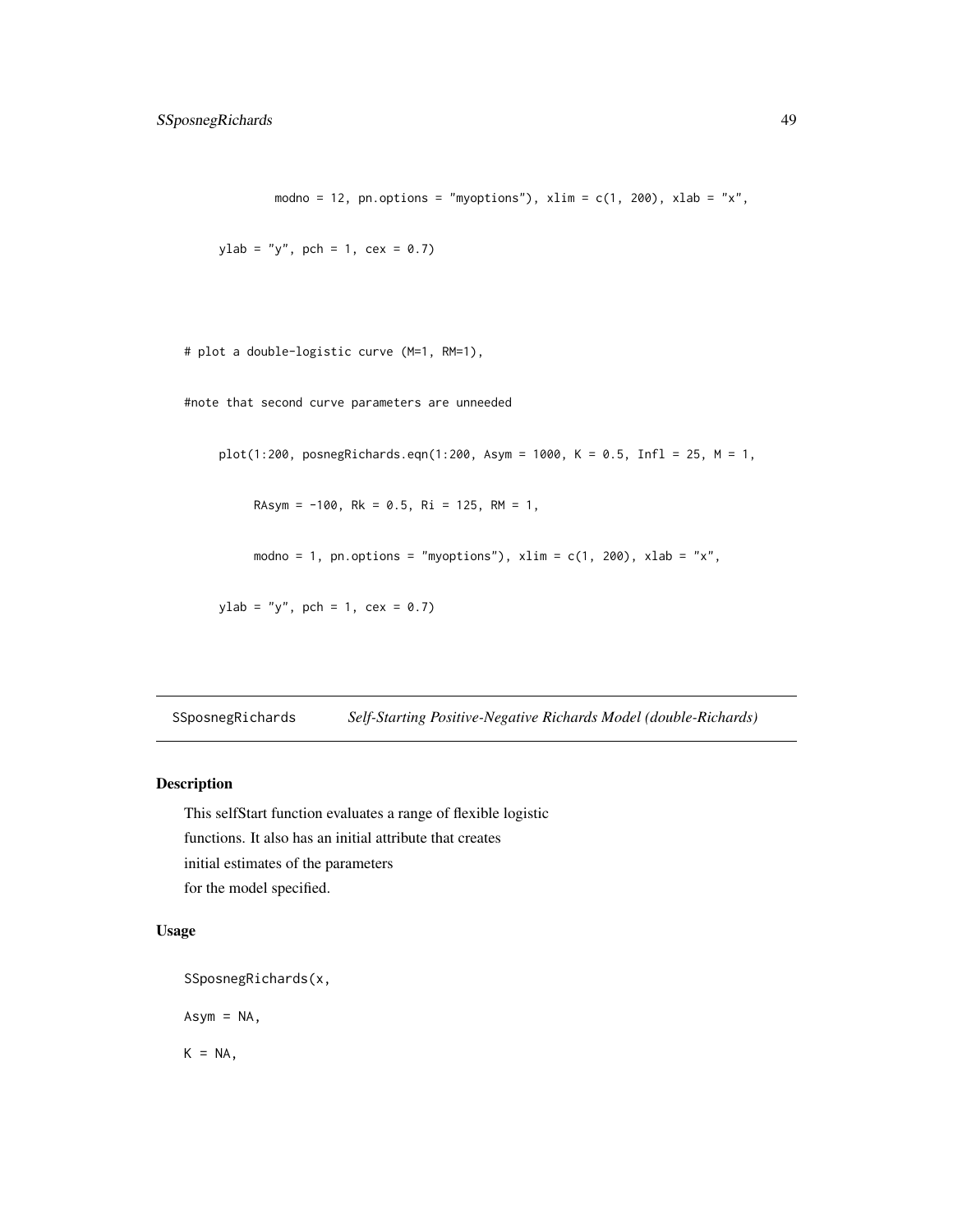$Infl = NA,$  $M = NA$ , RAsym = NA,  $Rk = NA$ , Ri = NA,  $RM = NA$ , modno, pn.options, Envir = ".GlobalEnv")

## Arguments

| X         | a numeric vector of the primary predictor      |
|-----------|------------------------------------------------|
|           | variable at which to evaluate the model        |
| Asym      | a numeric value for the asymptote of the       |
|           | positive (increasing) curve                    |
| К         | a numeric value for the rate parameter of      |
|           | the positive (increasing) curve                |
| Infl      | a numeric value for the point of inflection    |
|           | of the positive (increasing) curve             |
| м         | a numeric value for the shape parameter of     |
|           | the positive (increasing) curve                |
| RAsym     | a numeric value for the asymptote of the       |
|           | negative (decreasing) curve                    |
| Rk        | a numeric value for the rate parameter of      |
|           | the negative (decreasing) curve                |
| Ri        | a numeric value for the point of inflection    |
|           | of the negative (decreasing) curve             |
| <b>RM</b> | a numeric value for the shape parameter of     |
|           | the negative (decreasing) curve                |
| modno     | a numeric value (currently integer only)       |
|           | between 1 and 36 specifying the identification |
|           | number of the equation to be fitted            |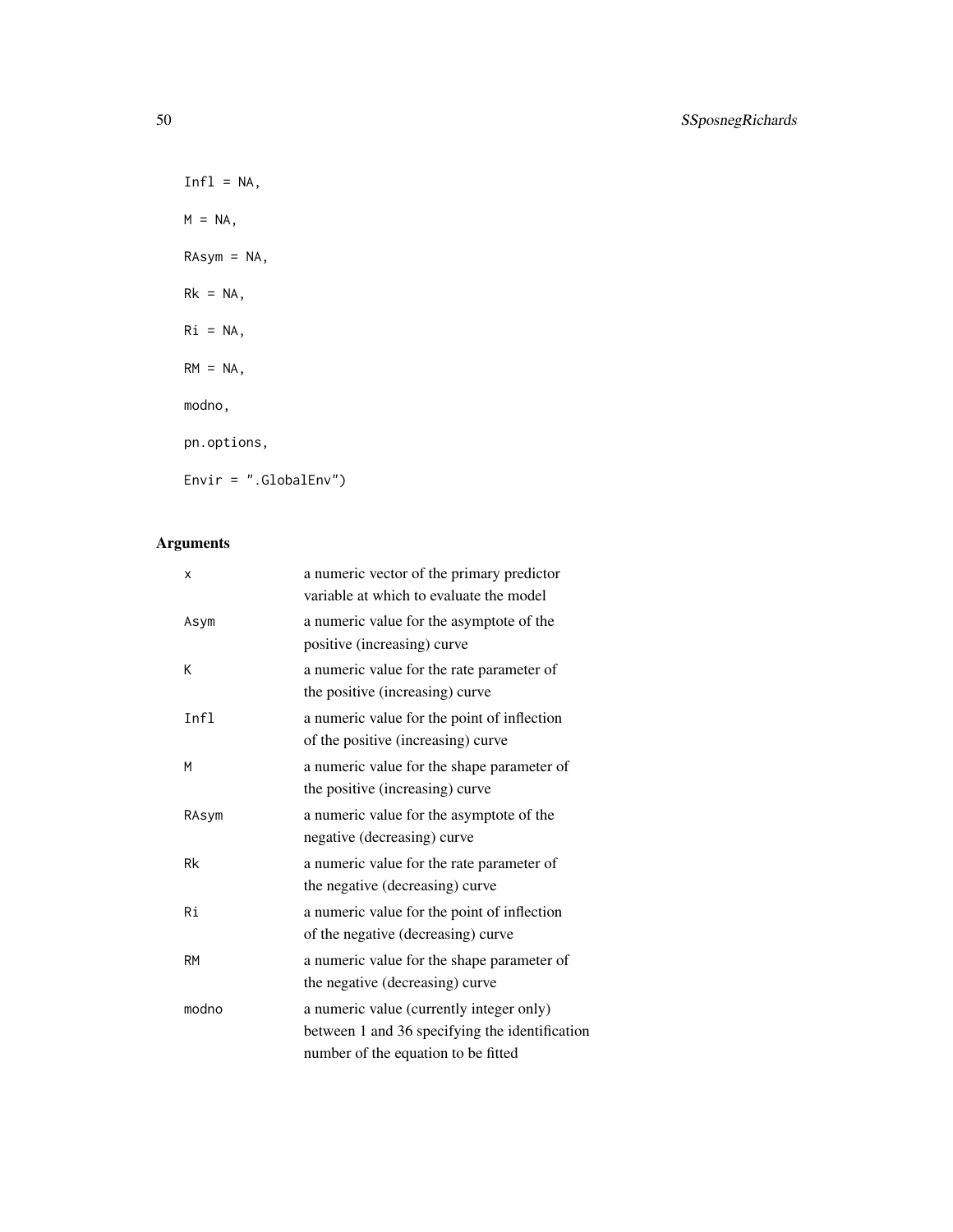<span id="page-50-0"></span>

| pn.options | character string specifying name of                                    |
|------------|------------------------------------------------------------------------|
|            | list object populated with starting                                    |
|            | parameter estimates, fitting options and bounds                        |
| Envir      | a character vector that represents the valid R environment in which to |
|            | find pn.options in and write any output to,                            |
|            | by default this is the global environment                              |

#### Details

This selfStart function evaluates a range of flexible logistic

functions. It also has an initial attribute that creates

initial estimates of the parameters

for the model specified. Equations can fit both monotonic and non-monotonic

curves (two different trajectories). These equations have also been described as

double-Richards curves, or positive-negative Richards curves. \*\*From version 1.2

onwards this function can fit curves that exhibit negative followed by positive

trajectories or double positive or double negative trajectories.\*\*\*

The 32 possible equations (plus custom model #17) are all based on the subtraction of one Richards curve from another, producing:

 $y = A/([1 + mexp(-k(t - i))]1/m) + A'/([1 + m'exp(-k'(t - i'))]1/m'),$ 

where A=Asym, k=K, i=Infl, m=M,

A'=RAsym, k'=Rk, i'=Ri, m'=RM; as described in the Arguments section above.

All 32 possible equations are simply reformulations of this equation, in each

case fixing a parameter or multiple parameters to (by default) the mean parameter across

all individuals in the dataset (such as produced by a [nls](#page-0-0)

model). Thus, a model in which one parameter is fixed has a 7-parameter equation,

and one in which four are fixed has a 4-parameter equation, thus reducing

complexity and computation and compensatory parameter changes when a parameter does not

vary across group levels (e.g individuals)

[the most appropriate equation can be determined using model selection in

[pn.modselect.step](#page-35-1) or [pn.mod.compare](#page-30-1)].

Any models that require parameter fixing (i.e. all except #1)

extract appropriate values from the list object specified by pn.options for the fixed

parameters. This object is most easily created by running

[modpar](#page-21-1) and can be adjusted manually or by using

[change.pnparameters](#page-8-1) to user-required specification.

Each of the 32 equations is identified by an integer value for modno (1 to 36).Models

21-36 are the same as 1-16 except that in the former the first curve parameter m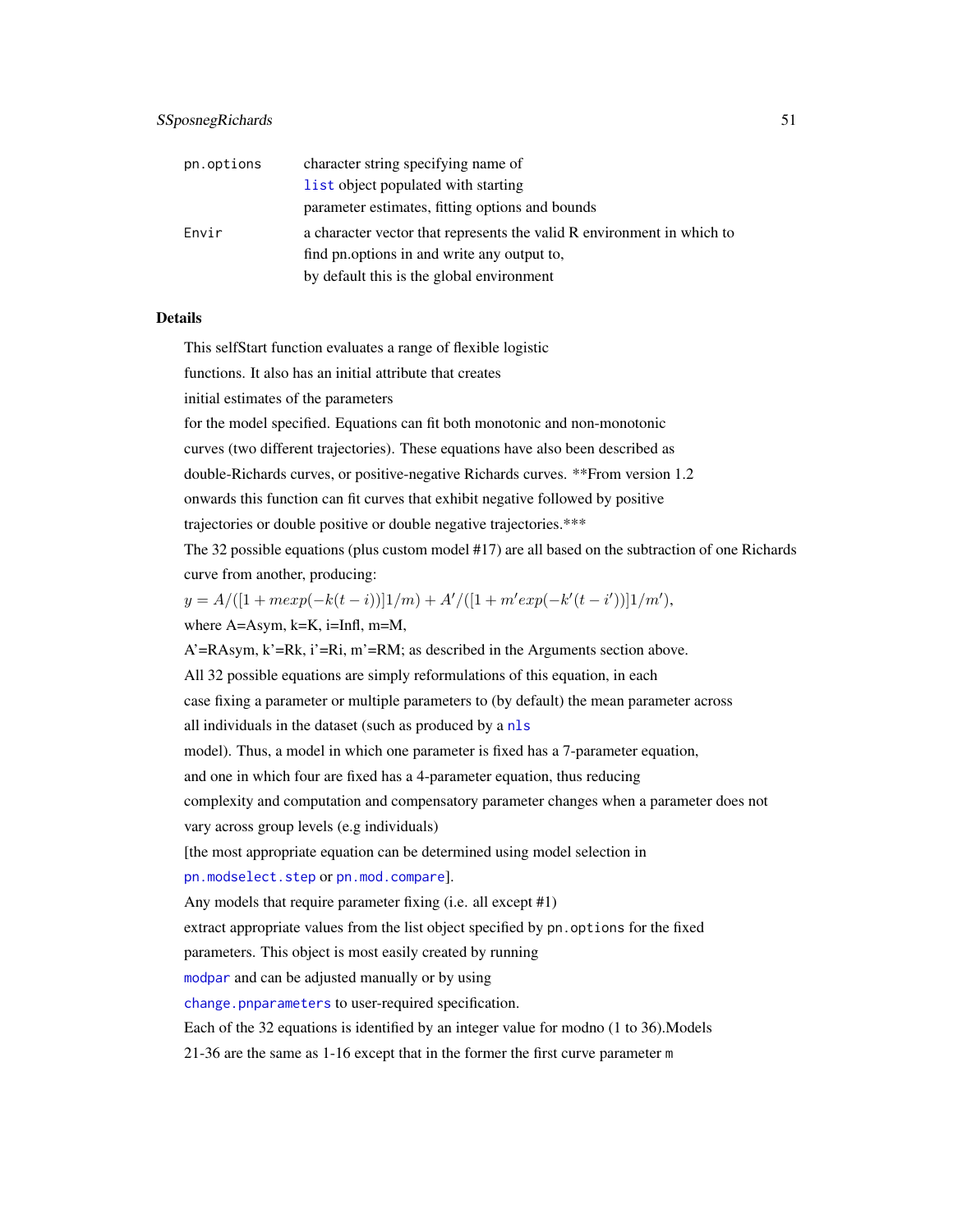is fixed and not estimated. All equations (except 17 - see below) contain parameters Asym, K, and Infl.

The list below summarizes which of the other 5 parameters are contained in which of the models (Y indicates that the parameter is estimated, blank indicates it is fixed).

| modno                   | M | RAsym     | Rk | Ri | <b>RM</b> | <b>NOTES</b>                         |  |
|-------------------------|---|-----------|----|----|-----------|--------------------------------------|--|
| $\mathbf{1}$            | Υ | Υ         | Υ  | Υ  | Υ         | 8 parameter model                    |  |
| $\overline{c}$          | Υ | Υ         | Υ  | Υ  |           |                                      |  |
| 3                       | Υ |           |    | Y  | Υ         |                                      |  |
| $\overline{\mathbf{4}}$ | Υ | Υ         |    |    | Y         |                                      |  |
| 5                       | Υ |           |    |    | Υ         |                                      |  |
| 6                       | Υ | Y         |    | Υ  | Υ         |                                      |  |
| $\overline{7}$          | Υ |           | Υ  | Υ  | Y         |                                      |  |
| 8                       | Y | Υ         | Υ  |    | Υ         |                                      |  |
| 9                       | Υ |           | Y  |    | Y         |                                      |  |
| 10                      | Υ |           |    | Y  |           |                                      |  |
| 11                      | Υ | Υ         |    |    |           |                                      |  |
| 12                      | Υ |           |    |    |           | 4 parameter, standard Richards model |  |
| 13                      | Υ | Υ         |    | Υ  |           |                                      |  |
| 14                      | Υ |           | Υ  | Y  |           |                                      |  |
| 15                      | Υ | Υ         | Υ  |    |           |                                      |  |
| 16                      | Υ |           | Υ  |    |           |                                      |  |
| 17                      |   | see below |    |    |           |                                      |  |
| 18                      |   | see below |    |    |           |                                      |  |
| 19                      |   | see below |    |    |           |                                      |  |
| 20                      |   | see below |    |    |           |                                      |  |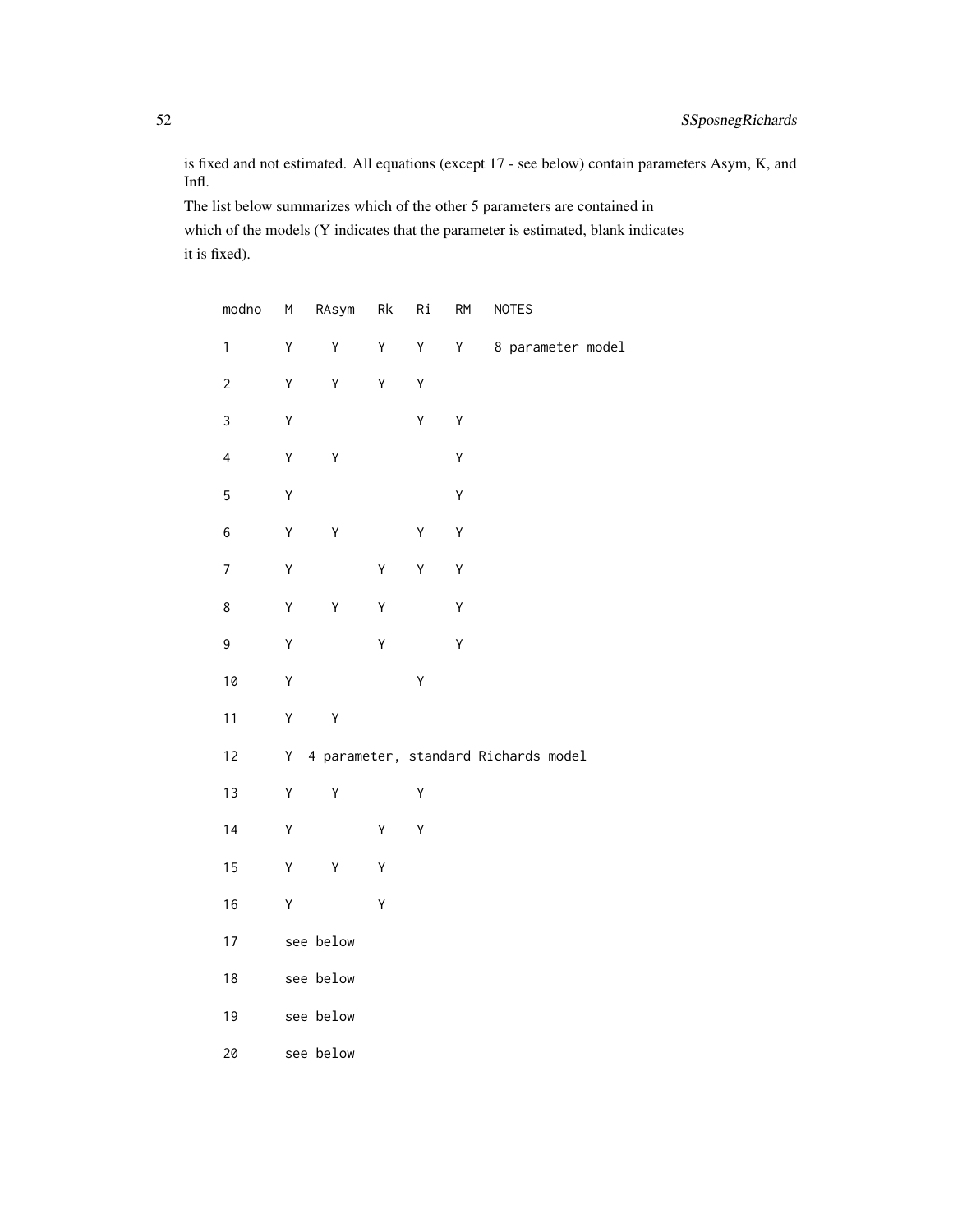<span id="page-52-0"></span>

| 21                                                                   | Y      | Υ | Y           | Y           | 7 parameter model, 4 recession params                                             |  |
|----------------------------------------------------------------------|--------|---|-------------|-------------|-----------------------------------------------------------------------------------|--|
| 22                                                                   | Y<br>Y |   |             |             | Y 6 parameter (double-logistic/double-Gompertz/double-Von Bertalannfy)            |  |
| 23                                                                   |        |   | Υ           | $\mathsf Y$ |                                                                                   |  |
| 24                                                                   | Υ      |   |             | Υ           |                                                                                   |  |
| 25                                                                   |        |   |             | Υ           |                                                                                   |  |
| 26                                                                   | Υ      |   | Υ           | Υ           |                                                                                   |  |
| 27                                                                   |        | Υ | $\mathsf Y$ | Υ           |                                                                                   |  |
| 28                                                                   | Υ      | Υ |             | Υ           |                                                                                   |  |
| 29                                                                   |        | Υ |             | Υ           |                                                                                   |  |
| 30                                                                   |        |   | Υ           |             |                                                                                   |  |
| 31                                                                   | Υ      |   |             |             |                                                                                   |  |
|                                                                      |        |   |             |             | 32 only 3 parameters (used for logistic, Gompertz or Von Bertalannfy - see below) |  |
| 33                                                                   | Υ      |   | Υ           |             |                                                                                   |  |
| 34                                                                   |        | Υ | $\mathsf Y$ |             |                                                                                   |  |
| 35                                                                   | Υ      | Υ |             |             |                                                                                   |  |
| 36                                                                   |        | Υ |             |             |                                                                                   |  |
| modno 17 represents a different parameterization for a custom model: |        |   |             |             |                                                                                   |  |

 $(Asym/ 1 + exp(InfI - x)/ M) - (RAsym/ 1 + exp(Ri - x)/ RM)$ , in

which M and RM actually represent scale parameters not shape parameters. This model and a suite of reductions:

modno 17.1:

modno 17.2:

modno 17.3:

are designed for use in modeling migration, sensu. Bunnefeld et al. 2011, Singh et al. 2012.

modnos 18, 19 and 20 are reserved for internal use by [modpar](#page-21-1).

To access common 3 parameter sigmoidal models use modno = 32, fixing

parameters (using [change.pnparameters](#page-8-1)) to  $M = 1$  for logistic,

 $M = 0.1$  for Gompertz, and  $M = -0.3$  for von Bertalanffy. The same settings can be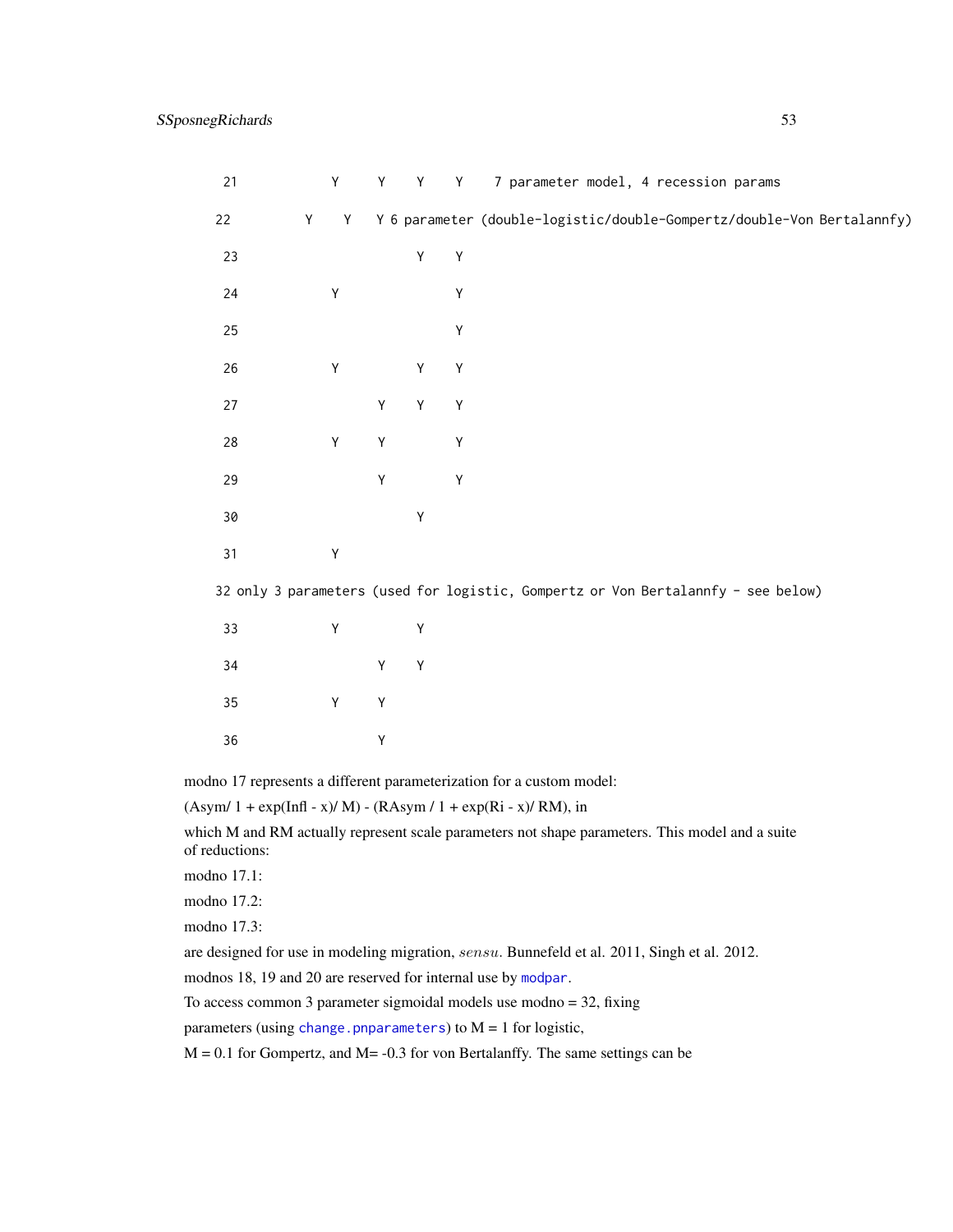<span id="page-53-0"></span>used with modno = 2 to fit the double-logistic, double-Gompertz or double-Von Bertalannfy. Note that to fit only 3 or 4 parameter curves, the option force4par = TRUE should be specified when running [modpar](#page-21-1).

The call for [SSposnegRichards](#page-48-1) only differs from

conventional selfStart models in that it requires a value for modno and a list of fitting options and values from [modpar](#page-21-1) to which to fix parameters in the reduced models. Depending on the model chosen, different combinations of the 8 possible parameters are required: if one is missing the routine will stop with an appropriate error, if an extra one is added, it will be ignored (provided that it is labelled, e.g.  $M = 1$ ; this is good practice to prevent accidental misassignments).

Here are two examples (7 parameter and 3 parameter):

richardsR2.lis <- nlsList(mass ~ SSposnegRichards(age,

Asym = Asym,  $K = K$ , Infl = Infl,  $M = M$ , RAsym = RAsym, Rk = Rk, Ri = Ri,

, modno =  $2$ ), data = posneg.data)

#correct call includes all necessary parameters

richardsR20.lis <- nlsList(mass ~ SSposnegRichards(age,

Asym = Asym,  $K = K$ , Infl = Infl, modno = 2), data = logist.data)

#incorrect call missing required parameters,

#function terminates and generates an error message

Examples for all models can be found in the list object

[posnegRichards.calls](#page-41-1).

If specified using [modpar](#page-21-1) optional constraints

may be placed to specify response values at the minimum value and/or maximum values of the predictor. Such constraint allows realistic fits for datasets which are missing data at either end of the curve (e.g. hatching weight for some growth curves).

Estimates are produced by splitting the two curves into separate positive and negative curves and estimating parameters for each curve separately in a similar manner to [SSlogis](#page-0-0). Each curve is fit first by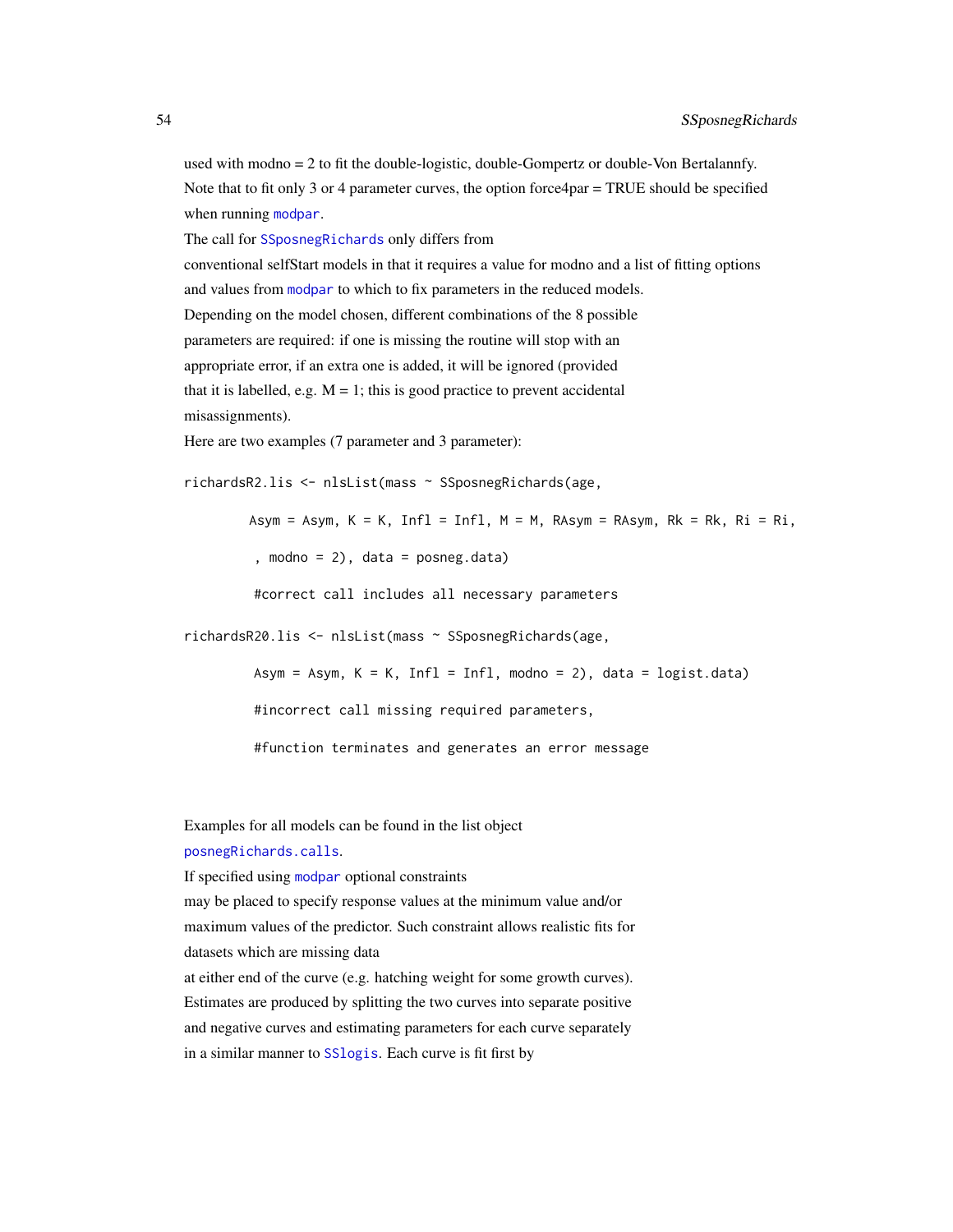#### <span id="page-54-0"></span>SSposnegRichards 55

[optim](#page-0-0) using the parameter bounds in pnmodelparamsbounds (see [modpar](#page-21-1)) and a subsequent refinement is attempted using [nls](#page-0-0) with more restrictive parameter bounds. Finally, both curves are annealed

and parameters are again estimated using restrictive bounds and starting values already determined during separate estimates. Equations for which the positive curve was inestimable are not estimated further, but if negative curve estimation or overall curve estimation fail, partial estimates are used: either default negative parameters (RAsym =  $0.05*$ Asym, Rk = K, Ri = Infl, RM = M) annealed to positive curves or separate estimates annealed; both with compensation for interation between asymptotes.

From version 1.2 onwards, this function can now fit two component models, where the first curve is used up to the x-value (e.g. age) of intersection and the second curve is used afterwards. Confusingly, these are also called "double Richards", "double Gompertz" or "double logistic": see Murphy et al. (2009) or Ross et al. (1995) for examples. To specify such models set two component. $x = TRUE$  (this will estimate the x of intersection) when running [modpar](#page-21-1). Alternatively, if known, the x of intersection can be set directly by setting two component.x =  $#$  (where  $#$  is the x of intersection). Whne {cod[emodpar](#page-21-1) is run this option will be saved in pnmodelparas and can be changed at will, either manually or using [change.pnparameters](#page-8-1). From version 1.2 onwards, this function can now fit bilogistic (and more generally biRichards) curves, where the final curve is effectively either two positive curves

or two negative curves. See Meyer (1994) for examples. This functionality is default and does not need to be specified.

#### Value

a numeric vector of the same length as x containing parameter estimates for equation specified (fixed parameters are not return but are substituted in calls to [nls](#page-0-0) [nlsList](#page-0-0) and [nlme](#page-0-0) with the fixed parameters stored in pnmodelparams; see [modpar](#page-21-1)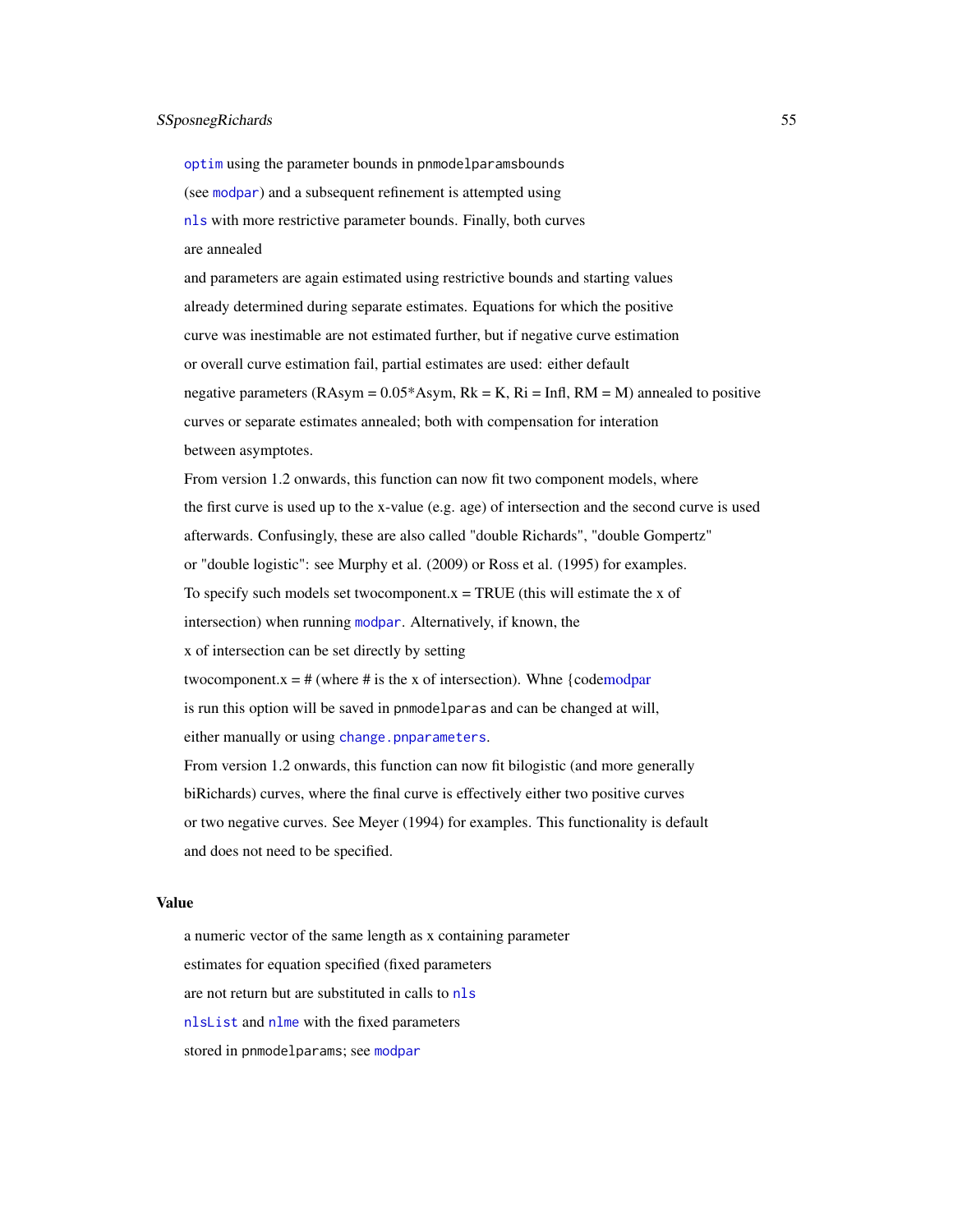#### <span id="page-55-0"></span>**Note**

Any models that require parameter fixing (i.e. all except #1)

extract appropriate values from the object pnmodelparams for the fixed

parameters. This object is created by running

[modpar](#page-21-1) and can be adjusted manually or by using

[change.pnparameters](#page-8-1) to user required specification.

Output may show errors and warnings especially during a [nlsList](#page-0-0)

fit, in which the function is called repeatedly: once for each group level in the

dataset. Warnings indicate conditions for which default parameters or incomplete estimates

are used - see Details section - and errors occur from insufficient data or singularities.

As a result of possible interaction and correlation between the parameters in some models,

singularities may be common, but do not be alarmed by repeated error messages, as

examination of a fitted [nlsList](#page-0-0) model may releave a large number of

well estimated group levels, thus the elimation of unsuitable outlying groups only. Also,

because very few of the 32 equations are likely to be suitable for the majority

of datasets, consideration of the model being fitted is crucial when examining the output. Functions

[pn.modselect.step](#page-35-1) and [pn.mod.compare](#page-30-1) provide the ability

for model selection of these equations through stepwise backward deletion or all

model comparison, respectively. These offer powerful ways to determine the best equation for your dataset.

To increase the ability of optimization routines to deal with

a wide variety of values, particularly negative values for M or RM,

only real component of complex numbers are modelled and integer versions

of M and RM are used during estimation if floating values cause conversion issues.

Speed of the function depends on the complexity of the data being fit. Version 1.5 saves many variables, and internal variables in the package environment: FlexParamCurve:::FPCEnv. By default, the pn.options file is copied to the environment specified by the functions (global environment by default). Model selection routines also copy from FPCenv to the global environment all nlsList models fitted during model selection to provide backcompatibility with code for earlier versions. The user can redirect the directory to copy to by altering the Envir argument when calling the function.

#### Author(s)

Stephen Oswald <steve.oswald@psu.edu>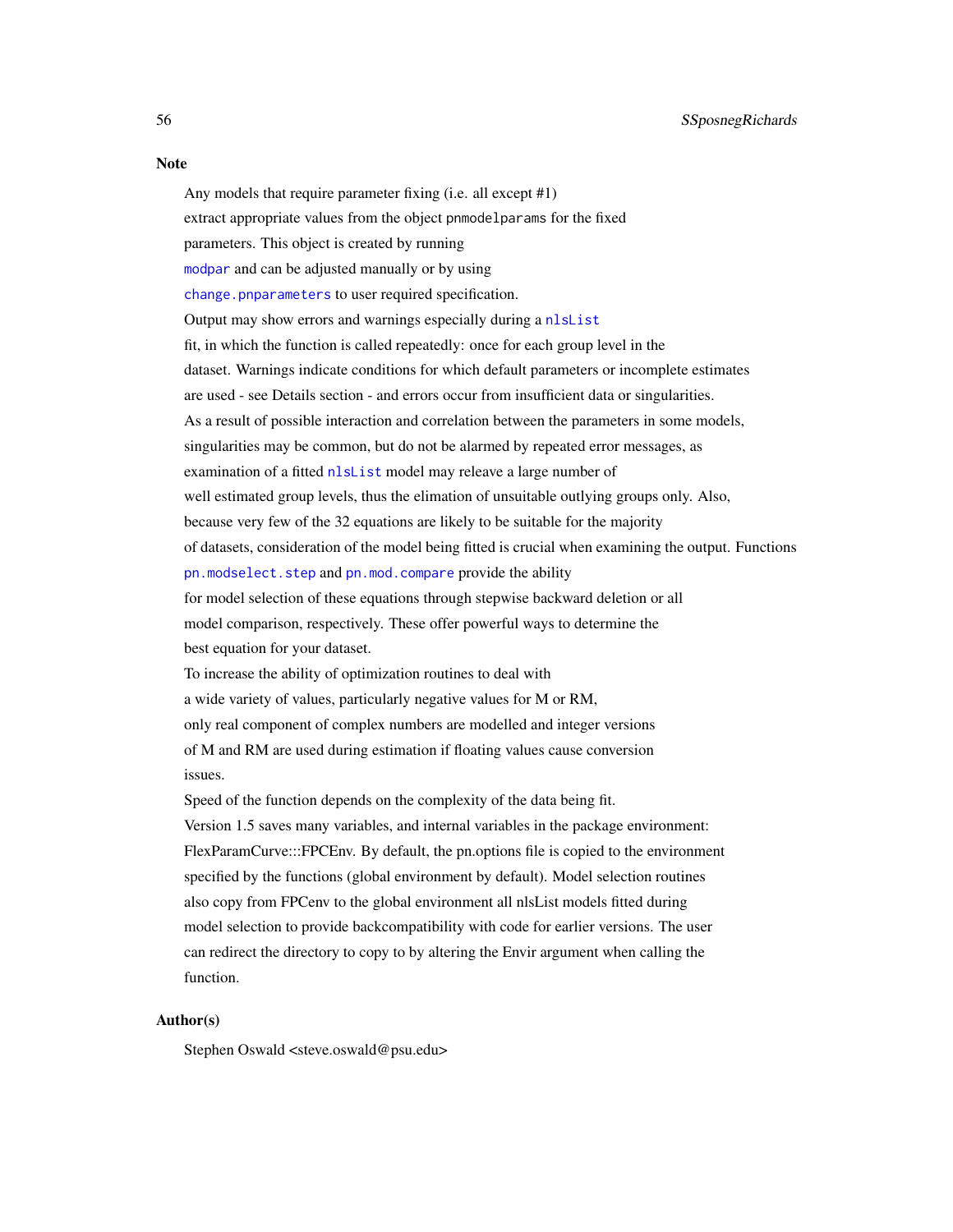#### References

## Oswald, S.A. et al. (2012) FlexParamCurve: R package for flexible fitting of nonlinear parametric curves. Methods in Ecology and Evolution 3: 1073-1077.

doi: 10.1111/j.2041-210X.2012.00231.x

(see also tutorial and introductory videos at:

http://www.methodsinecologyandevolution.org/view/0/podcasts.html

(posted September 2012 - if no longer at this link, check the archived videos at:

http://www.methodsinecologyandevolution.org/view/0/VideoPodcastArchive.html#allcontent

#1# Nelder, J.A. (1962) Note: an alternative form of a generalized logistic equation. Biometrics, 18, 614-616. #2# Huin, N. & Prince, P.A. (2000) Chick growth in albatrosses: curve fitting with a twist. Journal of Avian Biology, 31, 418-425. #3# Meyer, P. (1994) Bi-logistic growth. Technological Forecasting and Social Change. 47: 89-102 #4# Murphy, S. et al. (2009) Importance of biological parameters in assessing the status of Delphinus delphis. Marine Ecology Progress Series 388: 273-291. #5# Pinheiro, J. & Bates, D. (2000) Mixed-Effects Models in S and S-Plus. Springer Verlag, Berlin. #6# Ross, J.L. et al. (1994) Age, growth, mortality, and reproductive biology of red drums in North Carolina waters. Transactions of the American Fisheries Society 124: 37-54. #7# Bunnefeld et al. (2011) A model-driven approach to quantify migration patterns: individual, regional and yearly differences. Journal of Animal Ecology 80: 466-476. #8#

Singh et al. (2012) From migration to nomadism: movement variability in a northern ungulate across its latitudinal range. Ecological Applications 22: 2007-2020.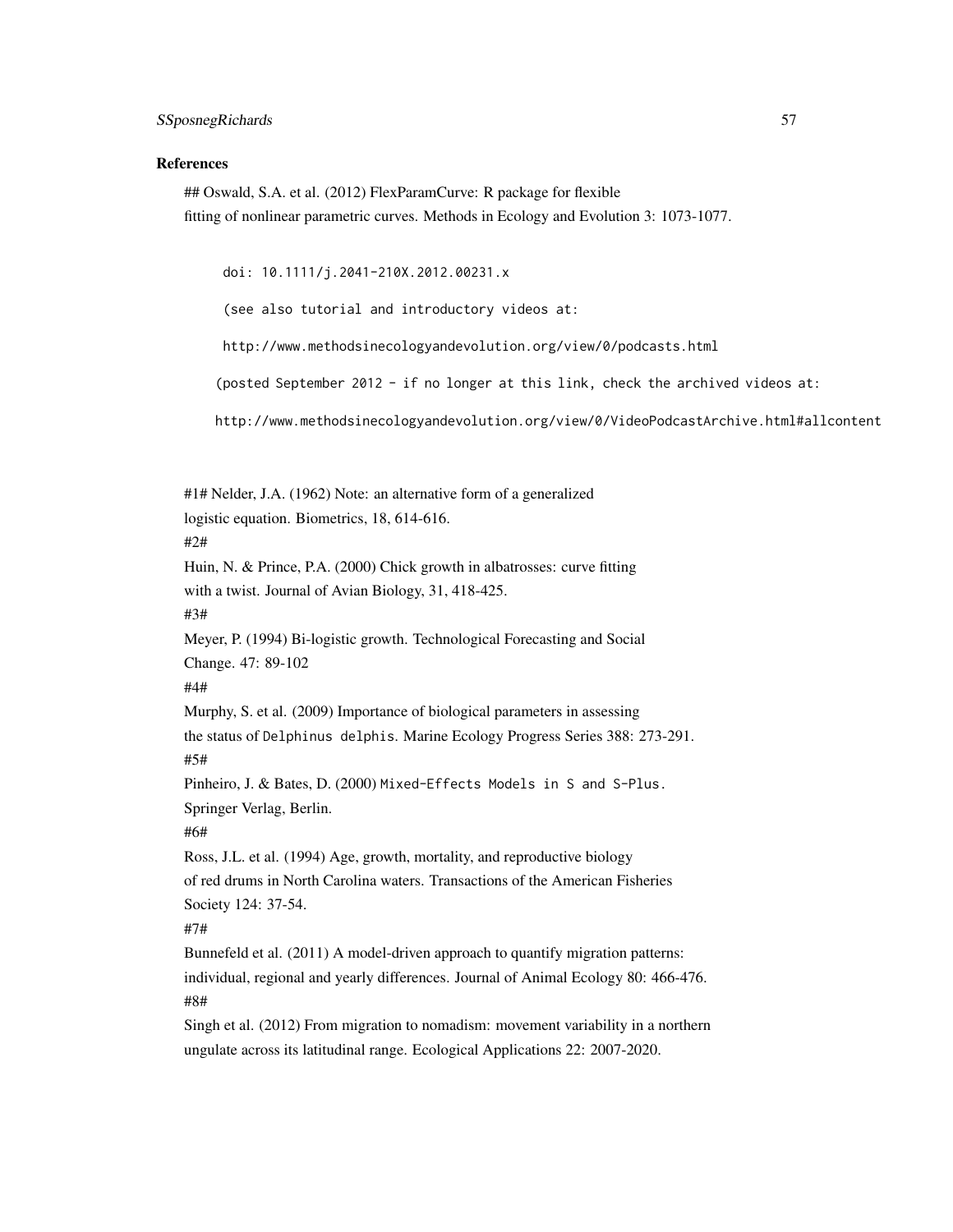#### See Also

[SSlogis](#page-0-0) [SSgompertz](#page-0-0) [posnegRichards.eqn](#page-43-1)

#### Examples

```
set.seed(3) #for compatability issues
```

```
require(graphics)
```
# retrieve mean estimates of 8 parameters using getInitial

# and posneg.data object

modpar(posneg.data\$age, posneg.data\$mass,verbose=TRUE, pn.options = "myoptions", width.bounds=2)

```
getInitial(mass ~ SSposnegRichards(age, Asym, K, Infl, M,
```
RAsym, Rk, Ri, RM, modno = 1, pn.options = "myoptions"), data = posneg.data)

# retrieve mean estimates and produce plot to illustrate fit for

```
# curve with M, Ri and Rk fixed
```
pars <- coef(nls(mass ~ SSposnegRichards(age,

Asym = Asym,  $K = K$ , Infl = Infl, RAsym = RAsym,

 $RM = RM$ , modno = 24, pn.options = "myoptions"), data = posneg.data,

control=list(tolerance = 10)))

plot(posneg.data\$age, posneg.data\$mass, pch=".")

curve(posnegRichards.eqn(x, Asym = pars[1], K = pars[2],

 $Infl = pars[3], RAsym = pars[4],$ 

RM =  $pars[5]$ , modno = 24, pn.options = "myoptions"), xlim =  $c(0, 0)$ 

200), add = TRUE)

<span id="page-57-0"></span>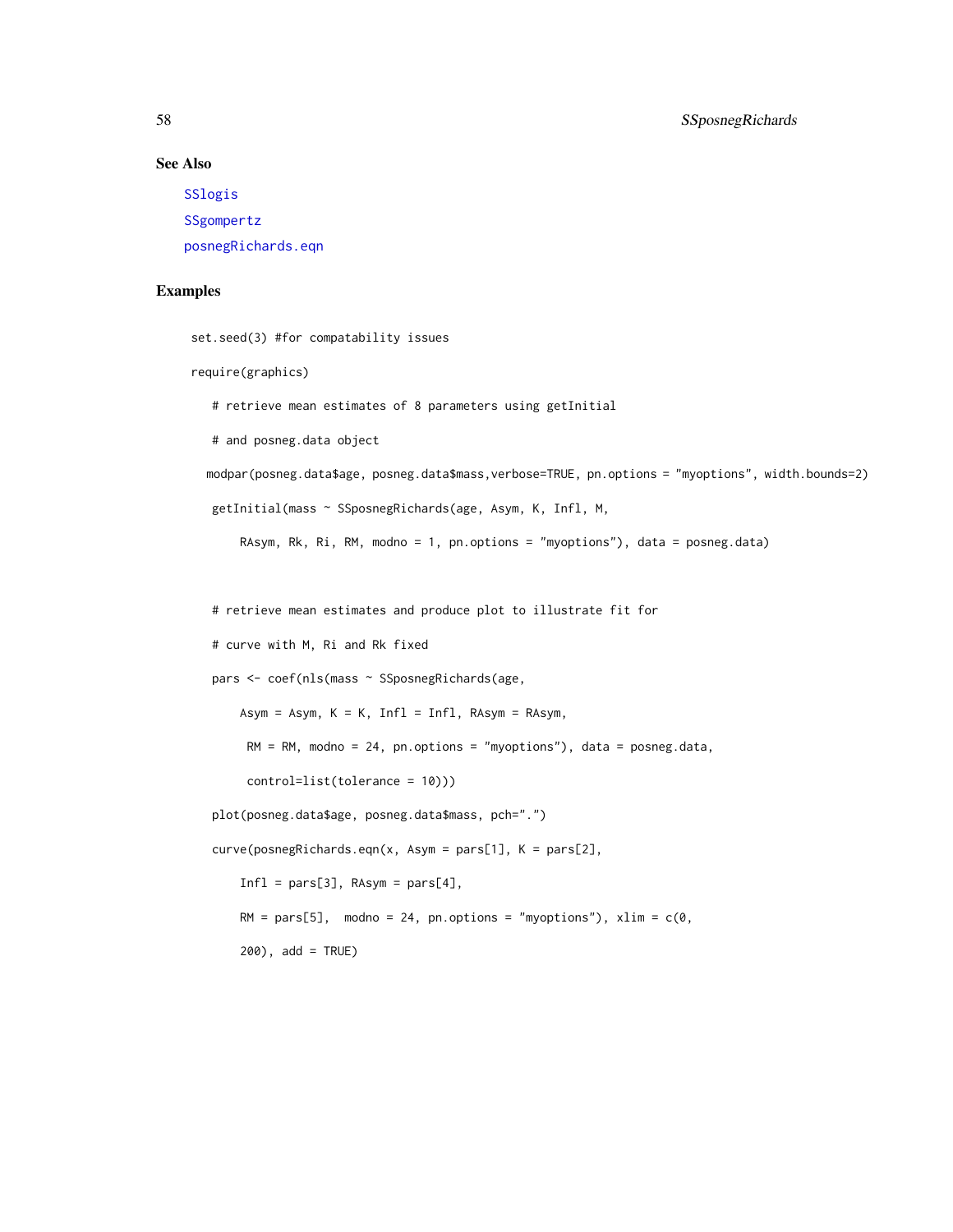# following example not run as appropriate data are not available in the package

# retrieve mean estimates and produce plot to illustrate fit for custom model 17 ## Not run:

pars<-as.numeric( getInitial(mass ~ SSposnegRichards(age, Asym, K, Infl,

M, RAsym, Rk, Ri, RM, modno = 17, pn.options = "myoptions"), data = datansd) ) plot(datansd\$jday21March, datansd\$moosensd)

curve( posnegRichards.eqn(x, Asym = pars[1],  $K = 1$ , Infl = pars[2],

 $M = pars[3], RAsym = pars[4], Rk = 1, Ri = pars[5], RM = pars[6],$ 

modno = 17, pn.options = "myoptions"),  $lty = 3$ ,  $xlim = c(0, 200)$ , add = TRUE) ## End(Not run)

# fit nls object using 8 parameter model

# note: ensure data object is a groupedData object

richardsR1.nls <- nls(mass ~ SSposnegRichards(age, Asym = Asym,

 $K = K$ , Infl = Infl,  $M = M$ , RAsym = RAsym, Rk = Rk, Ri = Ri,

 $RM = RM$ , modno = 1, pn.options = "myoptions"), data = posneg.data)

# following example not run as it fits very few levels in these data - as noted

# such a comprehensive equation is rarely required

# fit nlsList object using 8 parameter model

# note: ensure data object is a groupedData object

# also note: not many datasets require all 8 parameters

## Not run:

richardsR1.lis <- nlsList(mass ~ SSposnegRichards(age, Asym = Asym,

 $K = K$ , Infl = Infl,  $M = M$ , RAsym = RAsym, Rk = Rk, Ri = Ri,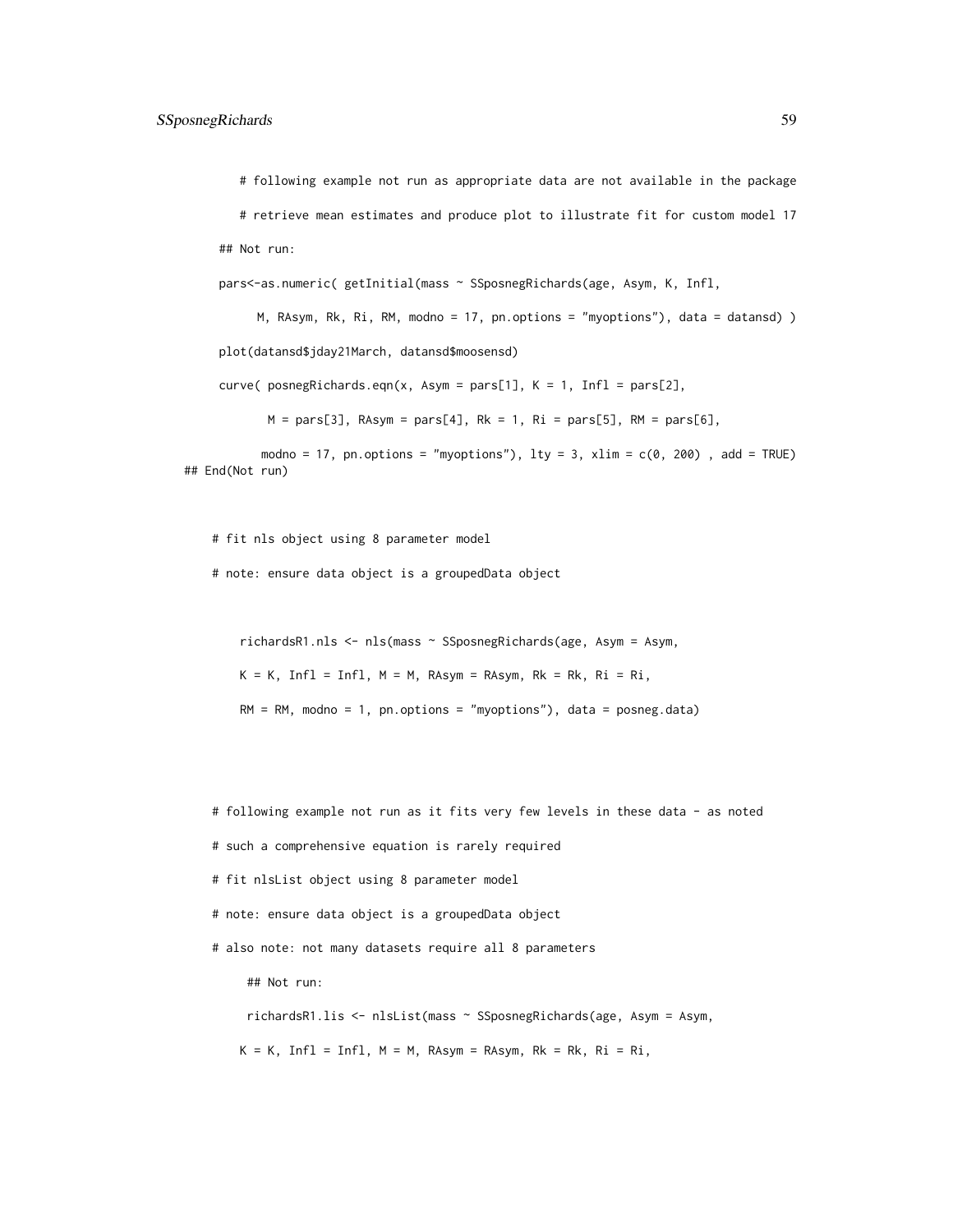```
RM = RM, modno = 1, pn.options = "myoptions"), data = posneg.data)
    summary(richardsR1.lis)
## End(Not run)
```
# fit nlsList object using 6 parameter model with value M and RM # fixed to value in pnmodelparams and then fit nlme model # note data is subset to provide estimates for a few individuals # as an example

```
subdata <- subset(posneg.data,posneg.data$id == as.character(26)
| posneg.data$id == as.character(1)
| posneg.data$id == as.character(32))
richardsR22.lis <- nlsList(mass ~ SSposnegRichards(age, Asym = Asym,
   K = K, Infl = Infl, RAsym = RAsym, Rk = Rk, Ri = Ri,
   modno = 22, pn.options = "myoptions"), data = subdata)
summary(richardsR22.lis )
richardsR22.nlme <- nlme(richardsR22.lis, random = pdDiag(Asym + Infl ~ 1) )
```
summary(richardsR22.nlme)

# fit nls object using simple logistic model, with # M, RAsym, Rk, Ri, and RM fixed to values in pnmodelparams

```
modpar(logist.data$age, logist.data$mass ,force4par = TRUE, pn.options = "myoptions")
change.pnparameters(M = 1, pn.options = "myoptions") #set to logistic (M = 1) prior to fit
richardsR32.nls <- nls(mass ~ SSposnegRichards(age, Asym = Asym,
```
 $K = K$ , Infl = Infl, modno = 32, pn.options = "myoptions"), data = logist.data) coef(richardsR32.nls)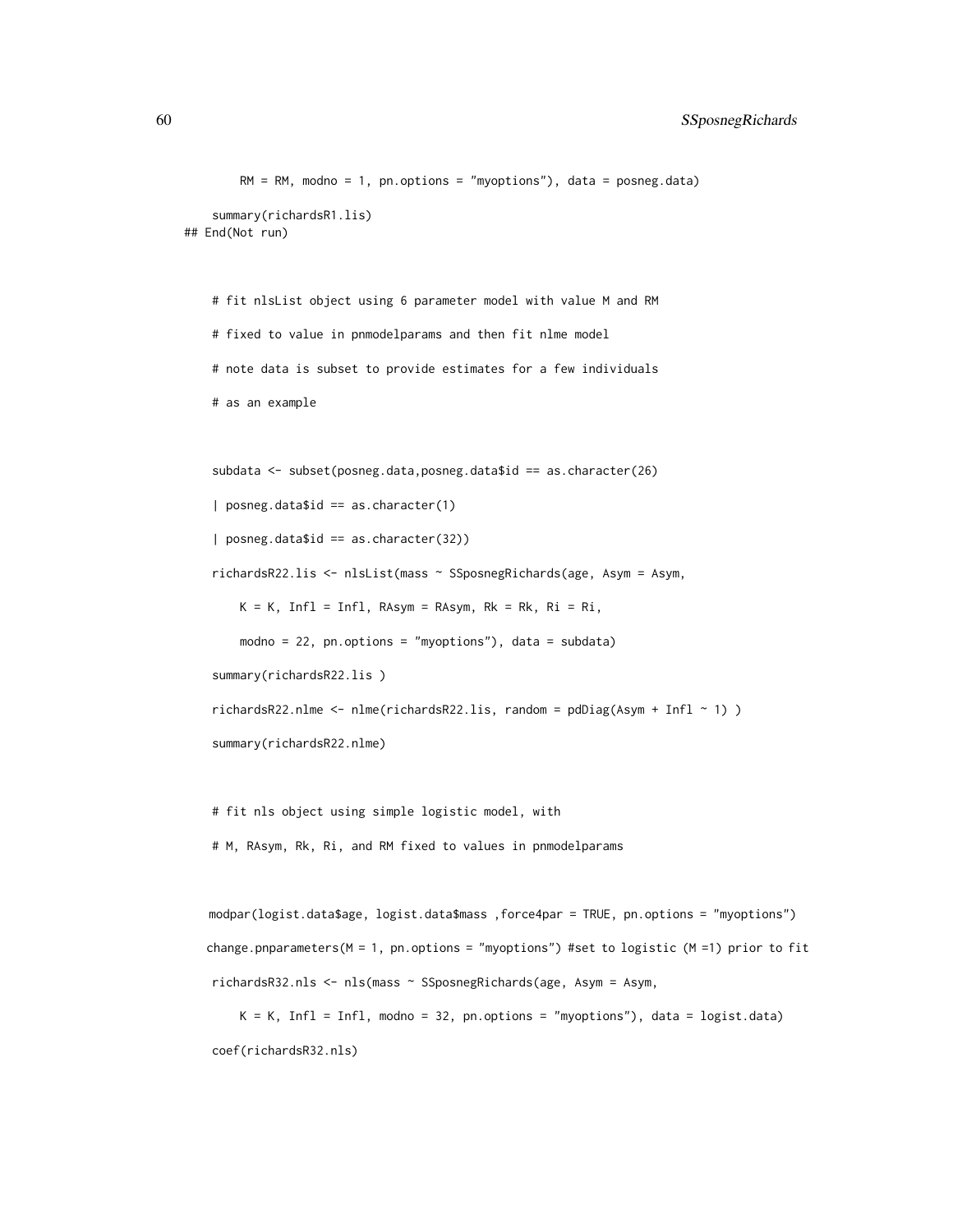```
# fit a two component model - enter your own data in place of "mydata"
   # this is not run for want of an appropriate dataset
   # if x of intersection unknown
   ## Not run:
   modpar(mydata$x,mydata$y,twocomponent.x=TRUE, pn.options = "myoptions")
   # if x of intersection = 75
   modpar(mydata$x,mydata$y,twocomponent.x=75, pn.options = "myoptions")
   richardsR1.nls <- nls(y~ SSposnegRichards(x, Asym = Asym, K = K,
     Infl = Infl, M = M, RAsym = RAsym, Rk = Rk, Ri = Ri, RM = RM,modno = 1, pn. options = "myoptions")
      , data = mydata)
   coef(richardsR1.nls)
## End(Not run)
```
tern.data *Field data on growth of common terns* Sternahirundo

#### Description

The tern.data data frame has 1164 rows and 12 columns of records of the measured masses for common tern chicks between 1 and 30 days of age collected at at Grays Beach, MA, in 1973 (Nisbet 1975) and Monomoy, MA, in 1975 (Nisbet et al. 1978)

#### Usage

tern.data

#### Format

This object of class c("nfnGroupedData", "nfGroupedData", "groupedData", "data.frame") containing the following columns:

site Four character factor for the two sites (MYMA: Monomoy Island, MA; GBCT: Grays Beach, CT).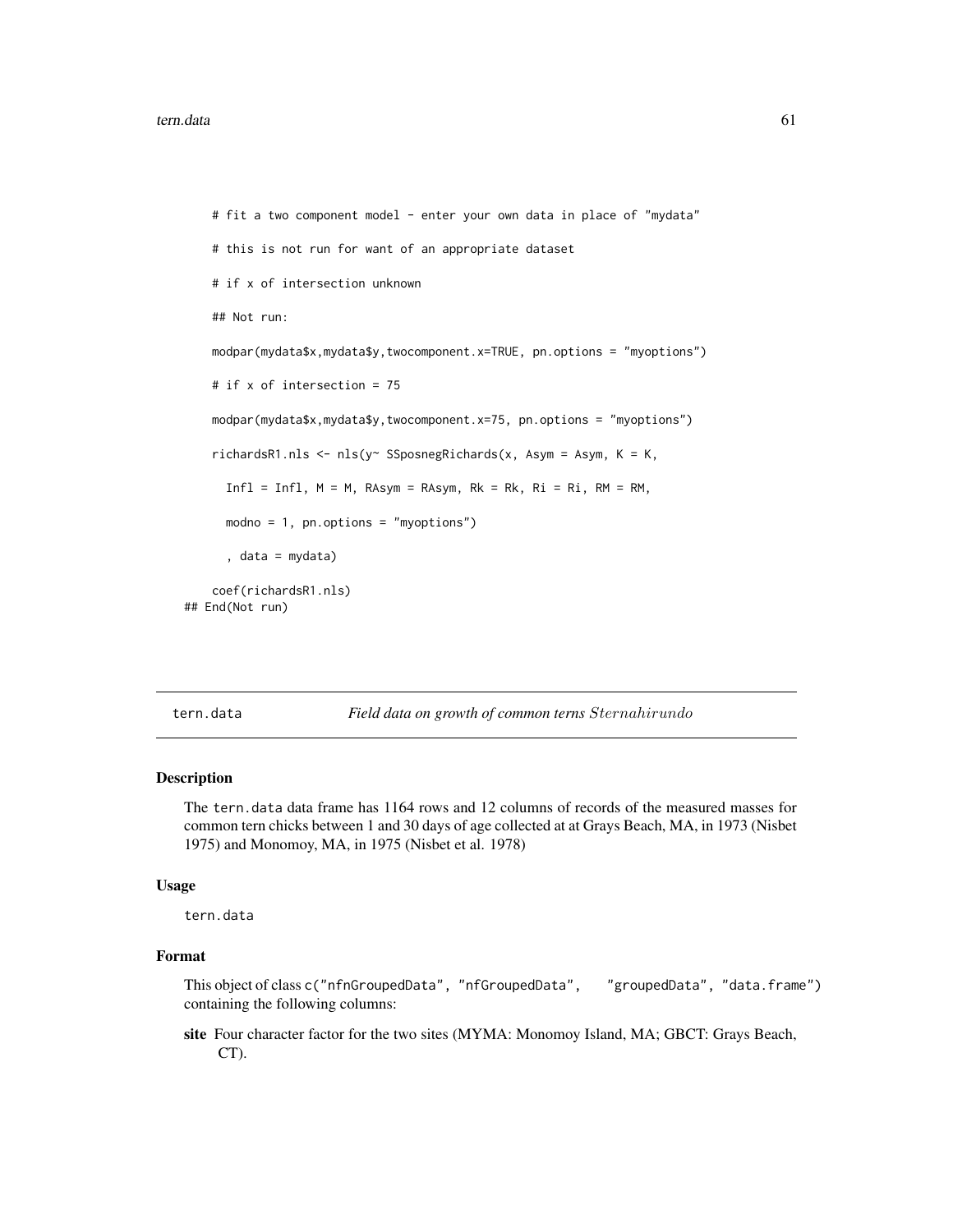year A factor specifying the year of measurement: 1973 or 1976.

- bandid an ordered factor indicating unique id of each individual: the union of the laying date of the nest relative to the colony and the band combination
- siteyear A factor specifying levels of year for different sites (different years at each site).
- weight a numeric vector of chick masses (g).
- ckage a numeric vector of chick ages (days).
- **Jdate** a numeric vector of first egg-laying date of the nest(days), relative to the mean laying date for all nests in that year.
- nest A factor of unique codes that identify each nest.
- **ck** A factor of hatching order for each chick ( $A =$  first hatched,  $B =$  second hatched  $C =$  third hatched).
- outcome A factor of codes for fate of each chick  $(F = \text{fledged}; \text{only fledged}$  chicks included).
- eggmass A numeric vector of the mass of the egg (from which the chick hatched) at laying.
- clutch A factor of size of clutch/brood that each chick comes from (either 1- or 2-chick brood).

#### Details

Data were collected as outlined in Nisbet (1975)[Grays Beach, MA, 1973] and Nisbet et al.(1978) [Monomoy, MA, 1975]. Please contact Ian Nisbet <icnisbet@verizon.net> for use in collaborations.

#### Source

Nisbet, I.C.T. (1975) Selective effects of predation in a tern colony. Condor, 77, 221-226. Nisbet, I.C.T., Wilson, K.J. & Broad, W.A. (1978) Common Terns raise young after death of their mates. Condor, 80, 106-109.

#### Examples

```
require(stats); require(graphics)
#view data
tern.data
#create pnmodelparams for fixed parameters
modpar(tern.data$ckage, tern.data$weight, force4par = TRUE, pn.options = "myoptions")
plot(weight \sim ckage, data = tern.data, subset = bandid == tern.data$bandid[1],
     xlab = "Chick age (day)", las = 1,ylab = "Chick mass (g)"
    main = "tern.data and fitted curve (Chick #156 only)")
fm1 <- nls(weight ~ SSposnegRichards(ckage,Asym=Asym,K=K,Infl=Infl,modno=32,
           pn.options= "myoptions"),
           data = tern.data, subset = bandid == tern.data$bandid[1])
ckage \leq seq(0, 30, length.out = 101)
lines(ckage, predict(fm1, list(ckage = ckage)))
```